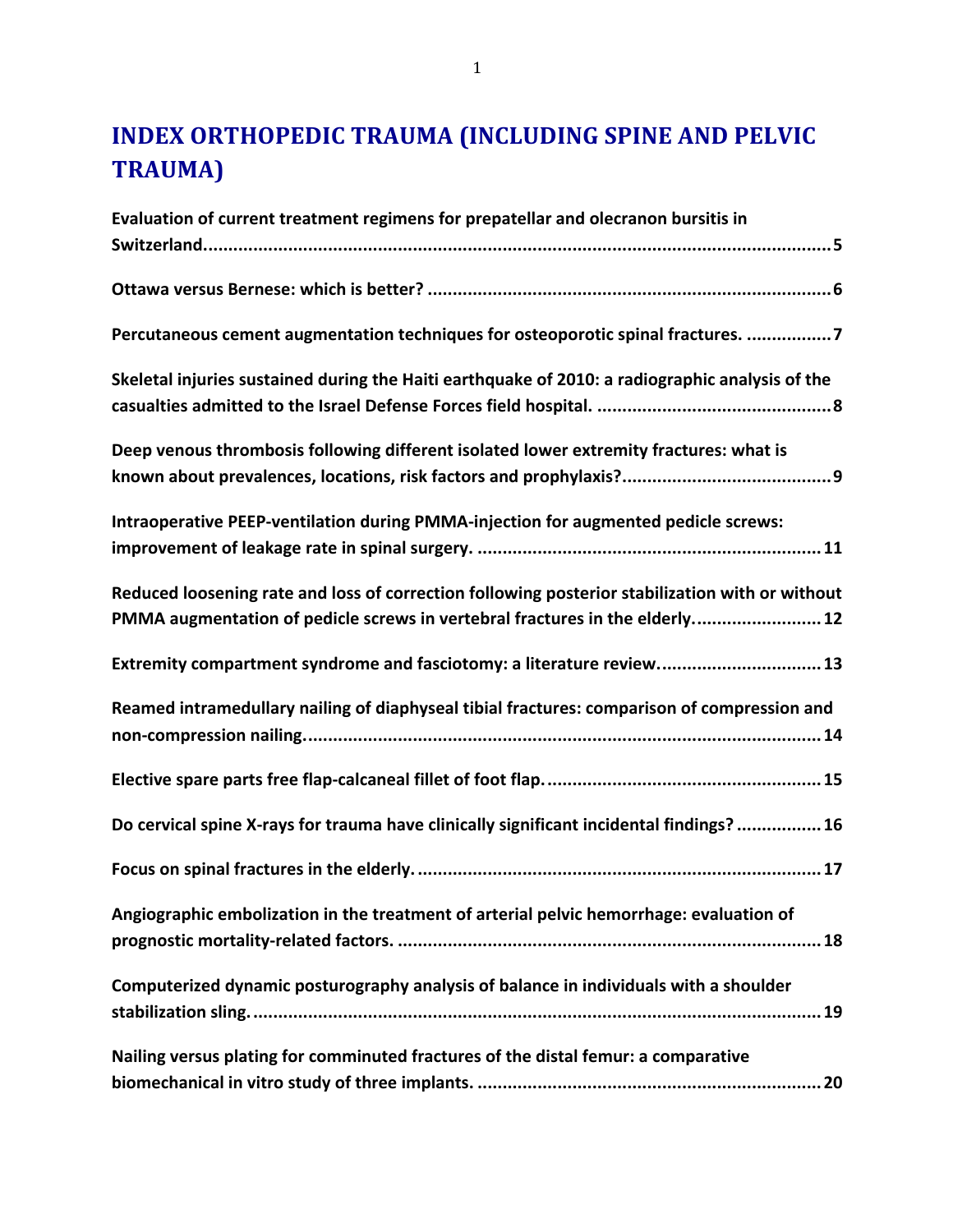| Mortality and quality of life after proximal femur fracture-effect of time until surgery and                                                                                                    |
|-------------------------------------------------------------------------------------------------------------------------------------------------------------------------------------------------|
| Locking Compression Plates are more difficult to remove than conventional non-locking                                                                                                           |
| Influence of implant design on the method of failure for three implants designed for use in the<br>treatment of intertrochanteric fractures: the dynamic hip screw (DHS), DHS blade and X-BOLT. |
| Are soft tissue measurements on lateral cervical spine X-rays reliable in the assessment of                                                                                                     |
| Cervical spine fractures in the elderly: morbidity and mortality after operative treatment.  26                                                                                                 |
|                                                                                                                                                                                                 |
|                                                                                                                                                                                                 |
| Special considerations in the interpretation of plain radiographs of the cervical spine in                                                                                                      |
|                                                                                                                                                                                                 |
| Technical complications during removal of locking screws from locking compression plates: a                                                                                                     |
| Does the ratio and thickness of prevertebral soft tissue provide benefit in blunt cervical spine                                                                                                |
| Evaluation of the use of the hook plate in Neer type 2 lateral clavicle fractures and Rockwood                                                                                                  |
| Impact of ulnar styloid fractures in nonoperatively treated distal radius fractures 34                                                                                                          |
| Indications for implant removal after fracture healing: a review of the literature.  35                                                                                                         |
|                                                                                                                                                                                                 |
| No additional value of routine check X-rays after internal fixation of hip fractures.  37                                                                                                       |
|                                                                                                                                                                                                 |
| A holistic hip fracture approach: individualized diagnosis and treatment after surgery 39                                                                                                       |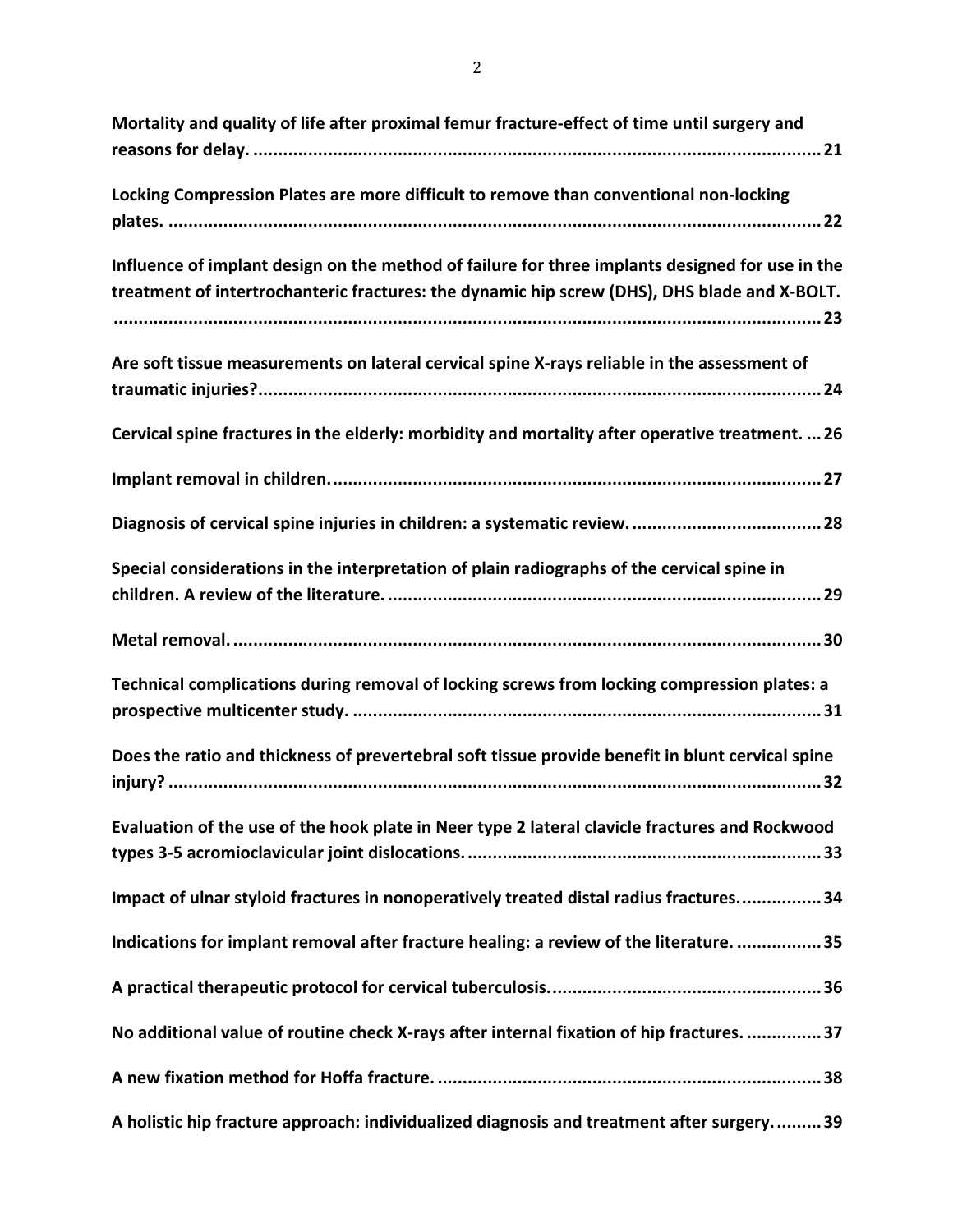| Incidence and characteristics of distal radial fractures in an urban population in The         |
|------------------------------------------------------------------------------------------------|
| Mechanism of injury and treatment of trauma-associated acute compartment syndrome of           |
| Acute traumatic fractures to the craniovertebral junction: preliminary experience with the     |
| Comparison of upper limb amputees and lower limb amputees: a psychosocial perspective. 44      |
| Psoas: lumbar vertebra index: central sarcopenia independently predicts morbidity in elderly   |
|                                                                                                |
|                                                                                                |
| Clinical and functional outcomes of internal fixation with intertrochanteric antegrade nail in |
|                                                                                                |
|                                                                                                |
| More adverse events than expected in the outcome after use of the reamer-irrigator-            |
| The pediatric vs. the adolescent elbow. Some insight into age-specific treatment.  53          |
| Posterior fixation of type IV humeral capitellum fractures with fully threaded screws in       |
| Epidemiology of pertrochanteric fractures: our institutional experience55                      |
| Current issues with lower extremity amputations in a country at war: experience from the       |
|                                                                                                |
| Mortality after proximal femur fracture with a delay of surgery of more than 48 h58            |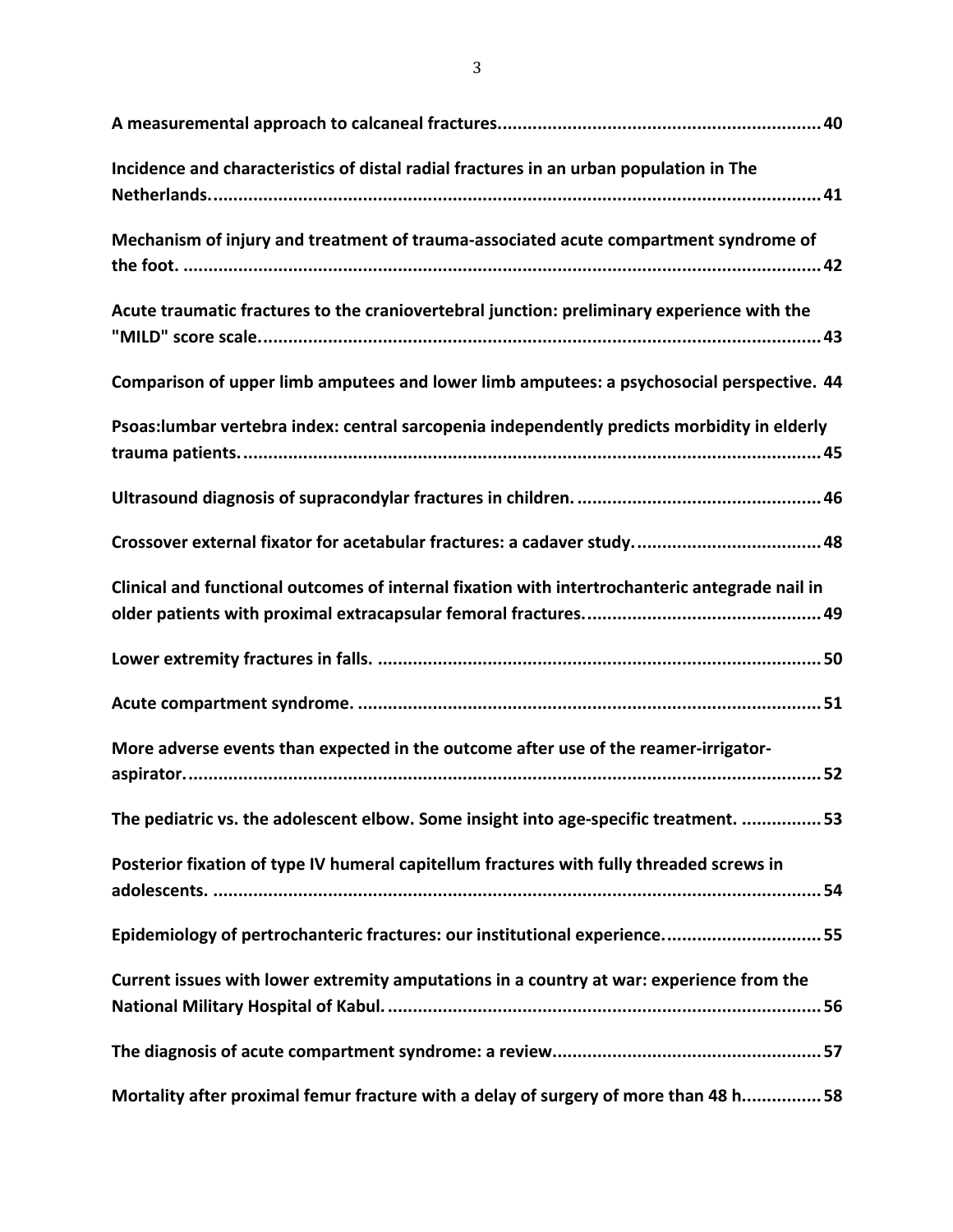| Intramedullary nailing in pertrochanteric fractures of the proximal femur 60                         |
|------------------------------------------------------------------------------------------------------|
| Distal femoral replacement for selective periprosthetic fractures above a total knee                 |
|                                                                                                      |
|                                                                                                      |
|                                                                                                      |
| Contrast enhanced ultrasound (CEUS) reliably detects critical perfusion changes in                   |
| Elastic stable intramedullary nailing (ESIN) in the adolescent patient-perils, pearls, and pitfalls. |
|                                                                                                      |
| Massive haemorrhage following minimally displaced pubic ramus fractures.  68                         |
| Reamed versus unreamed nail in the treatment of tibia shaft fractures.  69                           |
| Posterior only versus combined posterior and anterior approaches in surgical management of           |
|                                                                                                      |
|                                                                                                      |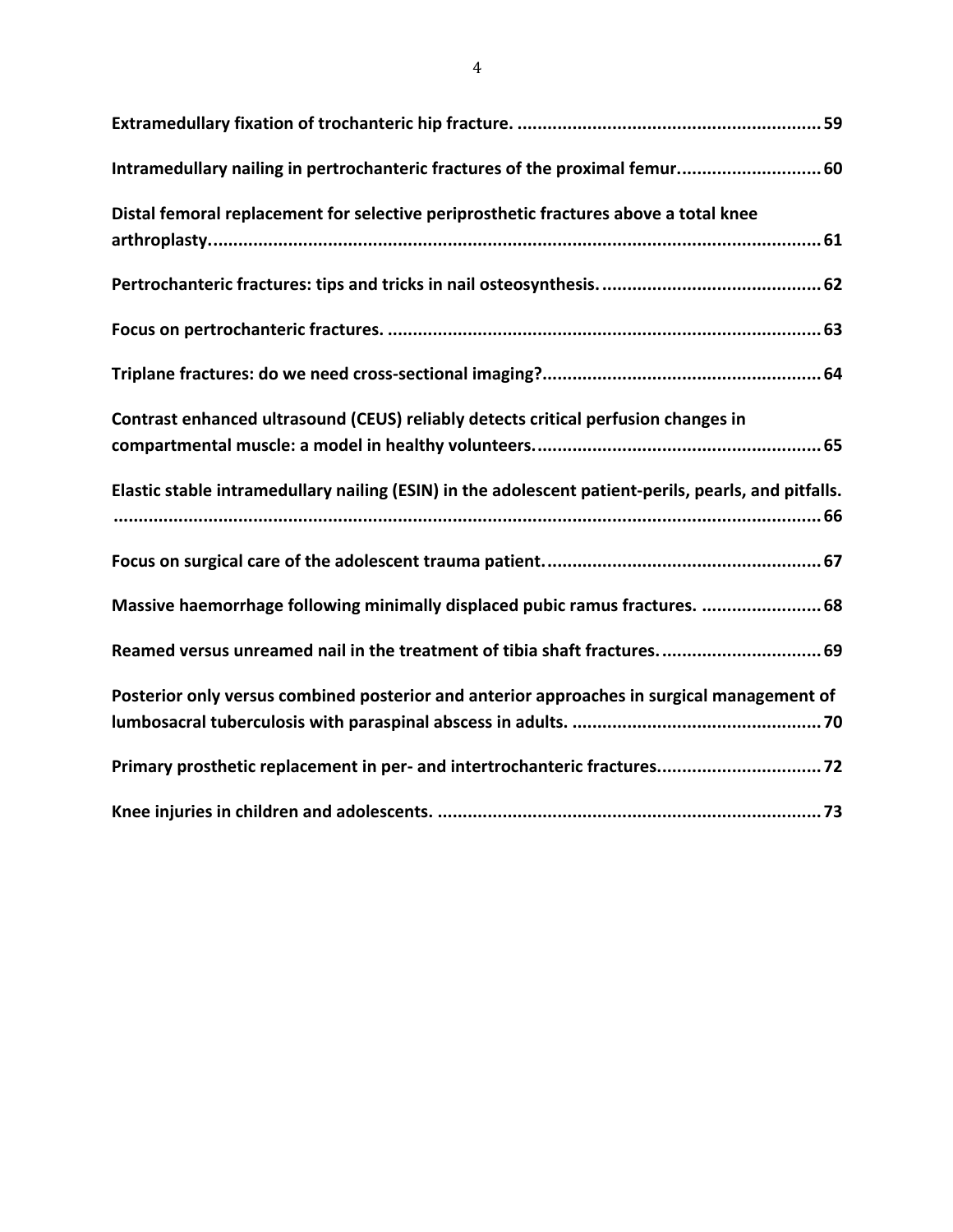## Evaluation of current treatment regimens for prepatellar and **olecranon bursitis in Switzerland.**

Baumbach S F, Wyen H, Perez C, Kanz K G, Uckay I.

Eur J Trauma Emerg S. 2013;39(1):65-72. 10.1007/s00068-012-0236-4

## *Purpose*

Bursitis is a common entity. However, evidence for the best treatment procedures is lacking, with management concepts varying internationally. We evaluated current treatment regimens for septic (SB) and nonseptic (NSB) prepatellar (PB) and (OB) olecranon bursitis in Switzerland and compared them to the published literature.

## *Methods*

A voluntary 23-item online survey was distributed amongst all registered Swiss infectiologists and orthopedic surgeons in December 2011. The literature comparison was based on a systematic literature review.

### *Results*

Overall response rate was 14 % (n = 117); 11 % (n = 92) were included in the final analysis. The overwhelming majority (91 %) of the respondents differentiated between SB and NSB, with determination predominantly based on clinical presentation (83 %), blood chemistry (75 %), and bursal aspirate (66 %). NSB was predominantly treated conservatively via immobilization (78 %) and anti-inflammatory medication (73 %). For SB, 85 % indicated surgical intervention, with 73 % prescribing concomitant antibiotics. Regarding antibiotic choice, 90 % used an aminopenicillin or its derivatives for a mean of 11 +/- 5 days. The literature review revealed 66 relevant publications with an overall level of evidence of 2b, arguing for a conservative treatment approach in cases of SB or NSB.

### *Conclusion*

Therapeutic regimens for OB/PB differed considerably within Switzerland. Surgical intervention and antibiotic treatment was the most common therapy for SB, whereas a conservative approach predominated for NSB, which contrasts with the international literature. Clearly, prospective multicenter and multidisciplinary studies are needed to identify an optimal and cost-saving approach to the treatment of these common clinical entities.

### **Keywords**

Bursitis - olecranon - prepatellar - septic - nonseptic - antibiotics - septic bursitis - antibiotictherapy – management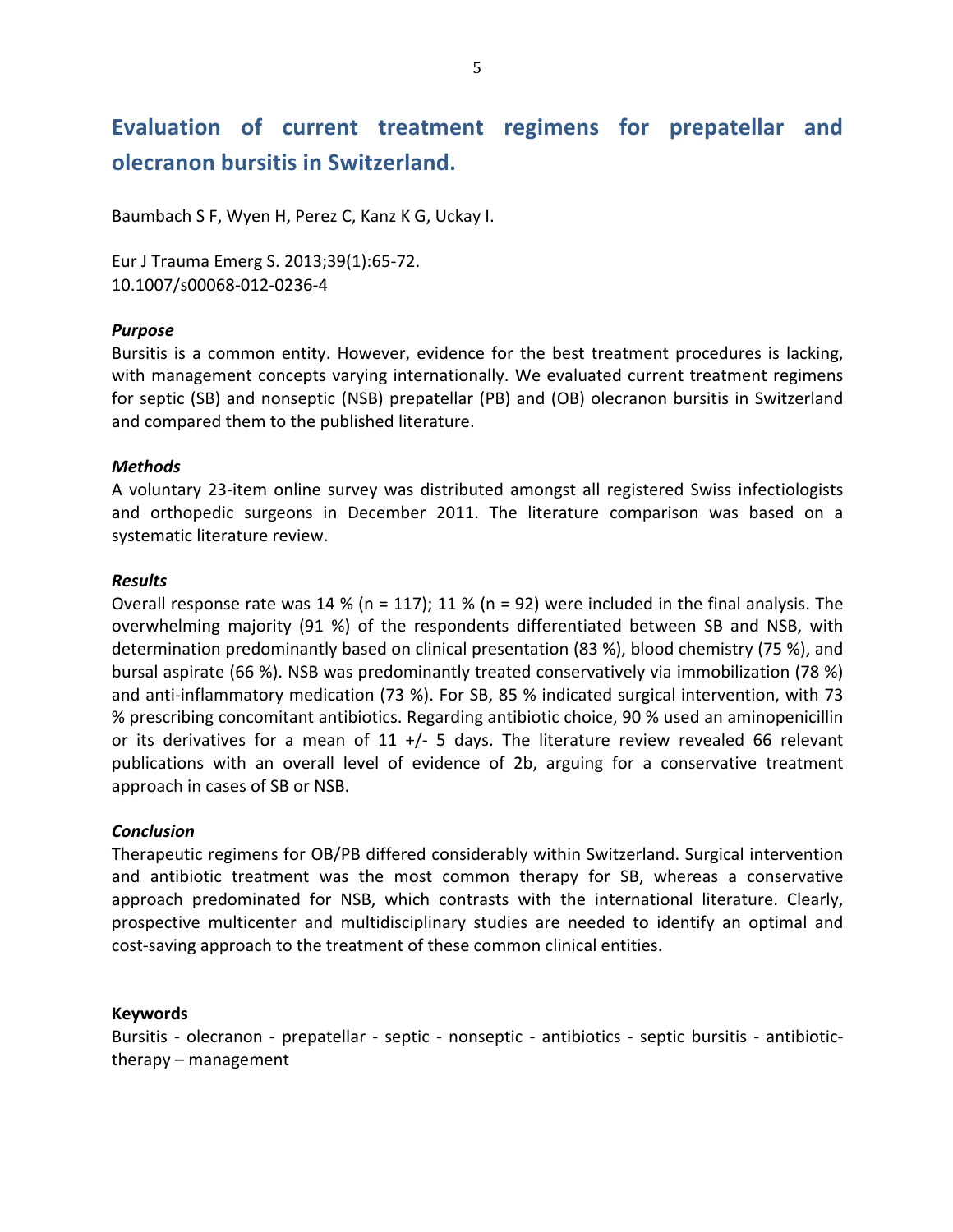## **Ottawa versus Bernese: which is better?**

Beceren G N, Yolcu S, Tomruk O, Atay T, Baykal Y B.

Eur J Trauma Emerg S. 2013;39(2):147-150. 10.1007/s00068-012-0249-z

### *Purpose*

Trauma of the foot and ankle is commonly seen in the emergency service. For most patients, fractures cannot be ruled out without radiography. The aim of this study is to consider these injured patients in the light of the Ottawa ankle rules and the Bernese ankle rules.

### *Methods*

Our study is a randomized, prospective clinical study. This study was performed during a 24month period in the Suleyman Demirel University Emergency Medicine Service. A total of 962 adult patients with foot and ankle pain or tenderness following trauma incurring within the previous 10 days were included in the study. Patients were examined only by physicians who had been trained in the correct application of the Ottawa ankle rules and the Bernese ankle rules. All patients were X-rayed with standardized anterior-posterior and lateral radiographs of the ankle and foot, regardless of whether the Ottawa ankle rules and the Bernese ankle rules were positive or negative. The sensitivity and specificity of the Ottawa and Bernese ankle rules according to the study results regarding the correlation between physical examination and radiography were calculated.

### *Results*

For the Ottawa ankle rules, the sensitivity was 74.8 %, specificity was 68.6 %, false-negative ratio was 15.1 %, and the false-positive ratio was 46.3 %. For the Bernese ankle rules, the sensitivity was 55.7 %, specificity was 79 %, false-negative was ratio 21.4 %, and the falsepositive ratio was 43.7 %.

### *Conclusion*

These data suggest that the Ottawa ankle rules are more sensitive than the Bernese ankle rules to accurately identify the fracture, but they are still not 100 % reliable.

### **Keywords**

ottawa ankle rules - bernese ankle rules - trauma of ankle - x-ray - decision rules - ankle rules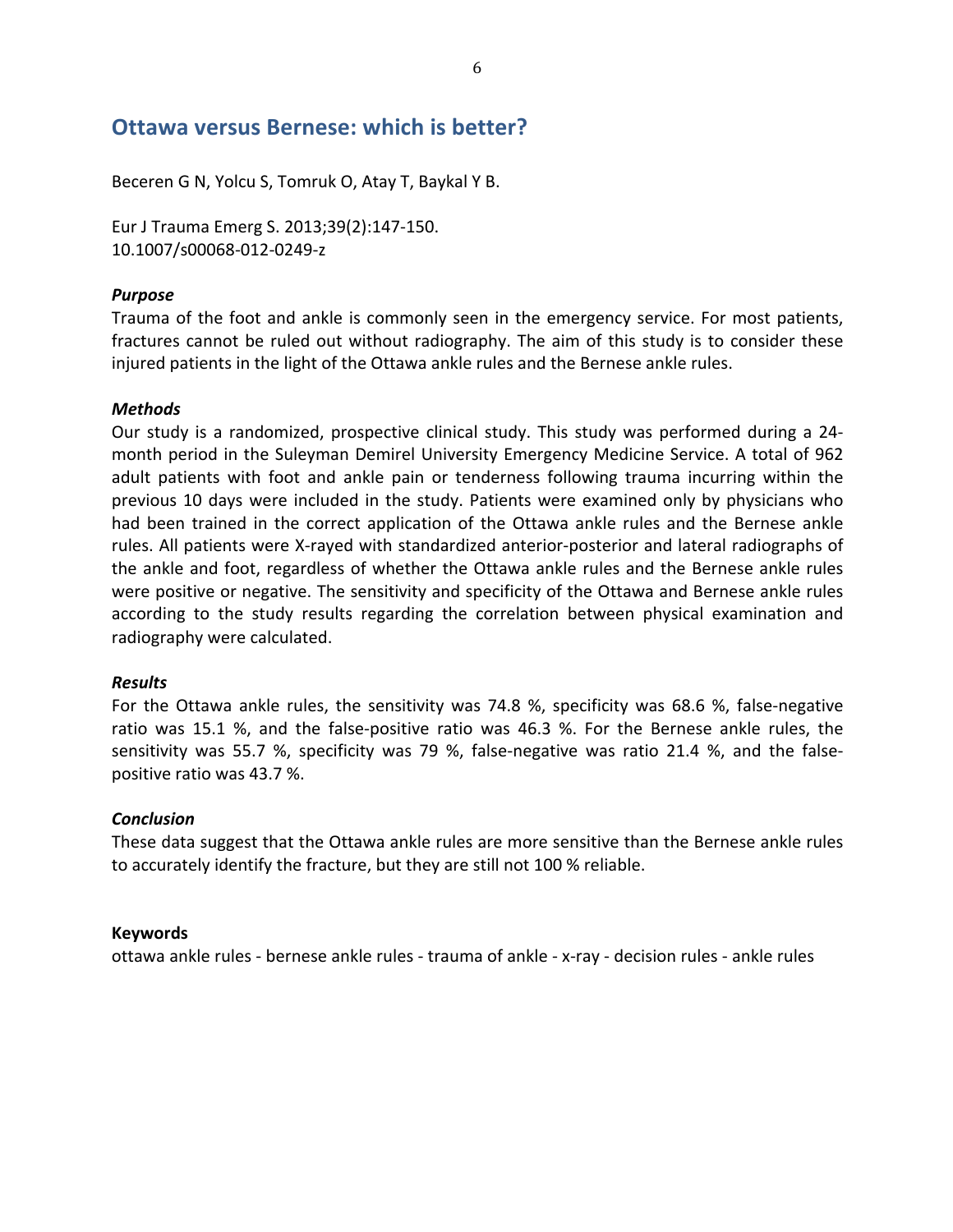## Percutaneous cement augmentation techniques for osteoporotic spinal fractures.

Benneker L M, Hoppe S.

Eur J Trauma Emerg S. 2013;39(5):445-453. 10.1007/s00068-013-0265-7

Minimally invasive vertebral augmentation-based techniques have been used for the treatment of spinal fractures (osteoporotic and malignant) for approximately 25 years. In this review, we try to give an overview of the current spectrum of percutaneous augmentation techniques, safety aspects and indications. Crucial factors for success are careful patient selection, proper technique and choice of the ideal cement augmentation option. Most compression fractures present a favourable natural course, with reduction of pain and regainment of mobility after a few days to several weeks, whereas other patients experience a progressive collapse and persisting pain. In this situation, percutaneous cement augmentation is an effective treatment option with regards to pain and disability reduction, improvement of quality of life and ambulatory and pulmonary function.

#### **Keywords**

Osteoporosis - spine - fractures - surgery - cement augmentation - vertebroplasty - kyphoplasty vertebral compression fractures - pulsed jet-lavage - polymethyl methacrylate - balloon kyphoplasty - pulmonary-embolism - randomized-trial - acrylic cement - vertebroplasty - body polymethylmethacrylate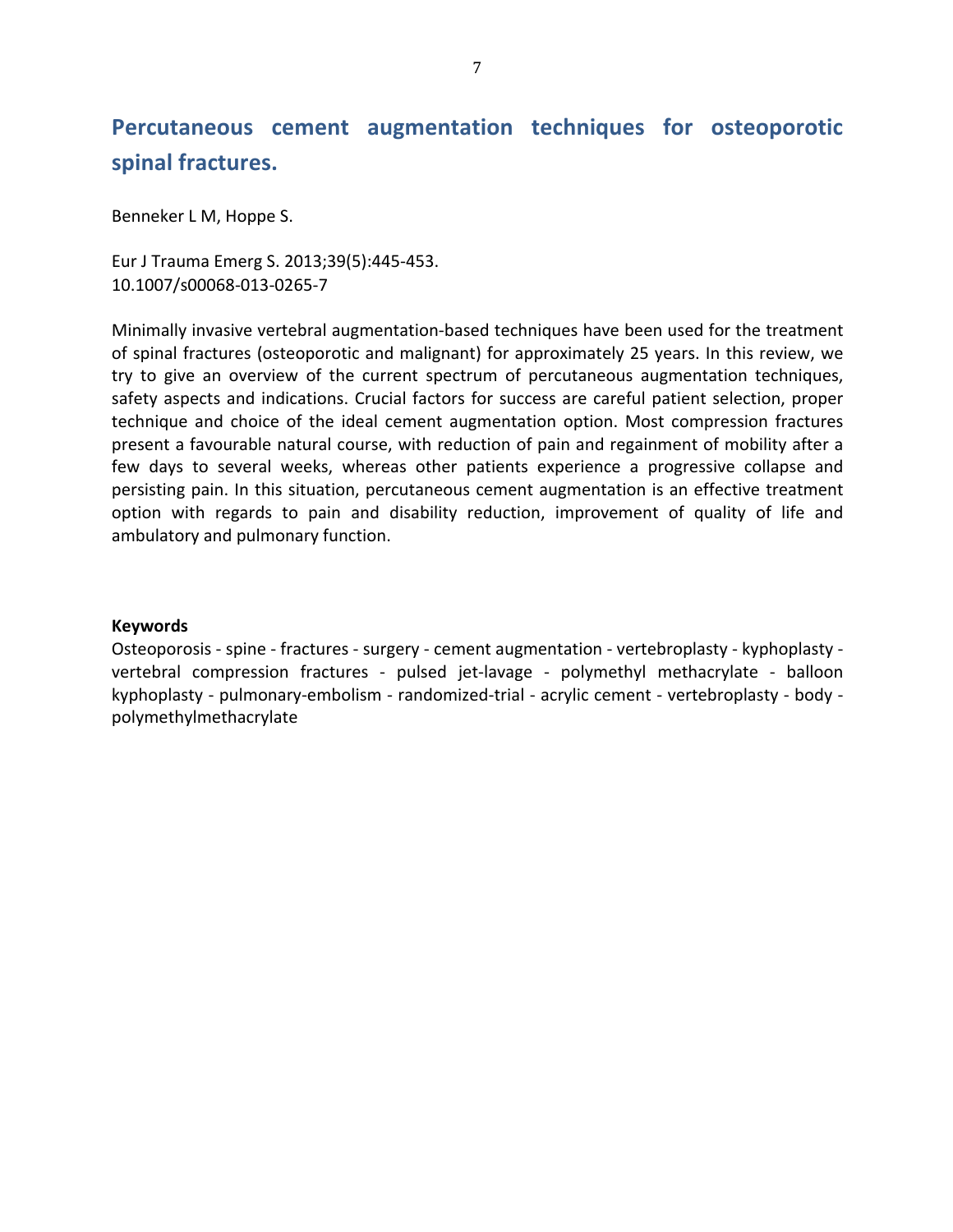# **Skeletal injuries sustained during the Haiti earthquake of 2010: a** radiographic analysis of the casualties admitted to the Israel Defense **Forces field hospital.**

Blumberg N, Lebel E, Merin O, Levy G, Bar-On E.

Eur J Trauma Emerg S. 2013;39(2):117-122. 10.1007/s00068-012-0215-9

To report the distribution and types of skeletal injuries demonstrated on the images taken at the field hospital following the Haiti 2010 earthquake.

Following the January 12, 2010, earthquake, the State of Israel dispatched a field hospital to Haiti, managing 1,111 patients from January 17, 2010, to January 26, 2010. Four hundred and seven patients (37 %) had 684 radiographic images, most of them (87 %) due to presumed skeletal injuries.

There were 224 limb fractures (excluding the hands and feet), with 77 % of them in the lower limbs (30 % femur, 17 % tibial shaft, 16 % ankle). Out of 37 axial skeleton fractures, 30 involved the pelvis (21 anterior posterior, three vertical shear, three lateral compression, three combined). Nine traumatic dislocations (five hips, three shoulders, one knee) were reduced. After reviewing all the digital radiographs, on a PACS-compatible radiography screen, few false diagnoses (2 %) were encountered, with none of them affecting the management of these injuries.

To the best of our knowledge, this is the first report of the radiological results emerging from a field hospital following a mass casualty event. Laptop personal computer-based workstations provide an adequate solution for radiographic image viewing in a field hospital setting. Recognition of the prevalence and distribution of skeletal injuries can improve the preparedness of such delegations before departure in the future.

### **Keywords**

mass casualty disaster - earthquake - field hospital - musculoskeletal injuries - Haiti - radiology early disaster response - experience - trauma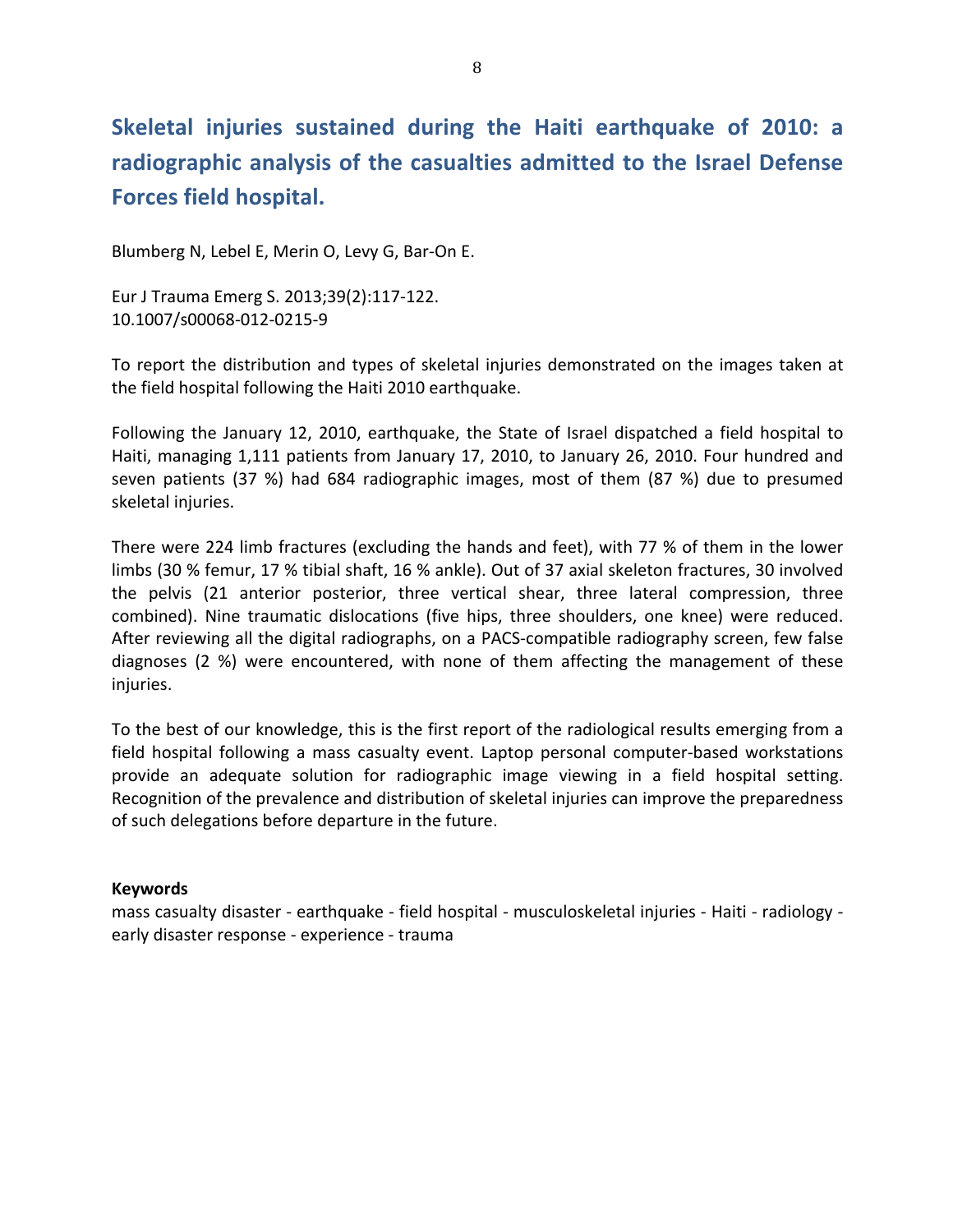# **Deep venous thrombosis following different isolated lower extremity** fractures: what is known about prevalences, locations, risk factors and **prophylaxis?**

Decker S, Weaver M J.

Eur J Trauma Emerg S. 2013;39(6):591-598. 10.1007/s00068-013-0266-6

### *Introduction*

Deep venous thrombosis (DVT) offers a high risk of morbidity and mortality, especially in case of pulmonary embolism. Precise data as to DVT after isolated lower extremity fractures (ILEFs) are rare. Even organizations like the American Academy of Orthopaedic Surgeons or the American College of Chest Physicians do not state exact recommendations as to optimal DVT prophylaxis (ppx) after ILEFs.

## **Prevalence\***

The incidence of DVT ranges from 5 to 86 % depending on the fracture whereas femur fractures offer the highest risk for clotting. The incidence seems to decrease in more distal fractures.

### **Location**

The risk to develop proximal clots is likely low, however, especially these are feared by surgeons. DVT can occur in both the injured and uninjured leg with a trend for higher incidences in the injured leg.

### **Risk factors**

Risk factors for DVT after ILEF seem to be similar to risk factors for DVT development after orthopaedic surgery and in general. Risk factors caused by surgeons are the use of a tourniquet, prolonged operative time and a delay from injury to surgery.

### **Prophylaxis\***

Low molecular weight heparin is favoured by many authors, however, warfarin and acetylsalicylic acid are also used. Clear recommendations are still missing.

### *Conclusion*

The rate of morbidity caused by DVT after ILEF is poorly understood so far. Exact data on prevalences are missing and optimal DVT prophylaxis still has to be defined.

### **Keywords**

deep venous thrombosis - dvt prophylaxis - fracture - isolated lower extremity fracture - risk factor - molecular-weight heparin - total joint arthroplasty - total hip-arthroplasty - randomized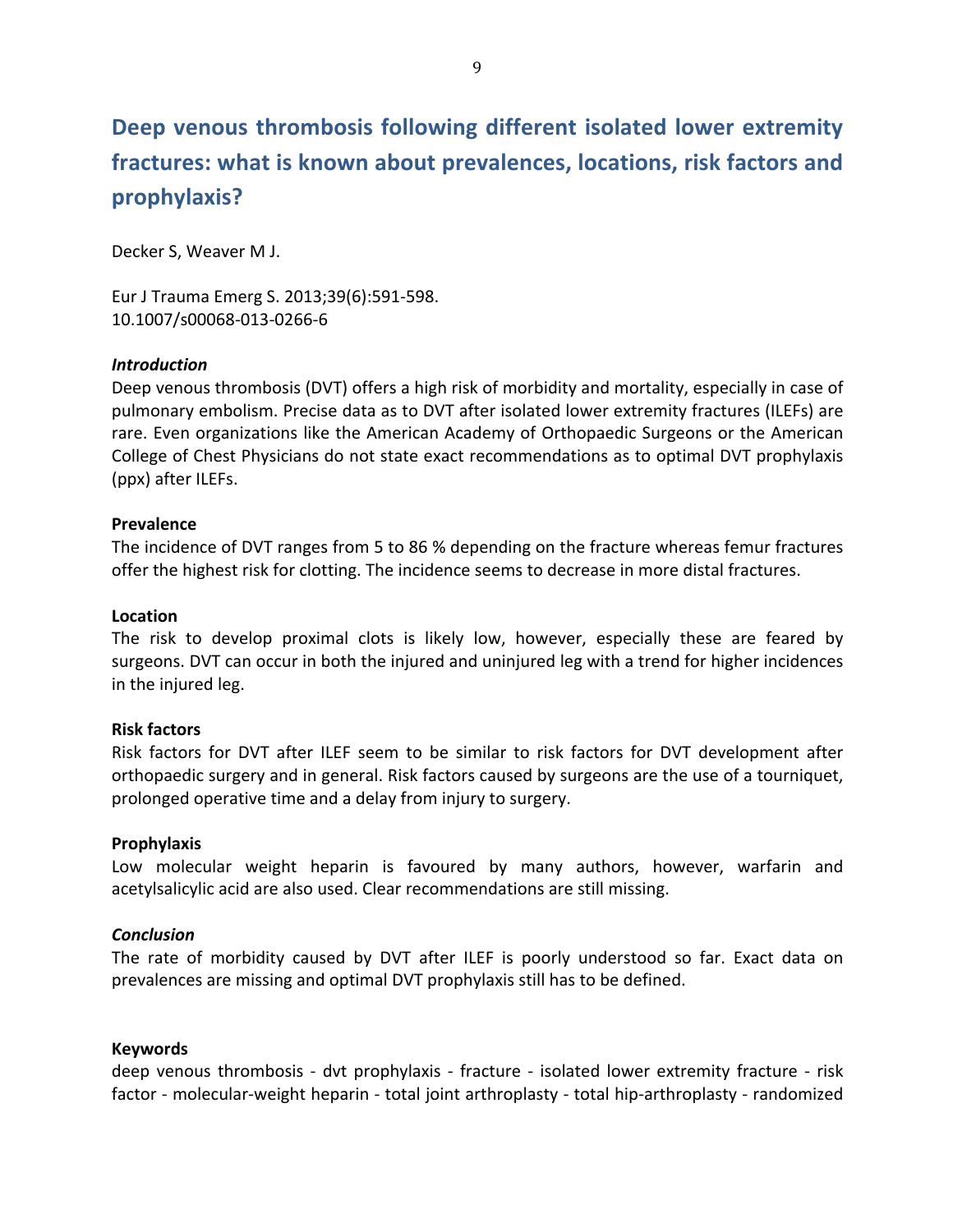controlled-trial - antithrombin-iii complexes - fatal pulmonary-embolism - lower-limb injuries trauma data-bank - vein-thrombosis - thromboembolic disease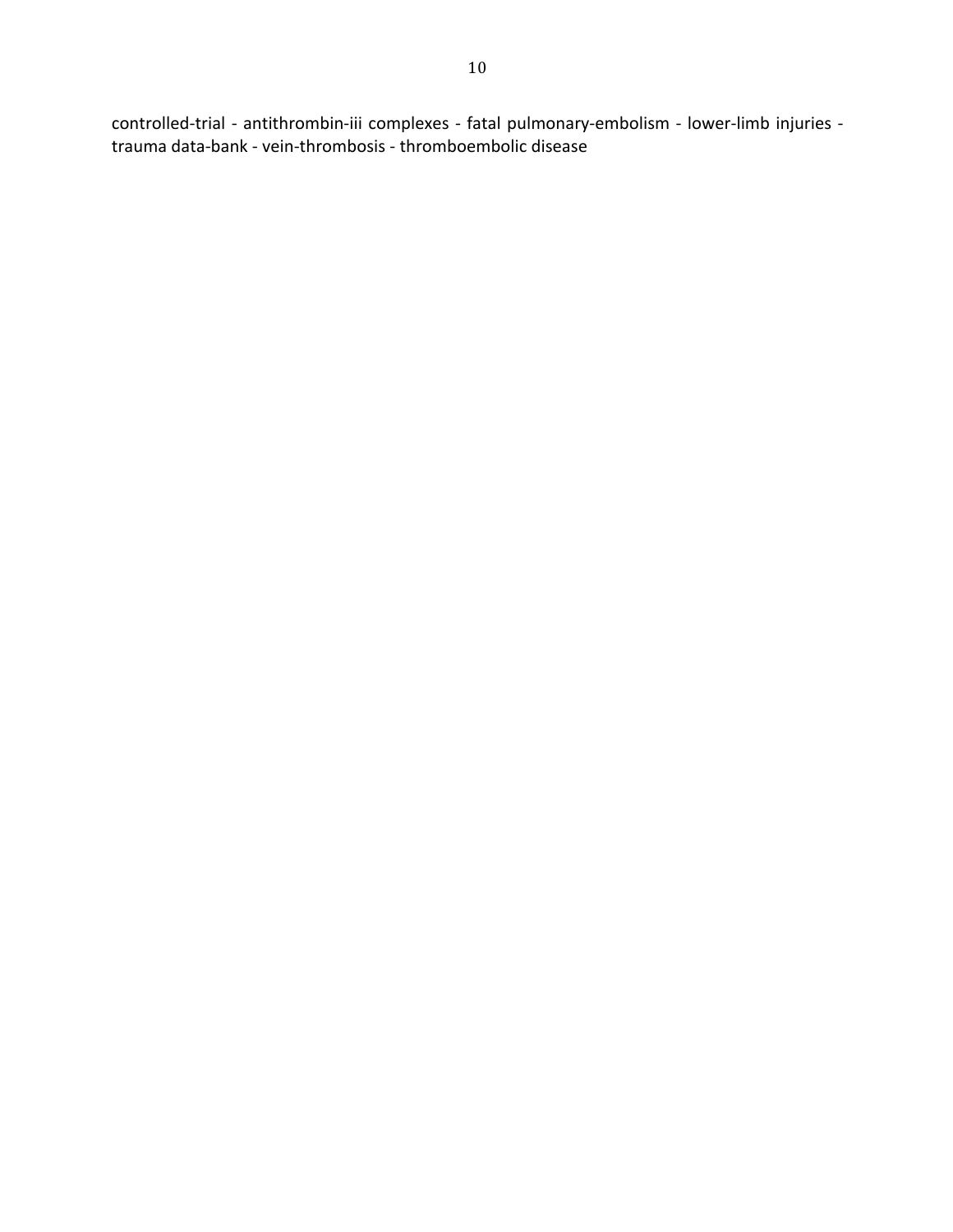#### during **PEEP-ventilation PMMA-injection** for **Intraoperative** augmented pedicle screws: improvement of leakage rate in spinal surgery.

El Saman A, Kelm A, Meier S, Sander A L, Eichler K, Marzi I, Laurer H.

Eur J Trauma Emerg S. 2013;39(5):461-468. 10.1007/s00068-013-0319-x

Within the last two decades the use of polymethylmethacrylate (PMMA) in the treatment of osteoporotic vertebral fractures has been established widely. Several techniques of cement application in spinal surgery have been described. Besides classical vertebroplasty, kyphoplasty and related techniques that reinforce stability of the fractured vertebral body itself, augmentation of pedicle screws became an issue in the past 10 years. Aim of this technique is strengthening of the implant-bone-interface and the prevention of loosening and failure of posterior instrumentation in limited bone quality due to osteoporosis. PMMA use in spinal surgery always bears the risk of cement leakage and cement embolism. There are only few publications dealing with cement leakage in pedicle screw augmentation. We examined our cohort concerning incidence and type of leakage in comparison to the literature. In particular, we evaluated a possible role of intrathoracic pressure during cementation procedure.

In this retrospective study 42 patients were included. Mean age was 74 (57-89) years. 311 fenestrated, augmented screws were analyzed postoperatively concerning leakage and subsequent pulmonary embolism of cement particles. Overall, there was a leakage rate of 38.3 %, and 28.6 % of patients showed pulmonary embolism of PMMA. During surgery, patients were in part ventilated with a positive end-expiratory pressure (PEEP) of 15 cmH(2)O during cement injection. These individuals showed significantly less leakage locally as well as less PMMAemboli in the pulmonary circulation in contrast to patients ventilated without increased PEEP.

PEEP elevation during administration of PMMA via fenestrated pedicle screws is reducing the leakage rate in spinal surgery. These beneficial effects warrant further evaluation in prospective studies.

### **Keywords**

Peep - fenestrated pedicle screw - pmma - polymethylmethacrylate - osteoporosis - leakage leakage rate - cement embolism - pulmonary embolism - end-expiratory pressure - pulsed jetlavage - bone-cement - fat-embolism - polymethylmethacrylate augmentation - cardiovascular changes - in-vitro - vertebroplasty - sheep - model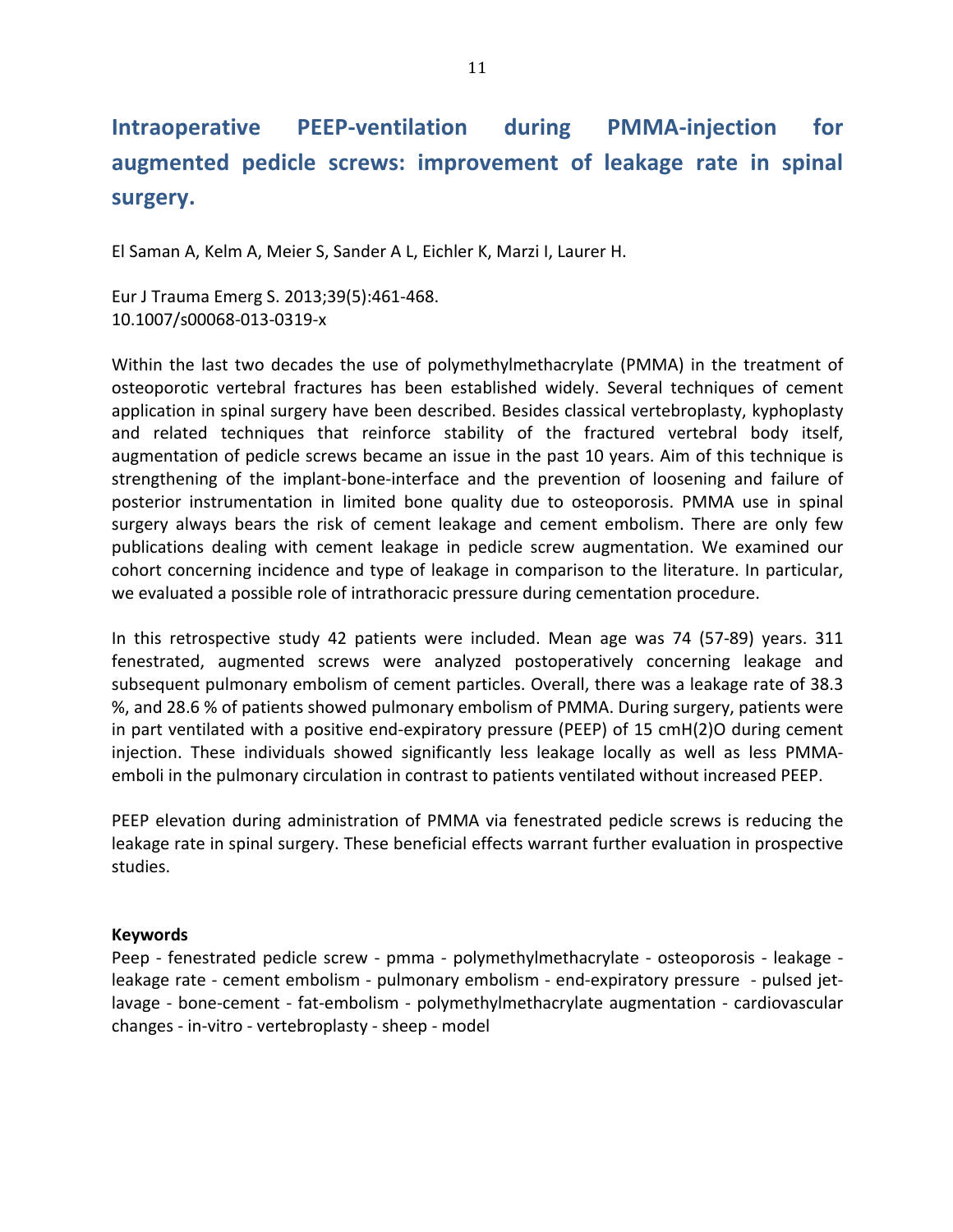# Reduced loosening rate and loss of correction following posterior stabilization with or without PMMA augmentation of pedicle screws in vertebral fractures in the elderly.

El Saman A, Meier S, Sander A, Kelm A, Marzi I, Laurer H.

Eur J Trauma Emerg S. 2013;39(5):455-460. 10.1007/s00068-013-0310-6

Therapy of vertebral fractures in the elderly is a growing challenge for surgeons. Within the last two decades, the use of polymethylmethacrylate (PMMA) in the treatment of osteoporotic vertebral fractures has been widely established. Besides vertebroplasty and kyphoplasty, the augmentation of pedicle screws with PMMA found widespread use to strengthen the implantbone interface. Several studies showed an enhanced pullout strength of augmented screws compared to standard pedicle screws in osteoporotic bone models. To validate the clinical relevance, we analyzed postoperative radiologic follow-up data in regard to secondary loss of correction and loosening of pedicle screws in elderly patients.

In this retrospective comparative study, 24 patients admitted to our level I trauma center were analyzed concerning screw loosening and secondary loss of correction following vertebral fracture and posterior instrumentation. Loss of correction was determined by the bisegmental Cobb angle and kyphosis angle of the fractured vertebra. Follow-up computed tomography (CT) scans were used to analyze the prevalence of clear zones around the pedicle screws as a sign of loosening.

In 15 patients (mean age 76 +/- A 9.3 years) with 117 PMMA-augmented pedicle screws, 4.3 % of screws showed signs of loosening, whereas in nine patients (mean age  $75 +/-$  A 8.2 years) with 86 uncemented screws, the loosening rate was 62.8 %. Thus, PMMA-augmented pedicle screws showed a significantly lower loosening rate compared to regular pedicle screws. Loss of correction was minimal, despite poor bone quality. There was significantly less loss of correction in patients with augmented pedicle screws  $(1.1A$  degrees A A  $+/-$  A 0.8A degrees) as compared to patients without augmentation (5A degrees  $A + (-A)$  3.8A degrees).

The reinforcement of pedicle screws using PMMA augmentation may be a viable option in the surgical treatment of spinal fractures in the elderly.

### **Keywords**

fenestrated pedicle screw - pmma - osteoporosis - loss of correction - loosening rate thoracolumbar spine fractures - operative treatment - polymethylmethacrylate augmentation bone-cement - vertebroplasty - instrumentation - revision - embolism - surgery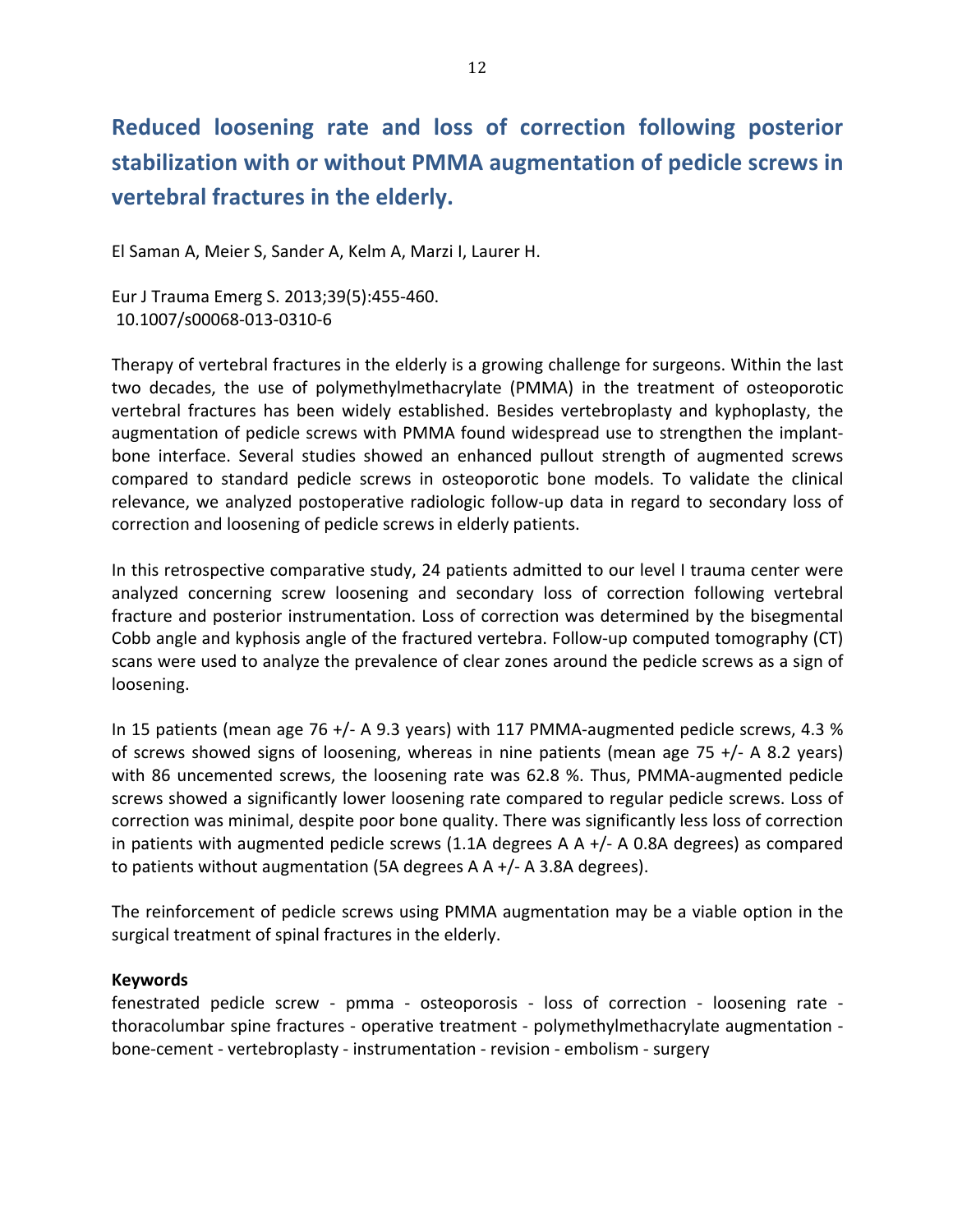## **Extremity compartment syndrome and fasciotomy: a literature review.**

Fry W R, Wade M D, Smith R S, Asensio-Gonzales J A.

Eur J Trauma Emerg S. 2013;39(6):561-567. 10.1007/s00068-013-0329-8

Trauma surgeons frequently encounter injured limbs at risk for compartment syndrome. This article reviews data regarding the pathophysiology of compartment syndrome, factors in measuring compartment pressures, thresholds for performing fasciotomies, and outcomes from the development of compartment syndromes and performing fasciotomies.

### **Keywords**

extremity - compartment syndrome - compartment pressures - fasciotomy - lower leg - pressure - ultrasound - diagnosis - fractures - fascia - trauma - muscle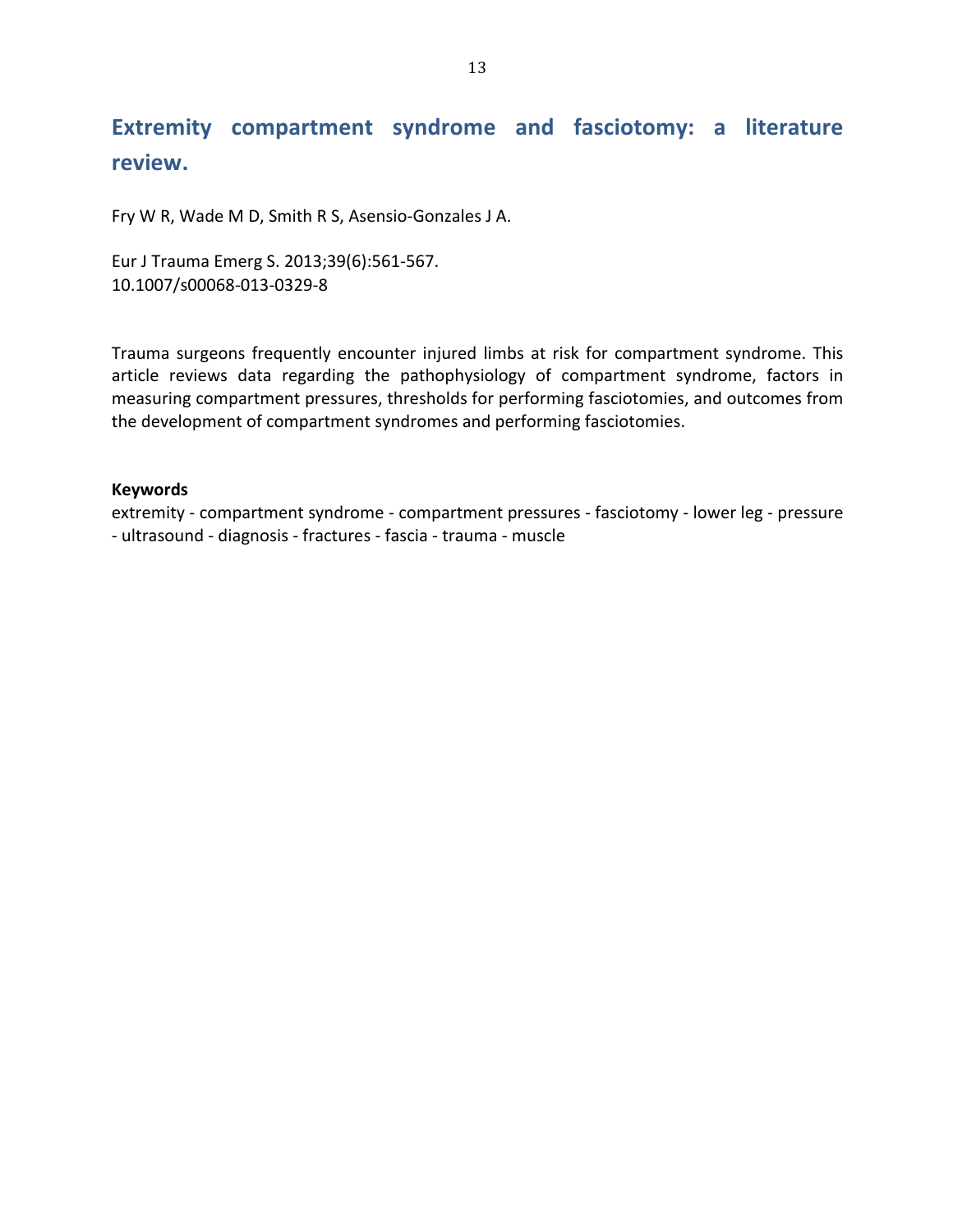# Reamed intramedullary nailing of diaphyseal tibial fractures: comparison of compression and non-compression nailing.

Hogel F, Gerber C, Buhren V, Augat P.

Eur J Trauma Emerg S. 2013;39(1):73-77. 10.1007/s00068-012-0237-3

## *Background7*

Modern intramedullary implants provide the option to perform compression at the fracture gap in long bone fractures via a compression screw mechanism. The aim of this study was to assess if the application of interfragmentary compression in the intramedullary nailing of tibia fractures could increase the union rate and speed of fracture healing.

## *Methods*

Sixty-three patients who suffered from an AO-type 42-A3 or 42-B2 fracture that was treated by reamed intramedullary nailing between 2003 and 2008 were included in this retrospective study. Twenty-five patients were treated with dynamic interlocking without compression while 38 were treated with compression nailing. The compression load of the dynamic proximal screw was calculated by postoperative X-ray and radiographs taken four weeks after operation. Healing was assessed by radiological evaluation until the completion of bony healing or the disappearance of clinical symptoms. Nonunion was defined as the absence of radiological union and the persistence of clinical symptoms after six months.

### *Results*

Postoperative compression was applied at a mean load of 1,852 N, and 980 N remained after four weeks. In the compression group, 19 open and 19 closed fractures occurred. In the noncompression group, 25 patients were included (14 closed and 11 open cases). Active compression decreased healing time significantly. Nonunion occurred in one compression patient and three non-compression patients.

### *Conclusion*

The results show that additional compression of the fracture gap can improve healing outcome in simple transverse tibial shaft fractures treated with reamed nailing.

### **Keywords**

intramedullary nailing - tibia fracture - nonunion - biomechanics - locked nailing - movement  $fixation - diameter - shaft$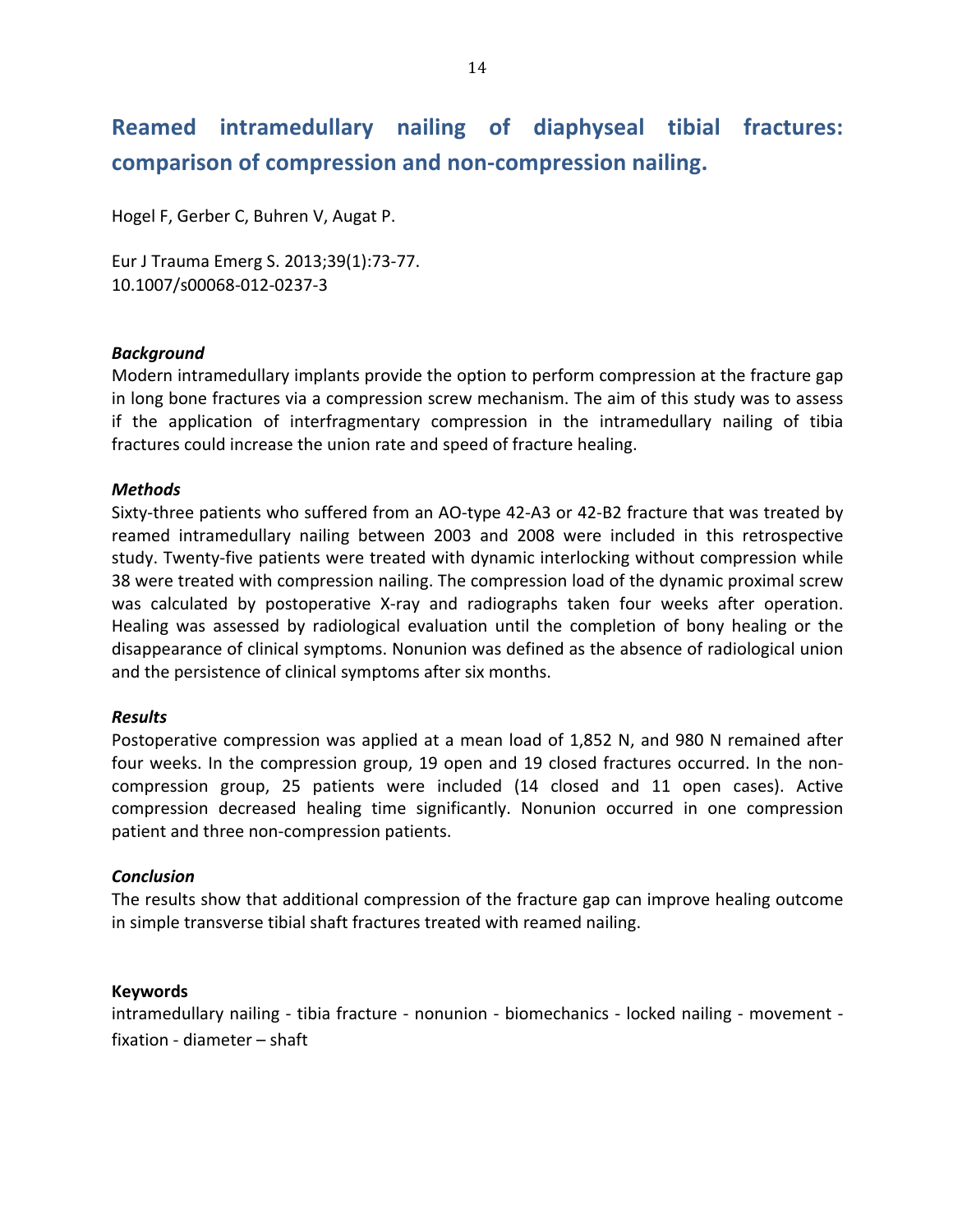## Elective spare parts free flap-calcaneal fillet of foot flap.

Holden D, Shayan R, Edwards E, Bruscino-Raiola F.

Eur J Trauma Emerg S. 2013;39(4):415-419. 10.1007/s00068-013-0288-0

Severe lower limb trauma with significant soft tissue injury can be managed with reconstruction or, if this is impossible, amputation. If amputation is considered, below-knee amputation preserving limb length is optimal for long-term functional outcome. At times, soft tissue/bony injury can limit the ability to preserve limb length, particularly with proximal tibial injuries. We present a case of elective below-knee amputation where leg length and adequate soft tissue coverage was only possible by using an osteocutaneous fillet of foot and lower leg spare parts free flap, maintaining the tibial nerve pedicle for sensation and the posterior tibial artery for vascularity of the nerve. The procedure was technically challenging and required follow-up debulking operations. However, the technique provided the significant advantage of immediate sensation of robust glabrous distal stump cover and optimising leg length to enhance functional outcome.

### **Keywords**

knee amputation - salvage - length - stump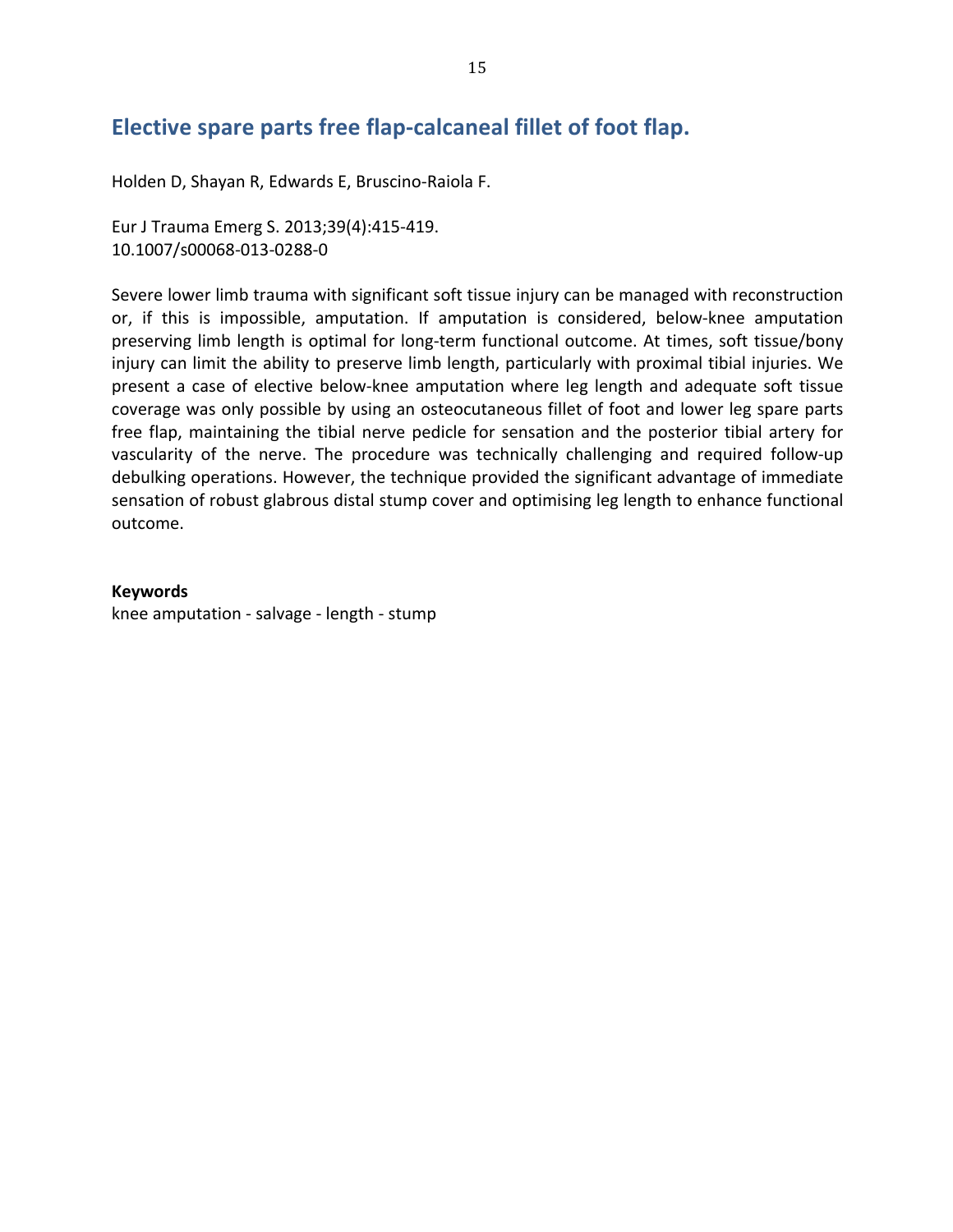## Do cervical spine X-rays for trauma have clinically significant incidental findings?

Koren L, Simonovich A, Norman D, Israelit S, Jerdey M, Sherter R, Yagil Y, Rozenberg R, Peled E.

Eur J Trauma Emerg S. 2013;39(5):477-480. 10.1007/s00068-013-0290-6

About 800,000 cervical X-rays for trauma are taken every year in the USA. Those X-rays are reviewed by orthopedic specialists in the emergency room (ER) for traumatic findings. The quantity of incidental atraumatic findings in this very prevalent examination is unknown. We sought to determine the incidence of those findings.

We retrospectively reviewed 521 consecutive cervical X-rays of patients with a whiplash injury that visited our ER from February to July 2010. X-rays that were technically insufficient were excluded. This left 356 X-rays that met the inclusion criteria, which were analyzed for incidental findings. The examinations were reviewed by five staff radiologists for incidental findings. The findings were reviewed and classified.

We identified incidental X-ray findings in 22 of the 356 patients (6.2 %) who underwent X-ray of the cervical spine during their visit to the ER. Stenosis with disk narrowing was the most common finding (2.8 %), followed by congenital anomaly of the cervical spine (2.2 %). Other findings were enlarged sella turcica (0.6 %), carotid atherosclerosis (0.3 %), and calcification of the stylomastoid ligament (0.3 %). Older age was found to be a risk factor for an incidental finding ( $p < 0.0001$ ).

Incidental findings in the cervical spine were associated with older age. Awareness of the prevalence of incidental findings is important in order to ensure that they are detected and managed appropriately.

## **Keywords**

cervical - trauma - incidental findings - whiplash-associated disorders - 2000-2010 task-force neck pain - ct - prevalence - management - diameter - bone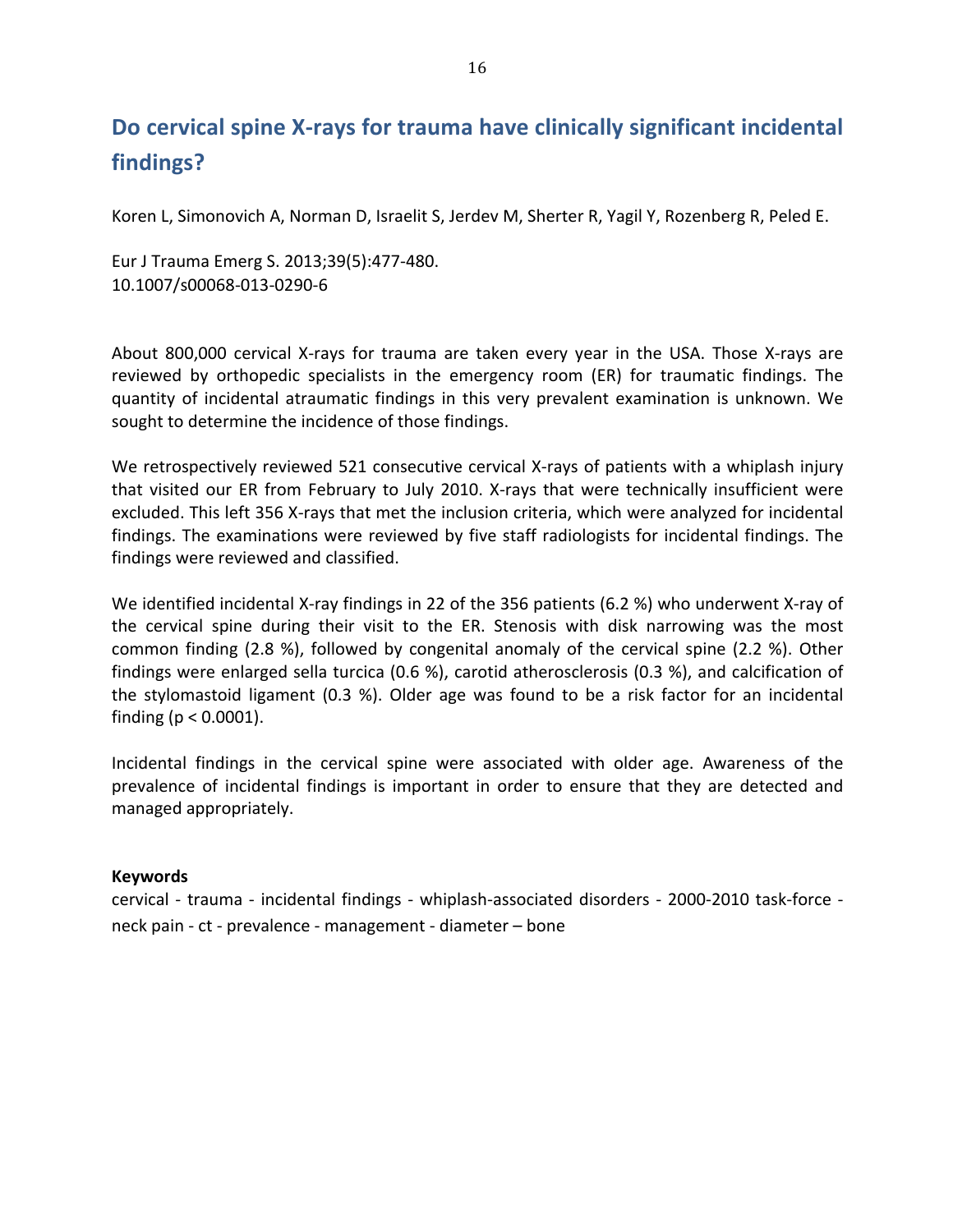# Focus on spinal fractures in the elderly.

Laurer H, Marzi I.

Eur J Trauma Emerg S. 2013;39(5):443-444. 10.1007/s00068-013-0320-4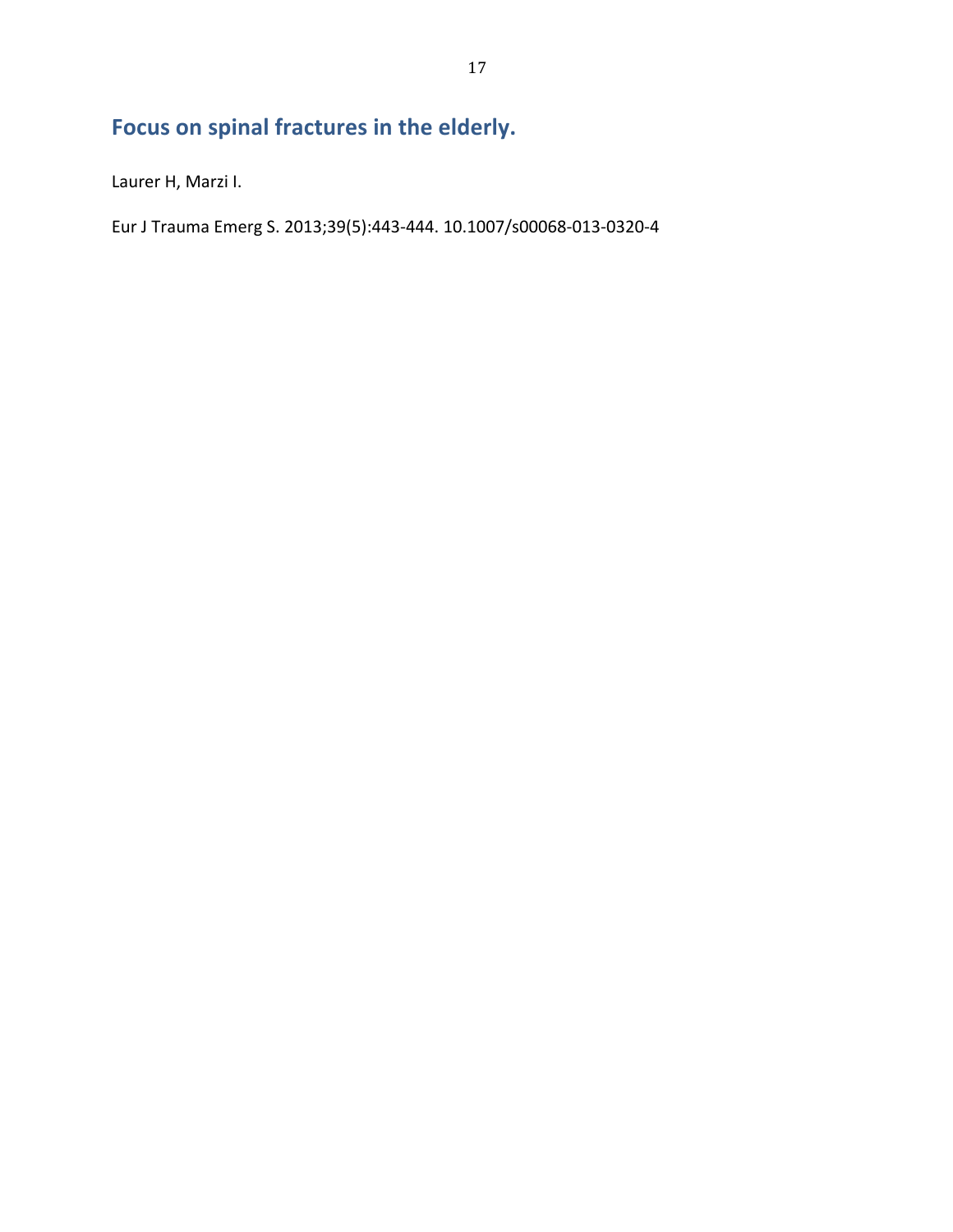## Angiographic embolization in the treatment of arterial pelvic **hemorrhage: evaluation of prognostic mortality-related factors.**

Lindahl J, Handolin L, Soderlund T, Porras M, Hirvensalo E.

Eur J Trauma Emerg S. 2013;39(1):57-63. 10.1007/s00068-012-0242-6

### *Purpose*

The control of arterial bleeding associated with pelvic ring and acetabular fractures (PRAF) remains a challenge for emergency trauma care. The aim of the present study was to uncover early prognostic mortality-related factors in PRAF-related arterial bleedings treated with transcatheter angiographic embolization (TAE).

## *Methods*

Forty-nine PRAF patients (46 pelvic ring and three acetabular fractures) with arterial pelvic bleeding controlled with TAE (within 24 h) were evaluated.

### *Results*

All large arterial disruptions (n = 7) were seen in type C pelvic ring injuries. The 30-day mortality in large vessel (iliac artery) bleeding was higher (57 %) than in medium- or small-size artery bleeding (24 %). Overall 30-day mortality was 29 %. No statistically significant difference in the first laboratory values between the survivors and nonsurvivors was found. However, after excluding patients dying of head injuries (n = 5), a reasonable cut-off value was identified for the base excess (BE; lower than -10 mmol/l) obtained on admission.

### *Conclusions*

PRAF patients with exsanguinating bleeding from the large pelvic artery have the worst prognosis. Very low BE values ( $\lt$ -10.0 mmol/l) on admission for exsanguinating patients have a negative predictive value for survival, thus anticipating a poor outcome in bleeding controlled with TAE only and an increased risk of death. In critical cases, an aggressive bleeding control protocol prompts extraperitoneal pelvic packing prior to TAE. PRAF-related rupture of the external iliac artery is rare and indicates surgical techniques in controlling and restoring blood supply to the lower leg.

### **Keywords**

pelvic fracture - acetabular fracture - massive bleeding - bleeding pelvic arteries - angiographic embolization - mortality - hemodynamically unstable patients - injury severity score - fractures management - packing - trauma - ring - arteriography – patient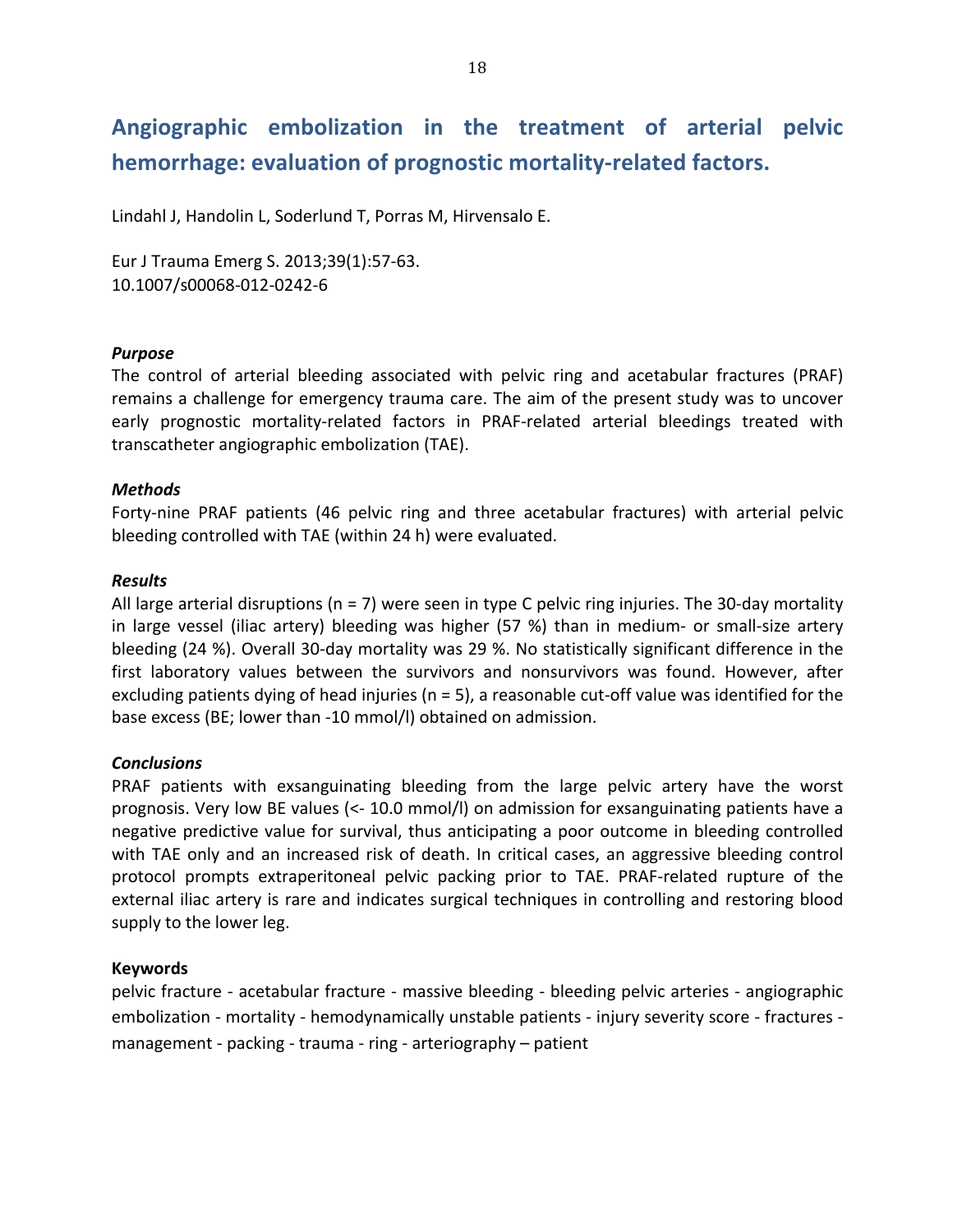## Computerized dynamic posturography analysis of balance <u>in</u> individuals with a shoulder stabilization sling.

Lui D F, Memon A, Kwan S, Mullett H.

Eur J Trauma Emerg S. 2013;39(6):635-639. 10.1007/s00068-013-0309-z

### **Introduction**

Sling immobilization of the upper limb may affect balance. Computerized dynamic posturography (CDP) provides a validated, objective assessment of balance control and postural stability under dynamic test conditions. We tested the balance of individuals with a shoulder stabilization sling (SSS) using an EquiTest machine to objectively assess imbalance while wearing a sling.

## **Methods**

Forty-two right hand dominant (RHD) adults (16 females, 26 males; average age 22 years; range 20-35 years) were included in the study, comprising six controls and two SSS groups with 18 dominant hands (DH) and 18 non dominant hands (NDH). CDP assessed balance by the Sensory Organization Test (SOT), Motor Control Test (MCT), and Adaptation Test (ADT).

### **Results**

The composite equilibrium scores (CES) were as follows: controls 80.8 %, sling DH 71.1 versus sling NDH 69.6 %. Sling use has lower CES compared to controls ( $p = 0.025$ ). The use of a sling caused 31 % of subjects to have decreased CES. 22.9 % of sling users had imbalances. Among sling users, the DH group had 19.1 % imbalances compared to 26.8 % for the NDH group ( $p =$ 0.044). There were six absolute falls in the DH group versus 12 in the NDH group.

### **Conclusions**

Wearing a sling causes balance decompensation in almost one-third of healthy volunteers, and this is greater when worn in the non dominant hand, with double the number of falls. This has significant implications for patients having prolonged use of a sling. Consideration should be given to operative procedures or conservative management of shoulder pathology where sling use is required and promotion of the early discontinuation of sling use can be considered.

### **Keywords**

computerized dynamic posturography - equitest - sensorimotor test - motor control test adaption test - shoulder stabilization sling - balance - vestibular function - postural control older persons - ototoxicity - stability - reflex - tilt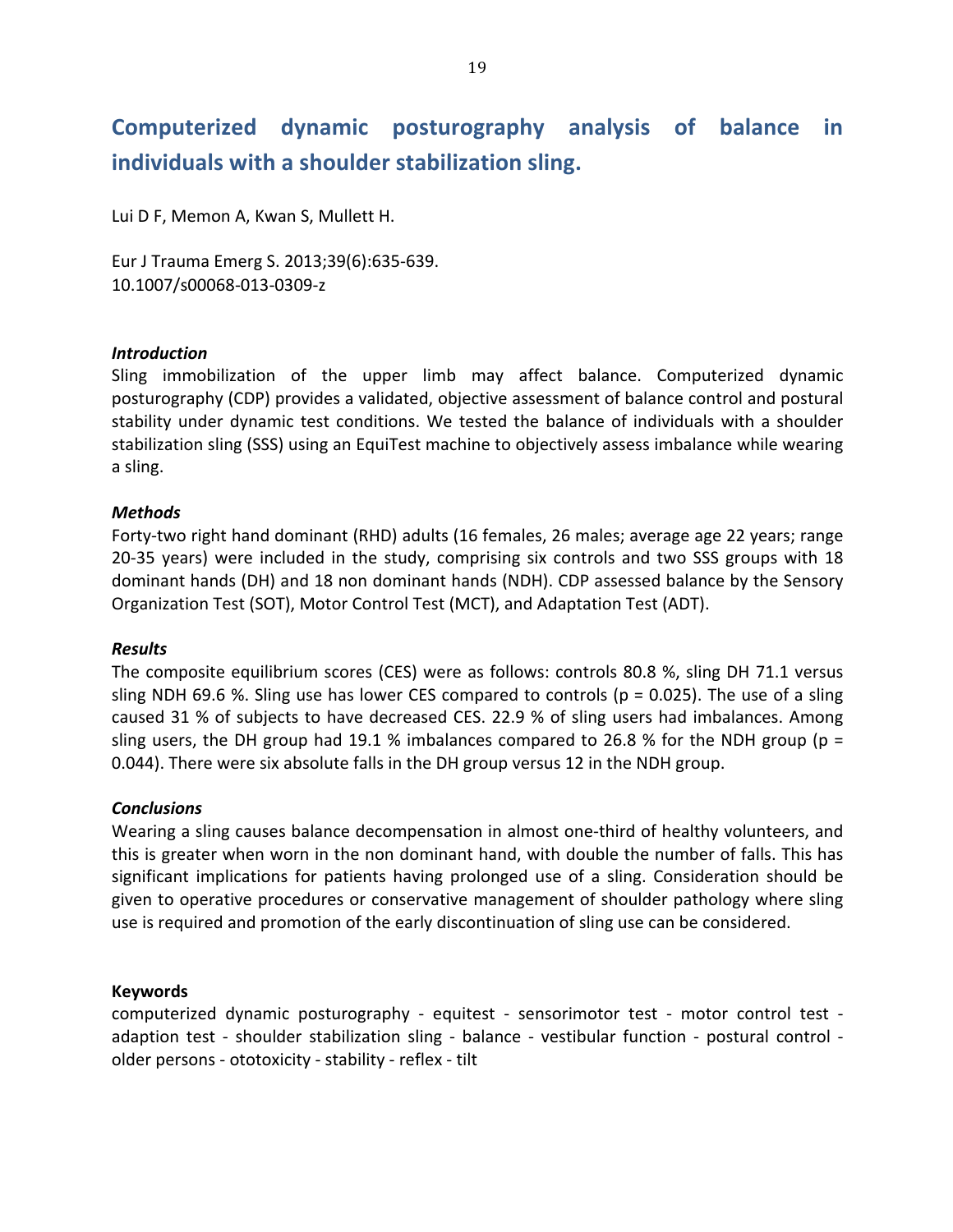## Nailing versus plating for comminuted fractures of the distal femur: a comparative biomechanical in vitro study of three implants.

Mehling I, Hoehle P, Sternstein W, Blum J, Rommens P M.

Eur J Trauma Emerg S. 2013;39(2):139-146. 10.1007/s00068-012-0247-1

The purpose of our study was to determine the biomechanical properties of three different implants utilized for internal fixation of a supracondylar femur fracture. The retrograde supracondylar nail (SCN), the less invasive stabilization system plate (LISS) and the distal femoral nail (DFN) were tested and their biomechanical properties compared.

Twenty pairs of fresh-frozen human femura were used. Each femur was osteotomised to simulate a comminuted supracondylar fracture (AO/OTA 33.A3) and then randomized to fracture fixation with either SCN (n=9) or LISS (n=9). Each contralateral femur was stabilized with DFN as a control ( $n=18$ ). Two femur pairs were spent on pretesting. All femura were subjected to axial (10-500 N) and torsional (0.1-14 Nm) loading.

Eighteen matched femur pairs were analyzed. The post-loading median residual values were 49.78, 41.25 and 33.51% of the axial stiffness of the intact femur and 59.04, 62.37 and 46.72% of the torsional stiffness of the intact femur in the SCN, LISS and DFN groups. There were no significant differences between the three implants concerning axial and torsional stiffness.

All implants had sufficient biomechanical stability under physiological torsional and axial loading. All three implants have different mechanisms for distal locking. The SCN nail with the four-screw distal interlocking had the best combined axial and torsional stiffness whereas the LISS plate had the highest torsional stiffness.

### **Keywords**

distal femur - fractures - biomechanics - retrograde intramedullary nailing - angle stable plating cadaver - fracture fixation - retrograde intramedullary nail - invasive stabilization system supracondylar femoral fractures - elderly-patients - internal-fixation - osteoporotic bone epidemiology - diaphyseal - liss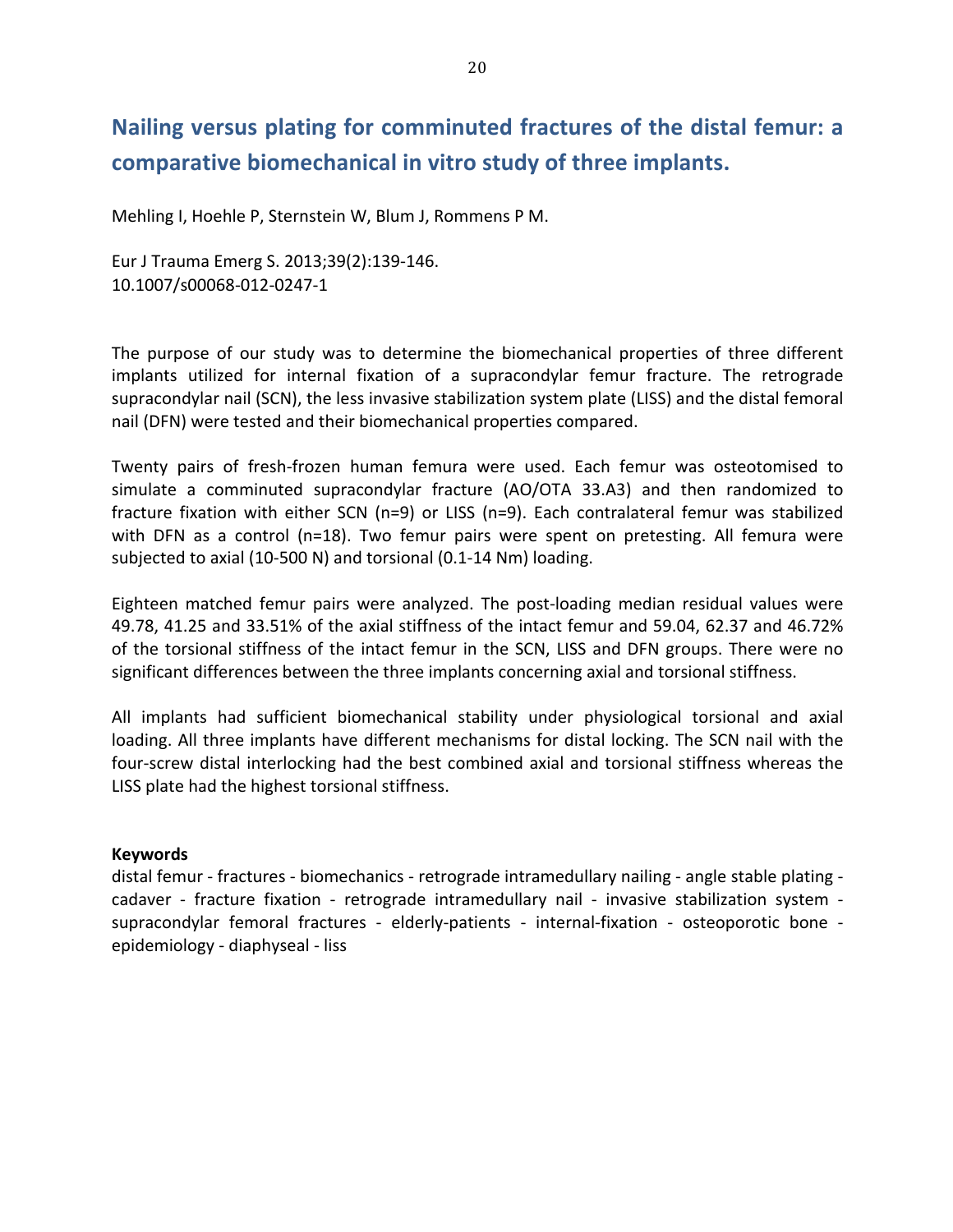## **Mortality and quality of life after proximal femur fracture-effect of** time until surgery and reasons for delay.

Muhm M, Arend G, Ruffing T, Winkler H.

Eur J Trauma Emerg S. 2013;39(3):267-275. 10.1007/s00068-013-0267-5

Studies yield conflicting results from the effect of early surgery on mortality. Some observed a positive, others a negative and some did not find any effect of early operation. In this study, mortality and quality of life in relation to time until surgery as well as reasons for delay were observed prospectively.

Data of 138 patients (> 65 years) with proximal femoral fractures and consecutive surgery were observed. Demographic data as well as mortality rate, survival time and Barthel Index up to 1 year in relation to different time frames were observed. Reasons for operative delay were divided into being administrative or patient-related.

Three-month mortality was 10.1% and 1-years was 23.9%. Neither time from injury until hospital admission nor from injury until surgery or from hospital admission until surgery up to 48 hours had any effect on mortality and survival time. The age of patients dying in the followup period was significantly higher than the age of patients surviving (86.8 vs. 84.4 years). No influence of any delay in time until surgery on the Barthel Index was observed.

In proximal femoral fractures, a delay of surgery up to 48 hours did not influence mortality and Barthel Index negatively, nor did other associating factors. Only the patients age at the time of injury influences mortality rate, survival time, and Barthel Index significantly. The older the patient at the time of injury; the higher the mortality rate, the shorter the survival time and the lower the Barthel Index.

## **Keywords**

proximal femur fracture - time until surgery - mortality - barthel index - quality of life - reasons for delay - hip fracture - elderly-patients - surgical delay - femoral fractures - operative delay functional recovery - early complications - to-surgery - fixation - morbidity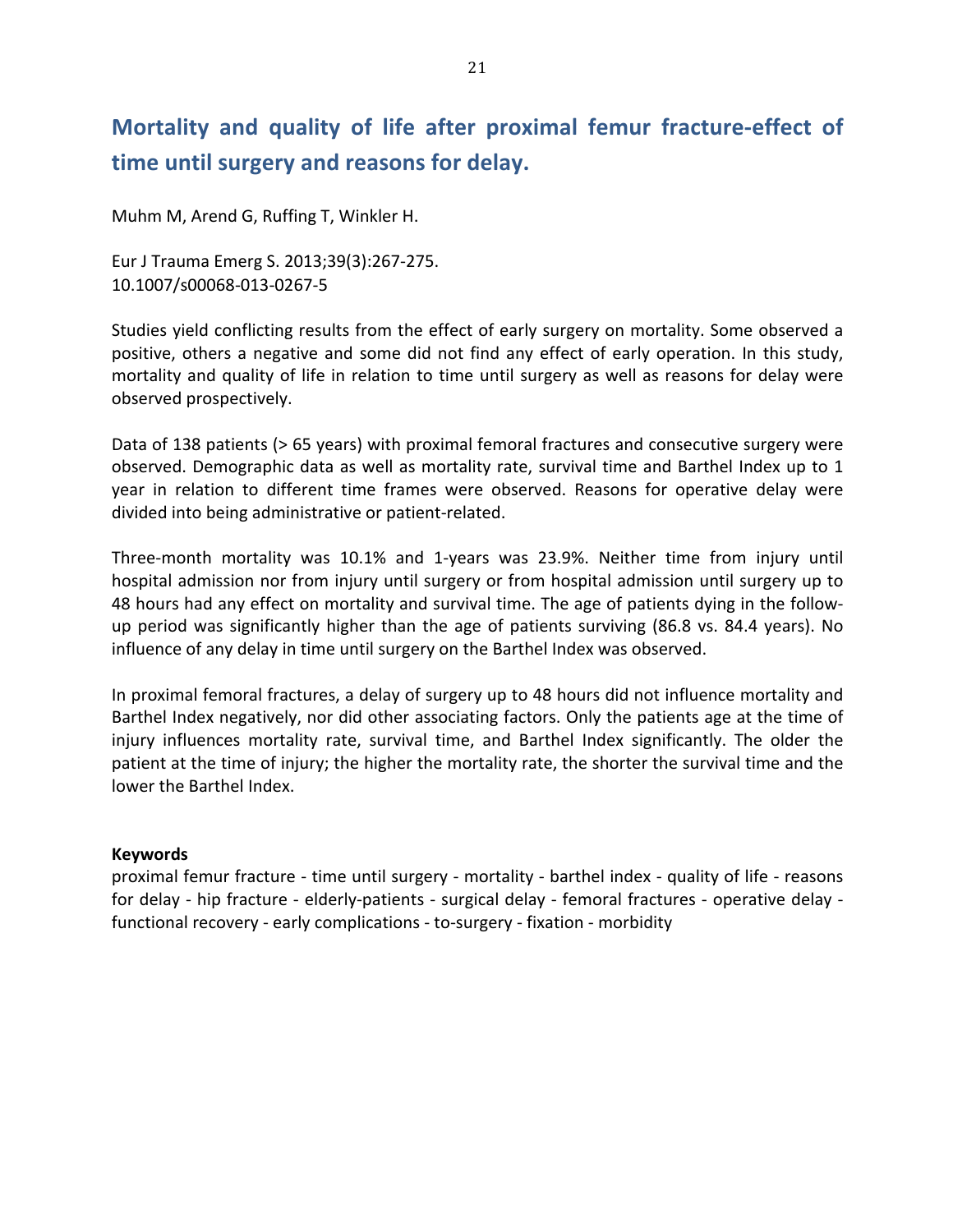## Locking Compression Plates are more difficult to remove than conventional non-locking plates.

Musters G D, van Hensbroek P B, Ponsen K J, Luitse J S K, Goslings J C.

Eur J Trauma Emerg S. 2013;39(2):159-162. 10.1007/s00068-012-0245-3

Locking Compression Plates (LCPs) have been introduced in the last decade. Clinicians have the impression that hardware removal of LCPs are more difficult and associated with more complications than conventional (non-locking) plates. Therefore, this study compares the complication rates of Locking Compression Plate (LCP) removal and conventional non-locking plate removal.

Patients who underwent open reduction and internal fixation and subsequent hardware removal at the Department of Trauma Surgery at our Level 1 Trauma Centre between 1993 and 2007 were included through the hospital's information system. The primary outcome measure was the occurrence of complications during implant removal.

A total of 210 patients were included. The females were significantly older than the males [median age, 51.5 vs. 42.6 years (p < 0.001)]. The median operation time of LCP removal was significantly longer than the operation time of non-locking plate removal (72 vs. 54 min,  $p \lt$ 0.001). In the total study population, complications during implant removal occurred in 25 patients (11.9%). The complication rate of conventional non-locking plate removal was 2.5%. The complication rate of LCP removal was significantly higher (17.7%,  $p = 0.001$ ).

LCP removal is associated with significantly more complications than conventional non-locking plate removal. The indication for removal of locking compression should be made cautiously, and surgical instruments for LCP removal should be optimized.

## **Keywords**

locking compression plates - lcp - complications - hardware removal - conventional plates invasive stabilization system - complications - screws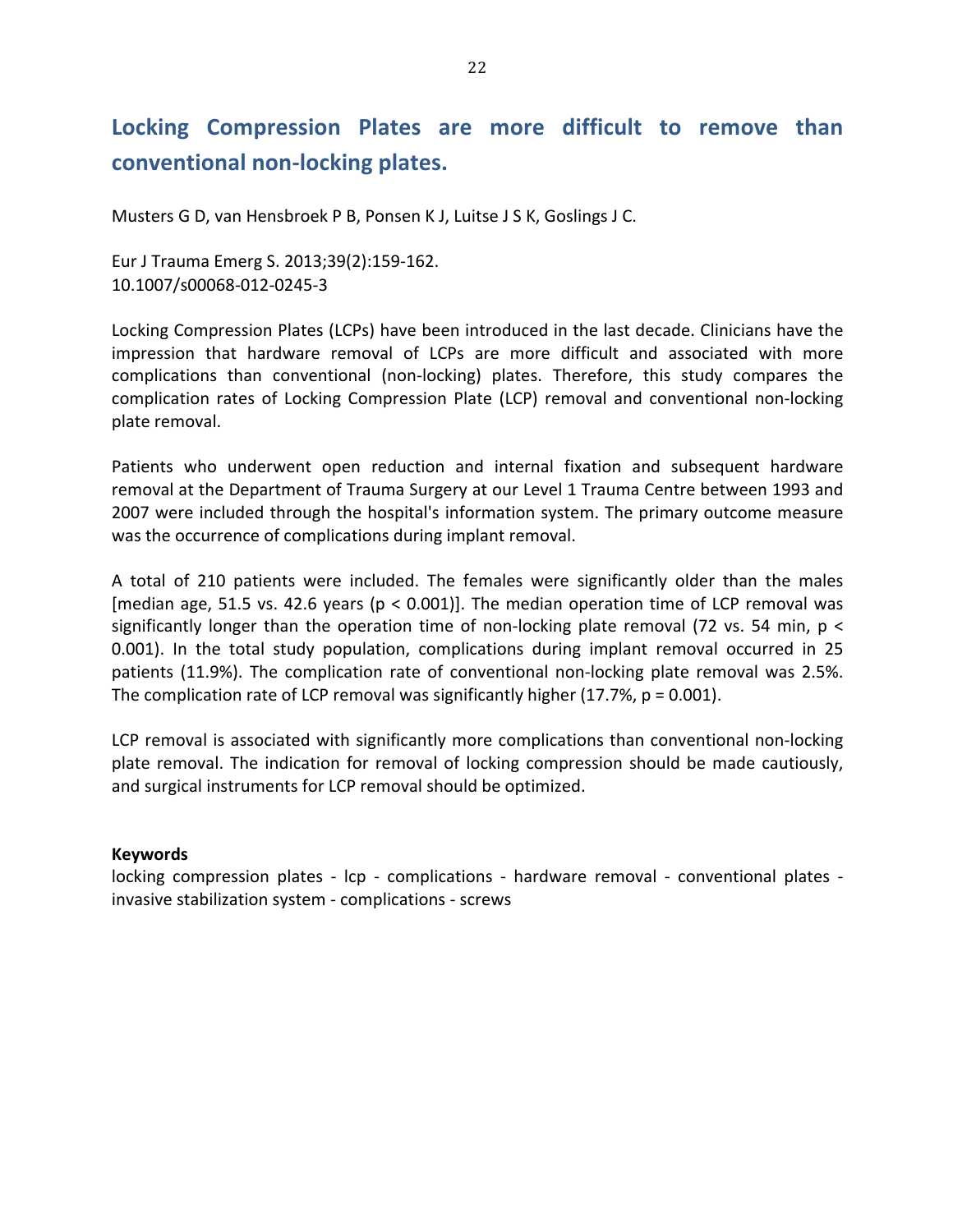# Influence of implant design on the method of failure for three implants designed for use in the treatment of intertrochanteric fractures: the dynamic hip screw (DHS), DHS blade and X-BOLT.

O'Neill F, McGloughlin T, Lenehan B, Condon F, Coffey J C, Walsh M.

Eur J Trauma Emerg S. 2013;39(3):249-255. 10.1007/s00068-013-0257-7

The dynamic hip screw (DHS) has been widely adopted as the implant of choice in the treatment of intertrochanteric fractures. There have been attempts over the years to improve on the DHS lag screw design in order to reduce failure in the form of "cut out". The purpose of this study was to investigate how two new design variations of the DHS, the DHS blade and the X-BOLT, behave within bone, and if these design modifications do indeed improve the fixation achieved and lead to a reduction in failure due to cut out.

"Pushout" tests were chosen as the means of investigating the failure modes and patterns for these implants that lead to cut out. These pushout studies were performed in artificial bone substrate in the form of polyurethane foam blocks and in cadaveric femoral heads.

The results demonstrated that each individual implant produces its own specific distinct forcedisplacement curve or pattern of failure, and that despite the very different implant designs and methods of fixation, all of the implants tested reached very similar peak forces in each of the test materials used.

The results demonstrated that implant design only influences the pattern of failure, and that the peak forces reached by each implant are determined by the quality of the bone or test material into which they are placed. However, altering the force-displacement curve or pattern of failure may be enough to improve the fixation achieved and to provide an increased resistance to cut out.

## **Keywords**

intertrochanteric fractures - dhs - dhs blade - x-bolt - femoral fractures - fixation - nail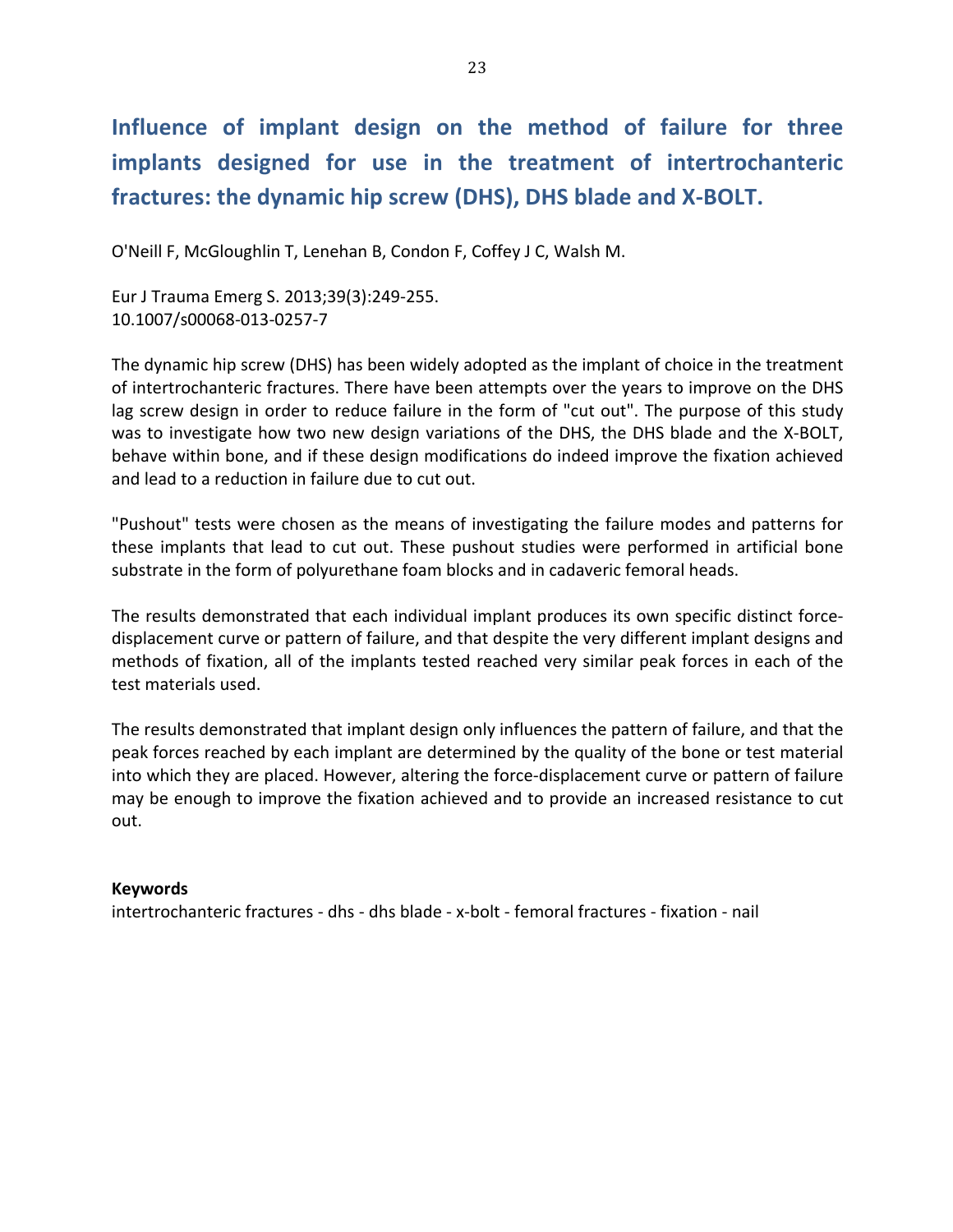## Are soft tissue measurements on lateral cervical spine X-rays reliable **in the assessment of traumatic injuries?**

Patel M S, Grannum S, Tarig A, Qureshi A, Watts A, Gabbar O.

Eur J Trauma Emerg S. 2013;39(6):613-618. 10.1007/s00068-013-0302-6

## *Introduction*

Traumatic neck pain is a common presentation to the emergency department. Lateral plain radiographs remain the primary investigation in the assessment of these injuries. Soft tissue assessment forms an integral component of these radiographs. They can provide information on subtle injuries that may not be obvious. Many methods are used to assess the prevertebral soft tissue shadows. The two more commonly used techniques include the 'seven at two and two at seven' rule (method 1) and the ratio of the soft tissues with respect to the vertebral width  $(method 2)$ .

## *Aim7*

To assess which of the above two methods in assessing cervical spine soft tissue shadows on lateral radiographs is more sensitive in the presence of cervical spine injuries.

## *Methods*

A retrospective analysis of consecutive traumatic cervical spine films performed within a busy trauma tertiary centre over a period of 7 months. Patients were divided into two groups: group 1-fractures; group 2-no fractures. The prevertebral soft tissue shadows were measured at referenced points on the lateral cervical spine films with respect to the above two methods and comparisons between the groups were made.

## *Results*

Thirty-nine patients in group 1 were compared to a control group of 60 patients in group 2. Both methods failed to identify any significant differences between the two groups. The sensitivity and specificity for method 1 was 7.6 and 93 %, and for method 2, they were 7.6 and 98 %, respectively.

## *Conclusion*

There is no significant difference between the soft tissue shadows when comparing patients with and without cervical spine fractures on lateral radiographs. Both commonly used measures of soft tissue shadows in clinical practice are insensitive in identifying patients with significant osseous injuries. They, therefore, do not offer any further value in interpreting traumatic cervical spine radiographs. The management of patients with cervical spine trauma in the absence of obvious osseous injury on standard radiographs should warrant a computed tomography (CT) scan if clinically indicated.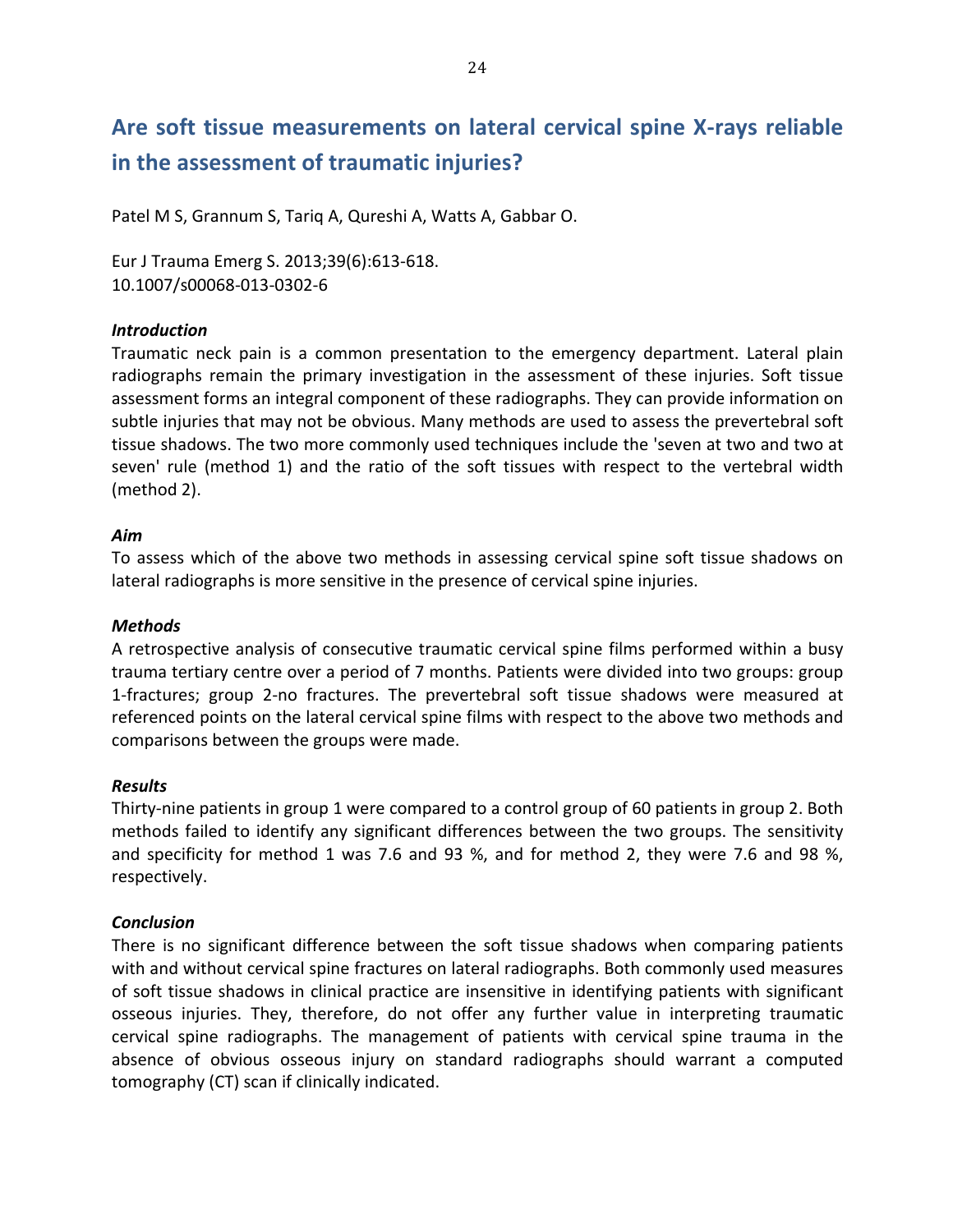## **Keywords**

cervical spine injuries - cervical spine fractures - soft tissue measurements - lateral cervical spine radiographs - neck - radiographs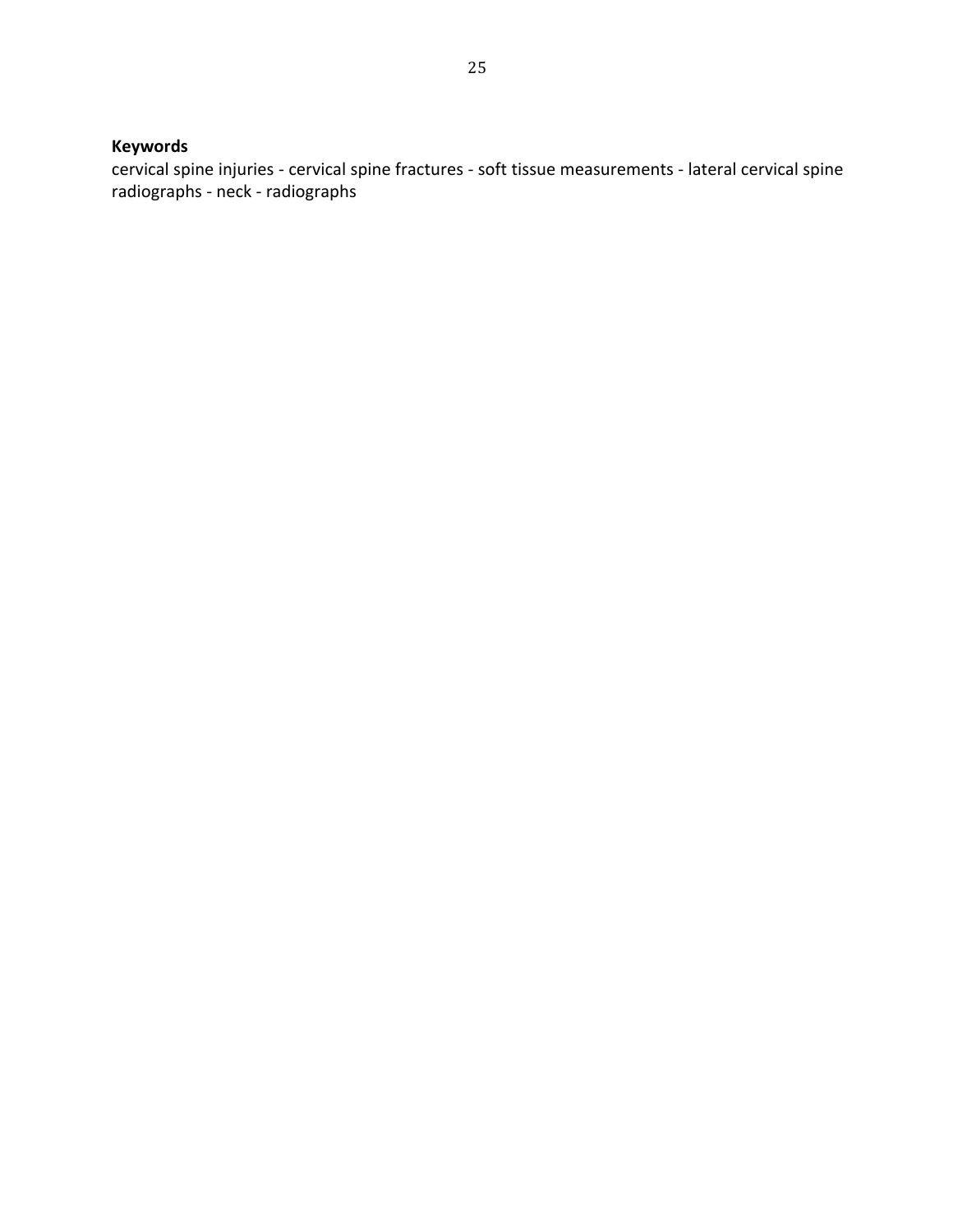## Cervical spine fractures in the elderly: morbidity and mortality after operative treatment.

Sander A L, El Saman A, Delfosse P, Wutzler S, Meier S, Marzi I, Laurer H.

Eur J Trauma Emerg S. 2013;39(5):469-476. 10.1007/s00068-013-0311-5

Although there are currently many different strategies and recommendations in the therapy of cervical spine fractures in elderly patients, there are still no generally accepted treatment algorithms. The aim of the present study was to analyze the morbidity, mortality, and outcome of operated cervical spine injuries in the elderly.

This study presents a retrospective review of 69 patients aged 65 years or older admitted to our level I trauma center with cervical spine injury, who had undergone surgical treatment. The data were acquired by analysis of the hospital inpatient enquiry system and radiological review.

The ratio between male and female patients was 37:32. The average age of the patients was 76 years (ranging from 65 to 96 years) for males and 80 years (ranging from 66 to 93 years) for females. Injury to the cervical spine was caused by low-energy trauma in 71 % and high-energy trauma in 29 %, respectively. 55.1 % sustained isolated cervical spine injuries, 39.1 % injuries to two adjacent vertebrae, 2.9 % injuries to three adjacent vertebrae, and 2.9 % an odontoid fracture combined with associated fracture(s) in non-contiguous vertebra(e). Isolated spine injury level was dominated by C2 (47.8 %). The most common site for injuries to two adjacent vertebrae was observed at C6/C7 (14.5 %). The morbidity included cerebral complications, respiratory complications, Clostridium difficile-associated disease, heart failure, and acute renal failure. Operative complications included dislocation/malposition, neurovascular lesions, wound infection, and transient swallowing difficulty. The mortality rate at 3 months was 26.1 %, with an in-hospital mortality of 21.7 %. Age was associated with mortality at 3 months. A cervical fracture-induced neurological deficit was documented in 26.1 %, resulting in a mortality of 44.4 % (8/18). Twenty-seven of 33 patients living at home/nursing home at the time of injury returned to their home/nursing home after their hospitalization. The overall outcome was predominantly related to age and the severity of neurological deficit.

In elderly patients with cervical spine fractures, the hospital course is complicated by medical issues and early mortality rates are significant. Therefore, treatment strategies should be carefully individualized to the patients and their comorbidities.

## **Keywords**

cervical spine fracture - elderly - morbidity - mortality - operative treatment - anterior screw fixation - ii odontoid fractures - injuries - older - trauma - age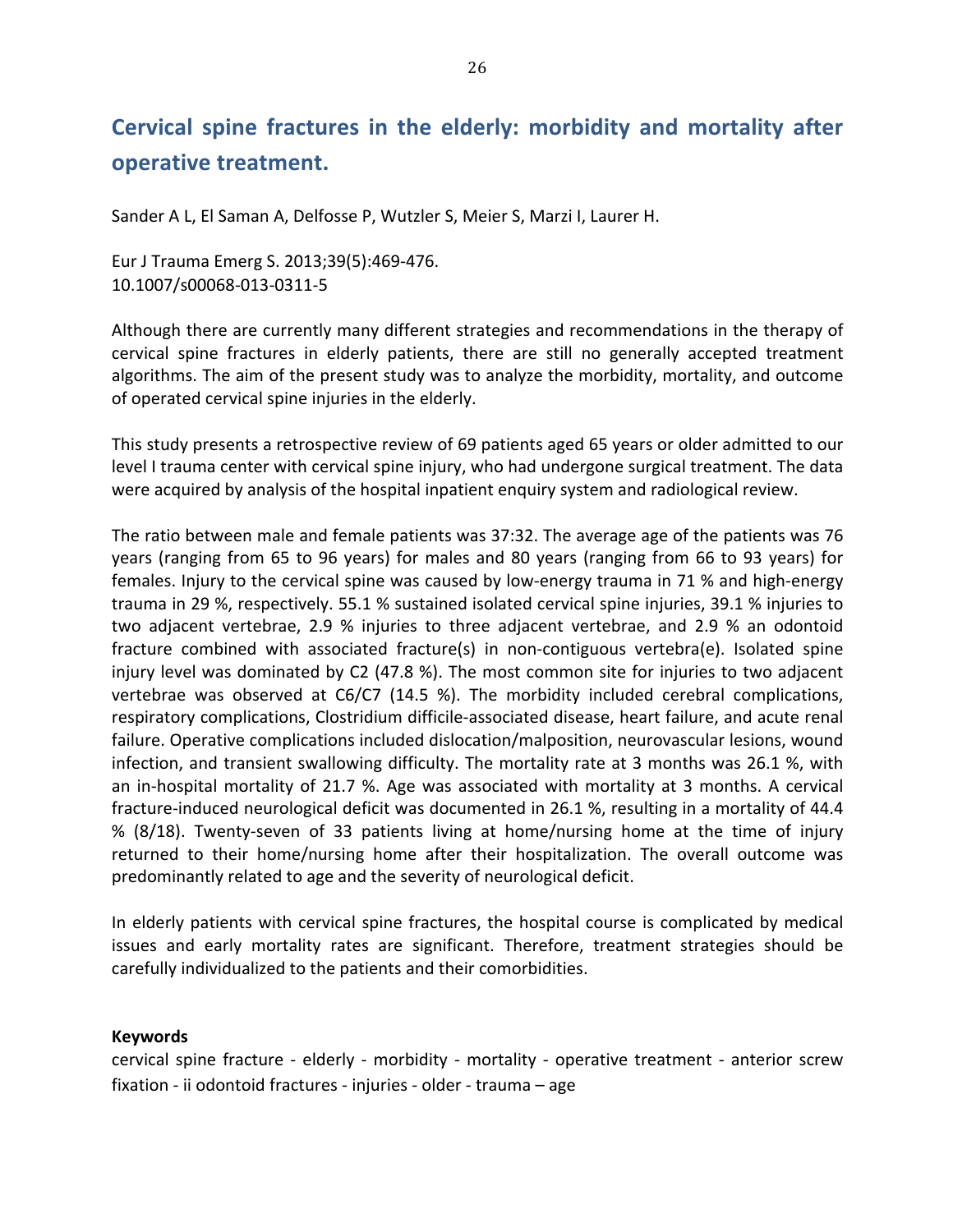## **Implant removal in children.**

Schmittenbecher P P.

Eur J Trauma Emerg S. 2013;39(4):345-352. 10.1007/s00068-013-0286-2

Implant removal in children is still a standard procedure. Implants may disturb function, and some theoretical long-term risks like growth disturbance, foreign body reaction, chronic infection and corrosion are used as arguments for removal. Implant migration or interference with any other orthopaedic treatment over the later course of life is also a matter of debate. On the other hand, the difficulty in removing single implants as well as possible perioperative complications has induced discussion about the retention of implants in childhood.

The current procedures are exposed and the available literature on implant removal in children reviewed.

Actually, a clear recommendation does not exist. The current line of action still includes routine removal, as it is preferred by some authors, whereas others argue for a selective procedure. Kwires as well as intramedullary nails are usually removed because the ends may interfere with the surrounding tissue. Screws and plates can be retained if there are no local problems. The removal of external fixators is non-controversial.

Benefits have to outweigh the risks and complications in the individual case and the procedure should not require a more extensive procedure than insertion. It has to be an individual decision in view of the lack of evidence to support routine removal as well as to refute it.

### **Keywords**

implant removal - implant retainment - child - complication - pediatric femur fractures orthopedic implants - metal removal - routine removal - forearm plates - population complications - retention - nails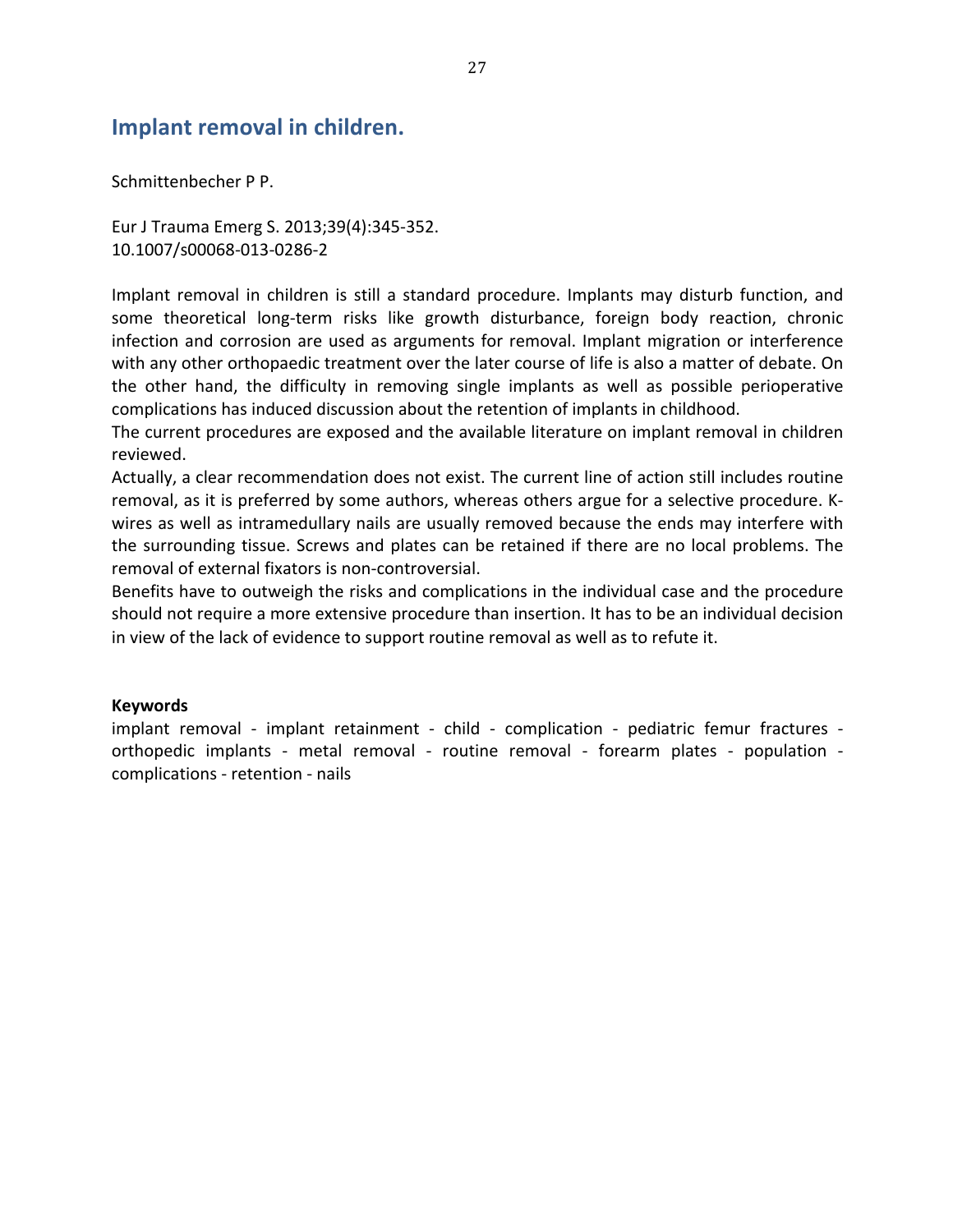## Diagnosis of cervical spine injuries in children: a systematic review.

Schoneberg C, Schweiger B, Hussmann B, Kauther M D, Lendemans S, Waydhas C.

Eur J Trauma Emerg S. 2013;39(6):653-665. 10.1007/s00068-013-0295-1

### *Objective7*

The objective of this systematic review was to discuss current knowledge of the diagnostic management of cervical spine (c-spine) injuries in children.

### *Methods*

Studies dealing with this topic were collected from the following sources: MEDLINE via PubMed, Embase, and Cochrane. Where possible, a meta-analysis was performed. Furthermore, the level of evidence for all the included publications was assigned.

## *Results*

The incidence of cervical spine injury (CSI) in children is rare (1.39 %). It seems that the upper  $c$ spine is more often injured in children younger than 8 years of age. When a CSI is expected, immobilization should be performed. The best immobilization is achieved with a combination of a half-spine board, rigid collar, and tape. The literature for thoracic elevation or an occipital recess in children younger than 8 years of age is inhomogeneous. The c-spine in children can be cleared by a combination of the National Emergency X-Radiography Utilization Study (NEXUS) low-risk criteria and the Canadian C-Spine Rule. Caution is advised for nonverbal and/or unconscious children. In these children, plain radiographs should be performed. If these images are inadequate or show hints for bony injuries, a computed tomography (CT) of the c-spine should be considered. Additional views of the c-spine offer only little information for clearing the c-spine.

### **Keywords**

pediatric c-spine - cervical spine - cervical spine injury - ct - mri - flexion-extension radiographs pediatric trauma - blunt trauma - computed-tomography - clearance protocol - neutral position young-children - c-spine - association - age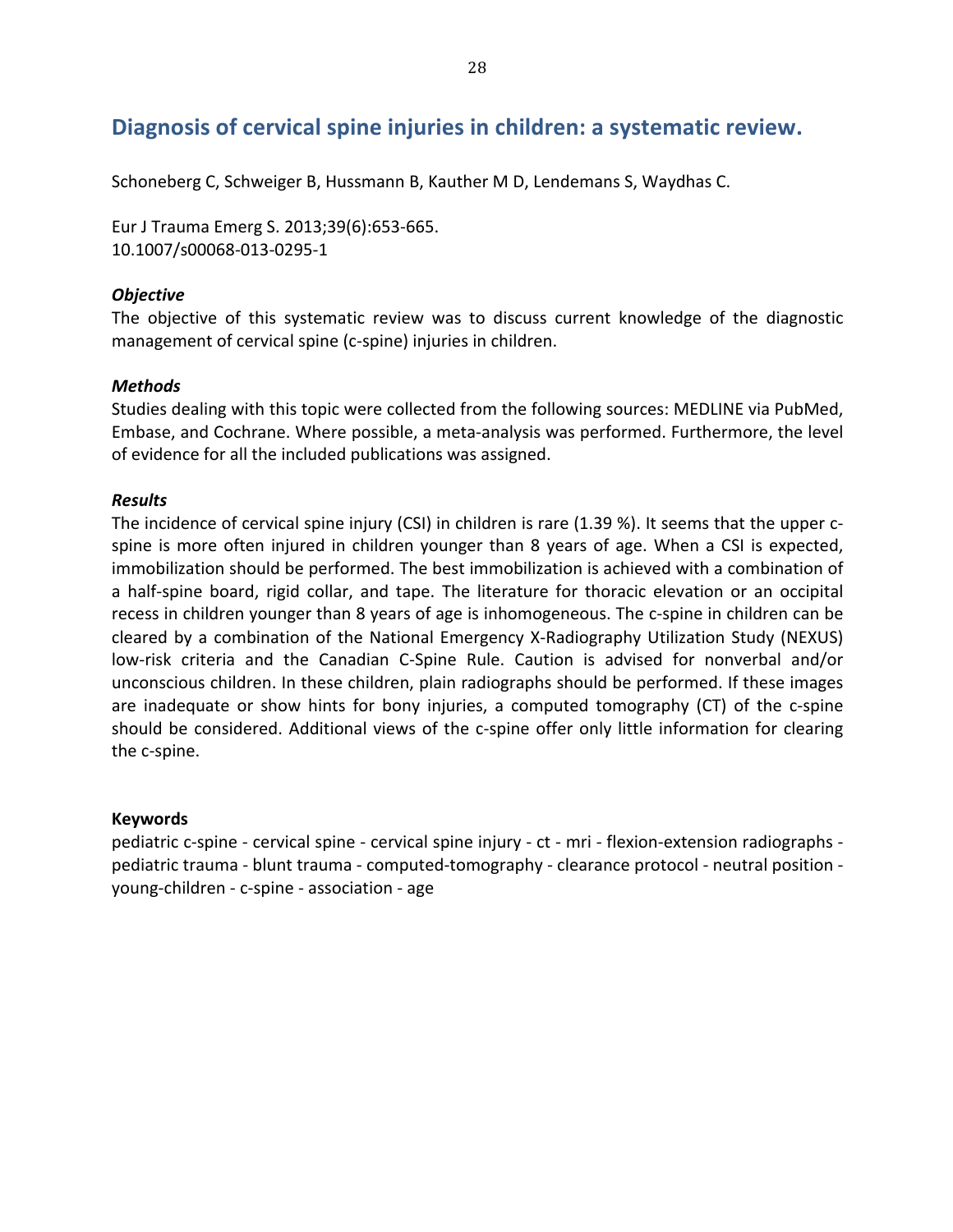## Special considerations in the interpretation of plain radiographs of the cervical spine in children. A review of the literature.

Schoneberg C, Schweiger B, Lendemans S, Waydhas C.

Eur J Trauma Emerg S. 2013;39(6):647-652. 10.1007/s00068-013-0305-3

### *Introduction*

This review provides an overview of the special considerations with regard to correct diagnosis of plain radiographs of the pediatric cervical spine. Injuries to the cervical spine are rare in children. The leading trauma mechanism is motor vehicle injury. Plain radiographs are a common tool in the search for a diagnosis. Taking the growth process into account there are many differences to be found compared to the adult c-spine. Knowledge of these differences is important when working towards the correct interpretation of plain radiographs of the pediatric c-spine.

## *Methods*

To create this review, a literature search of the electronic databases Cochrane, PubMed/MEDLINE and Embase was conducted.

### *Results*

Special considerations of plain radiographs of the pediatric c-spine are presented. Biomechanical and embryology specifics have been a focus of this review. They are explained relating on the development of the c-spine. The known auxiliary lines used in the interpreting of the pediatric c-spine are reported. A selection of these auxiliary lines is shown.

### *Conclusion*

Knowledge of the c-spines characteristics is of major importance for every physician involved in pediatric trauma care. This could lead to not only avoiding misdiagnosis but could also lead to avoiding the overuse of computed tomography of the pediatric c-spine.

## **Keywords**

pediatric c-spine - cervical spine - cervical spine injury - plain radiographs - young-children injuries - fracture - atlas - pseudosubluxation - trauma - c2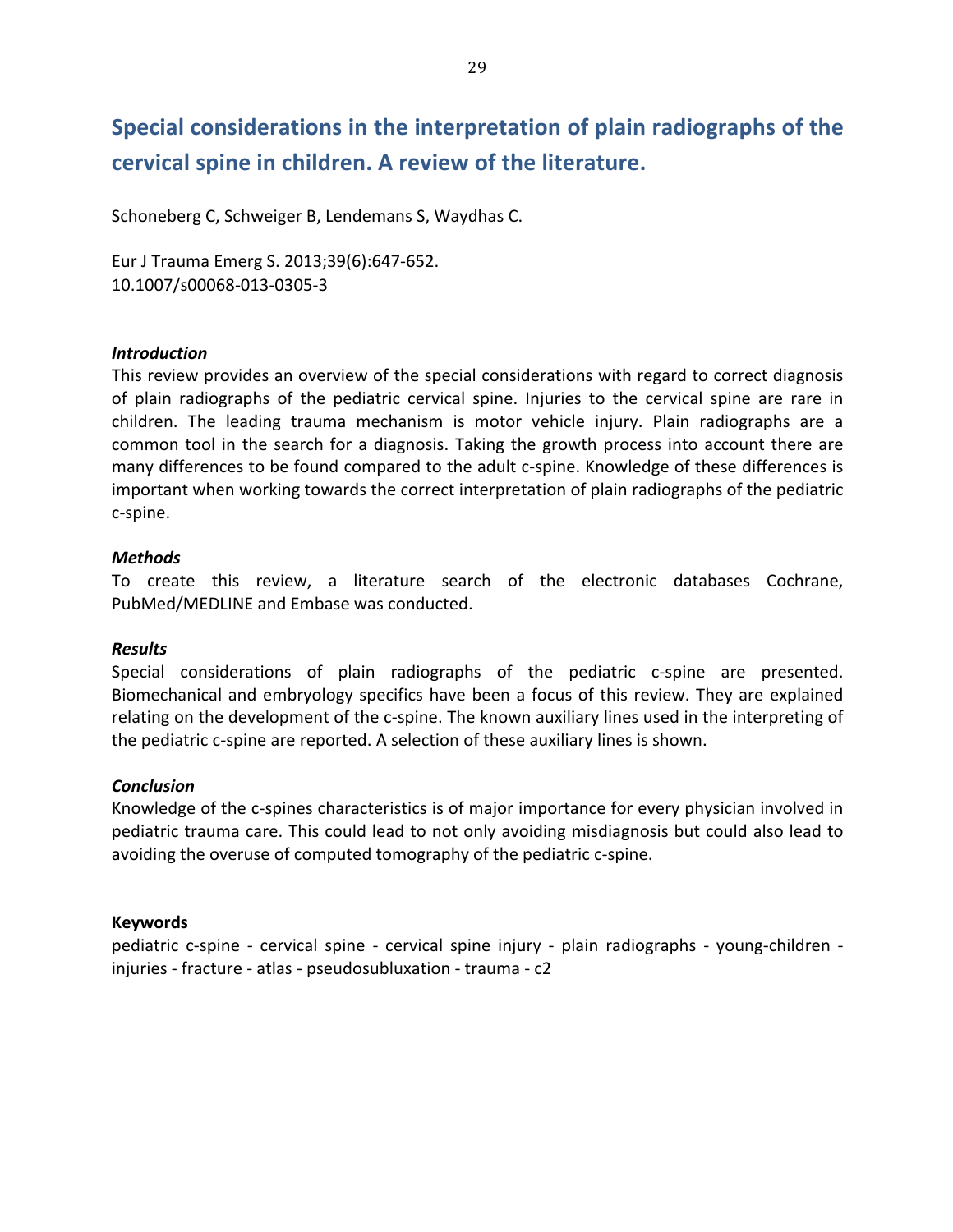## Metal removal.

Schwarz N.

Eur J Trauma Emerg S. 2013;39(4):325-326.<br>10.1007/s00068-013-0275-5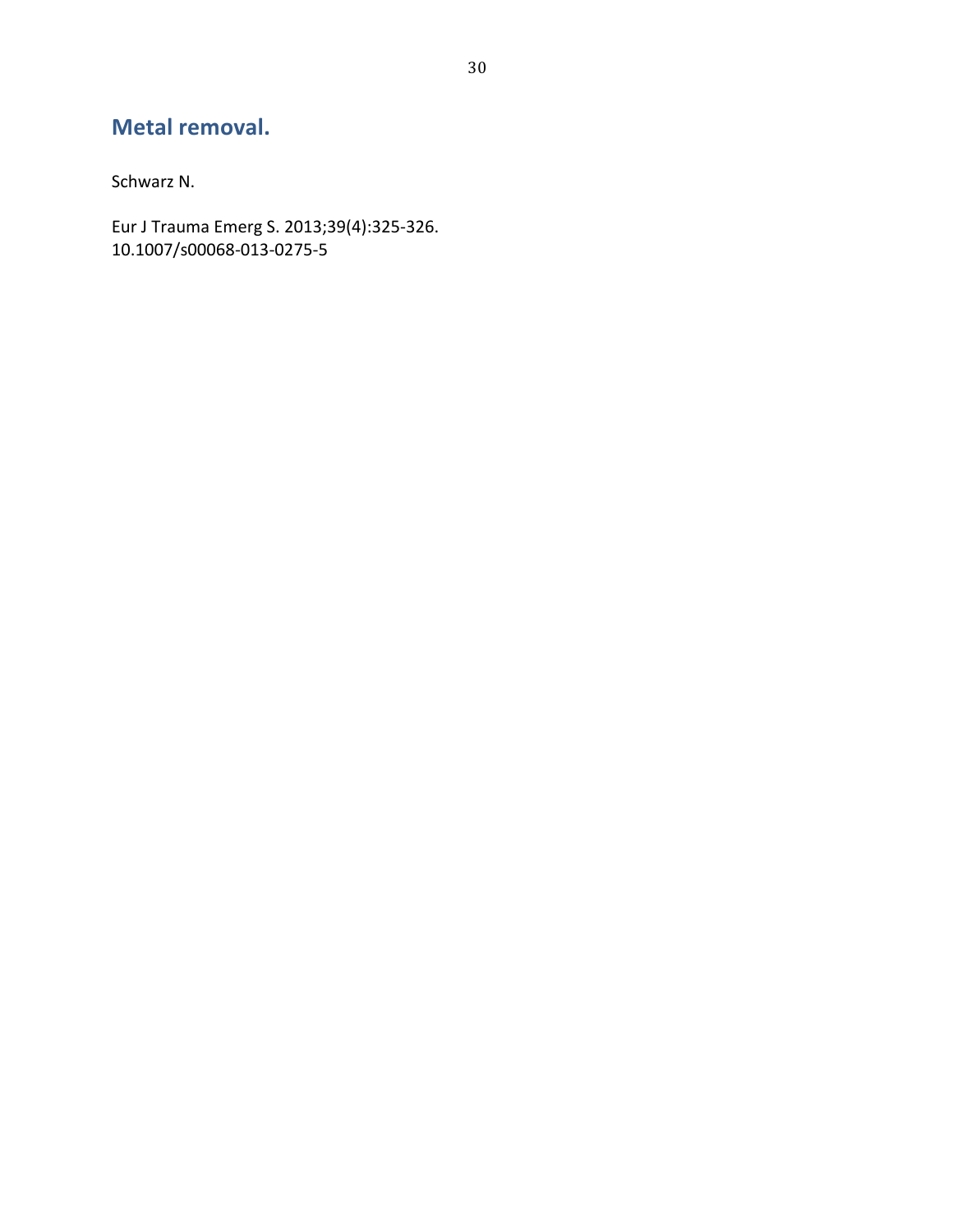## **Technical complications during removal of locking screws from locking** compression plates: a prospective multicenter study.

Schwarz N, Euler S, Schlittler M, Ulbing T, Wilhelm P, Fronhofer G, Irnstorfer M.

Eur J Trauma Emerg S. 2013;39(4):339-344. 10.1007/s00068-013-0301-7

To assess the risk for technical complications in patients undergoing removal of locking compression plates (LCP) with head locking screws.

A total of 205 patients who were scheduled for implant removal surgery after a healed fracture of the femur, tibia, humerus, distal radius, or clavicle in nine Austrian clinics were prospectively included in the study, all of whom had previously undergone fracture fixation by plates, with titanium implants used in 98 % of the patients. Intraoperative technical complications and the methods used to solve them were documented by the surgeon.

During the course of this study, a total of 1,462 locking screws were removed from 204 LCPs. While 95 % of these screws could be removed without difficulties, technical complications were reported for 41 patients with 78 screws which could not be removed with standard screwdrivers and required the use of additional instruments. The estimated risk for the occurrence of at least one technical complication during implant removal surgery was 20.1 %. The most frequently observed complications were screws that could not be loosened because they were jammed in the LCP, screws with a damaged recess in which the screwdriver turned freely, as well as a combination of both events. The majority of these screws could be removed with the use of a conical extraction screw or by drilling off the screw head. In one patient, an intraoperative refracture of the humerus occurred during plate removal. Even though there is a rate of 20 % for technical complications when removing the implants, only a few patients experience a clinical impact.

Titanium LCPs are prone to technical complications during implant removal, but the majority of the issues can be solved using special techniques.

### **Keywords**

implant removal - locking compression plate - locking screw - complications - invasive stabilization system - hardware removal - refracture - metal – bone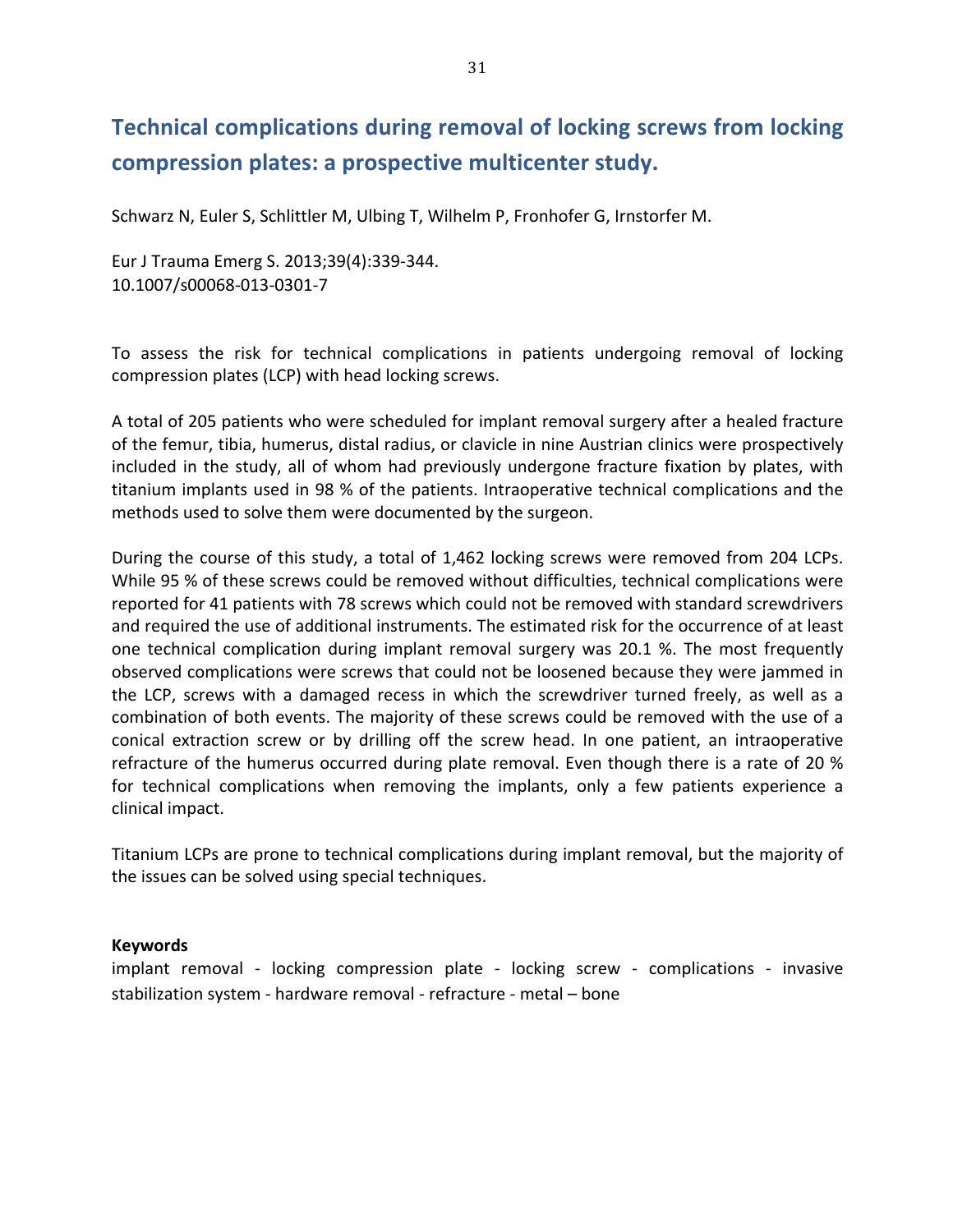## Does the ratio and thickness of prevertebral soft tissue provide **benefit in blunt cervical spine injury?**

Shiau J P, Chin C C, Yeh C N, Chen J F, Lee S T, Fang J F, Liao C C.

Eur J Trauma Emerg S. 2013;39(3):297-303. 10.1007/s00068-013-0270-x

Although many reports advocate computed tomography (CT) as the initial surveillance tool for occult cervical spine injury (CSI) at the emergency department (ED), the role of a lateral cervical spine radiograph (LCSX) has still not been replaced. We hypothesized that the increased width of the prevertebral soft tissue on an LCSX provides helpful information for selecting the high-risk patients who need to be evaluated with more accurate diagnostic tools.

This was a retrospective and consecutive series of injured patients requiring cervical spine evaluation who were first imaged with three-view plain films at the ED. The prevertebral soft tissue thickness (PVST) and ratio of prevertebral soft tissue thickness to the cervical vertebrae diameter (PVST ratio) were calculated on the LCSX. Suspicion of CSI was confirmed by either CT or magnetic resonance imaging (MRI) scans.

A total of 826 adult trauma patients requiring cervical spine evaluation were enrolled. The C3 PVST and PVST ratio were significantly different between patients with or without upper cervical area injury (UCAI, 8.64 vs. 5.49 mm, and 0.394 vs. 0.276, respectively), and, likewise, the C6 PVST and PVST ratio for patients with or without lower cervical area injury (LCAI, 16.89 vs. 14.66 mm, and 0.784 vs. 0.749, respectively). The specificity was greater than 90 % in predicting UCAI and LCAI when combining these two parameters.

This method maximizes the usefulness of LCSX during the initial assessment of a conscious patient with blunt head and neck injury, especially for the identification of high-risk patients requiring prompt CT or MRI; on the other hand, it prevents the overuse of these high-cost imaging studies as initial diagnostic tools.

## **Keywords**

prevertebral soft tissue thickness ratio - prevertebral soft tissue - cervical vertebrae - cervical spine injury - lateral cervical spine radiograph - computed-tomography scan - trauma - clearance - fractures - mri - ct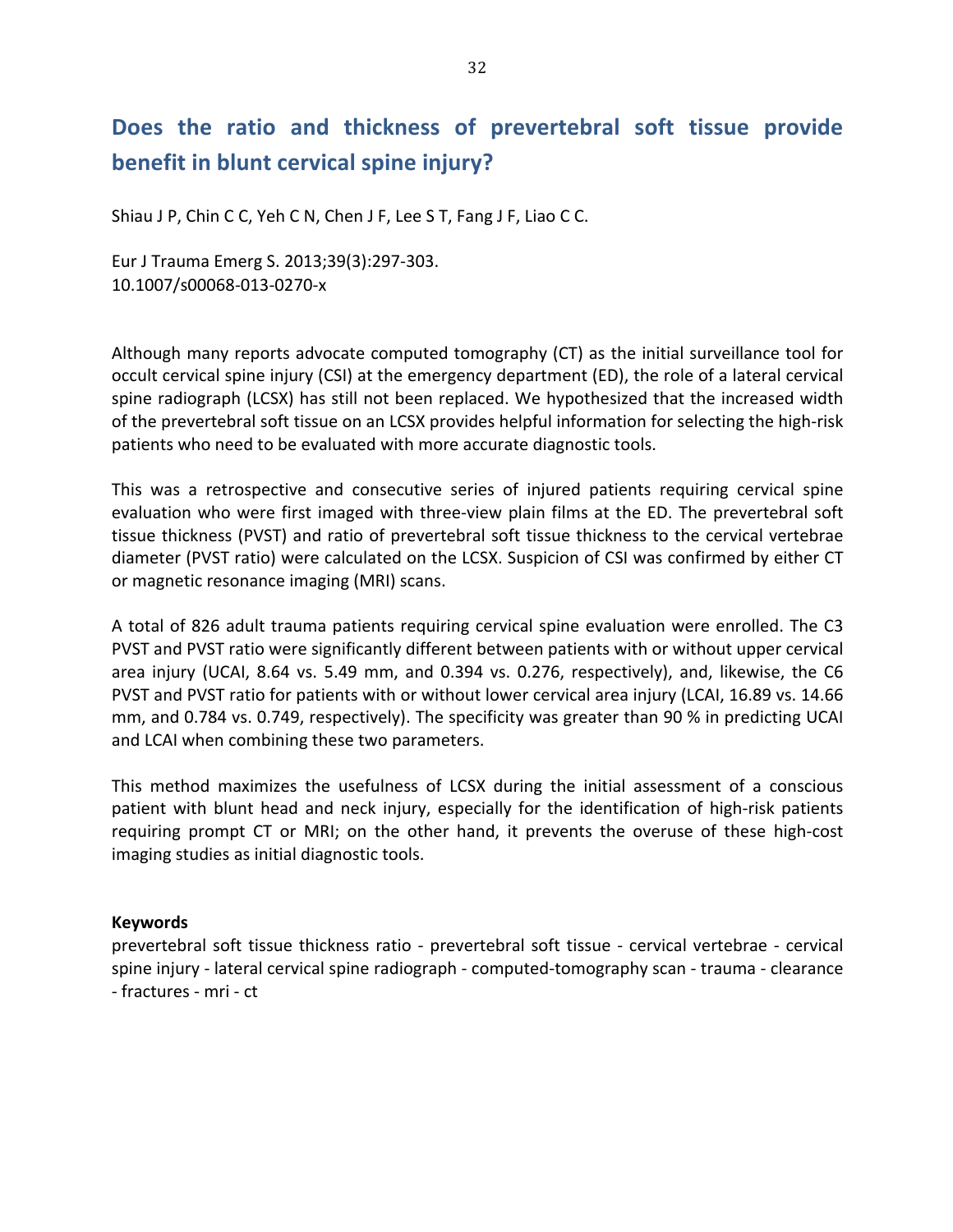## Evaluation of the use of the hook plate in Neer type 2 lateral clavicle fractures and Rockwood types 3-5 acromioclavicular joint dislocations.

van Hooff C C D, Haverlag R, Willems W J.

Eur J Trauma Emerg S. 2013;39(6):619-626. 10.1007/s00068-013-0303-5

## *Purpose*

For most types of acromioclavicular (AC) injuries, treatment is well established. For Neer type 2 lateral clavicle fractures and Rockwood types 3-5 AC dislocations, the ideal treatment is still a point of debate. The purpose of this study was to evaluate the functional and radiological outcome in patients treated for one of these two lesions in our hospital.

## *Methods*

Our study group consisted of 30 patients with a Neer type 2 lateral clavicle fracture (n = 19) or Rockwood types 3-5 AC dislocation (n = 11) treated with the clavicle hook plate. All implants were removed after healing. At a mean follow-up of 40 months (12-92), data were collected by the analysis of questionnaires (DASH, NSST, OSS, SF-36), clinical examination (Constant-Murley score), and radiological evaluation (Zanca view).

### *Results*

The mean Constant score was 88 [standard deviation (SD) 8] compared to 92 (SD 6) on the contralateral non-operated side. The questionnaires resulted in the following scores: median DASH: 4.5 (0-70); median NSST: 100 (8-100); mean OSS: 41 (SD 8); mean SF-36: 81 (SD 12). The mean coracoclavicular (CC) and AC distances were not significantly different.

### *Conclusions*

This study suggests that hook plate fixation is a reliable treatment for Neer type 2 lateral clavicle fractures and Rockwood types 3-5 AC injuries. It results in a good and comparable function of the shoulder when compared to the contralateral side, high union rate, good to excellent objective and subjective results, and allows early active motion with limited abduction. A disadvantage is the necessity to remove the plate.

## **Keywords**

hook plate - clavicle fractures - ac dislocations - constant-murley score - dash - oxford shoulder score - unstable fractures - distal clavicle - surgical-treatment - health survey - shoulder - fixation  $-$  sf $-36$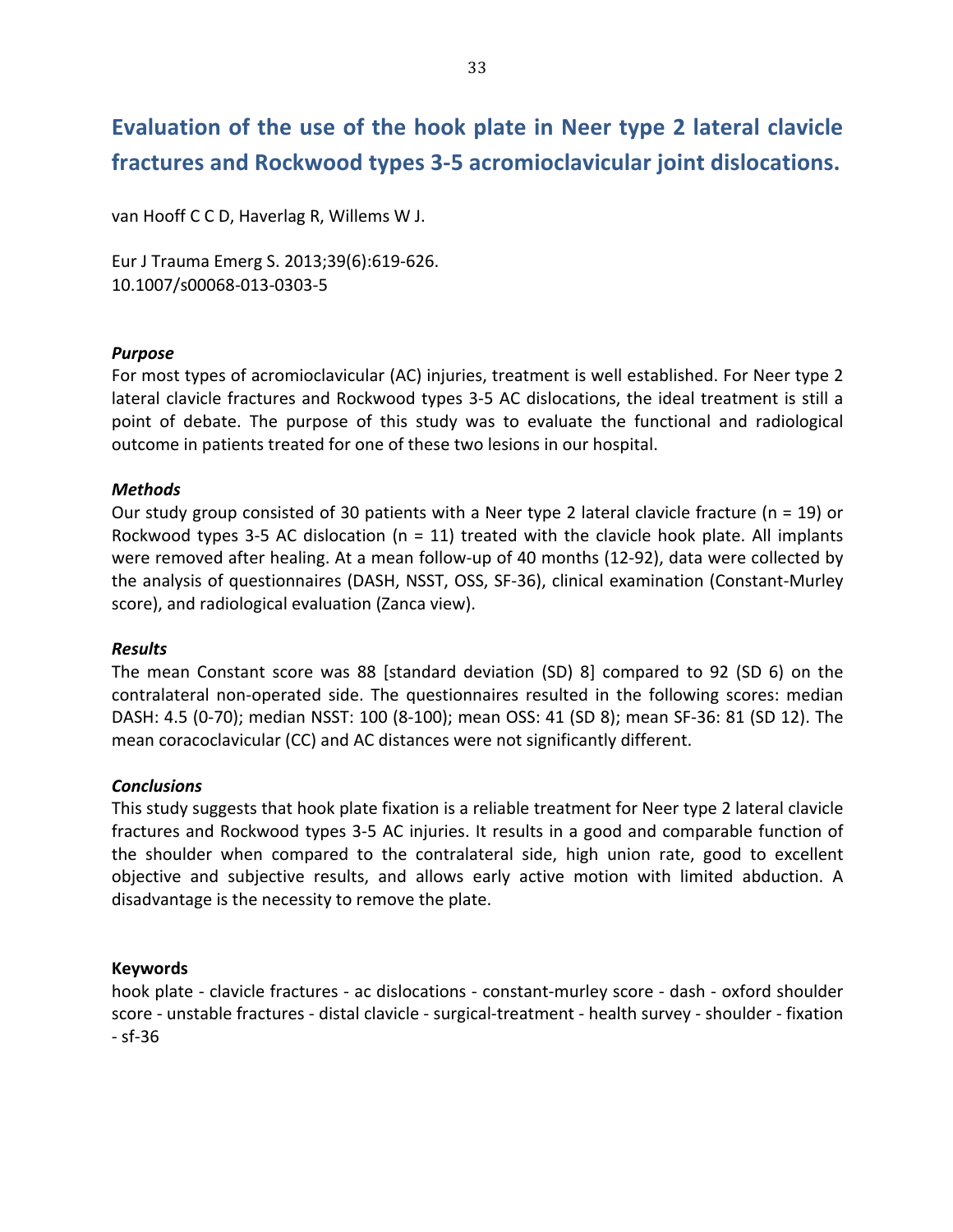## Impact of ulnar styloid fractures in nonoperatively treated distal radius fractures.

van Valburg M K, Wijffels M M E, Krijnen P, Schipper I B.

Eur J Trauma Emerg S. 2013;39(2):151-157. 10.1007/s00068-013-0256-8

The effect of an ulnar styloid fracture (USF) on the stability of nonoperatively treated distal radius fractures (DRF) is unknown. The aim of this study was to evaluate the influence of USFs on the dislocation of DRFs treated by closed reduction.

Standardized radiographs of 100 nonoperatively treated DRFs were evaluated. DRFs with a USF were compared to DRFs without a USF with respect to dorsal tilt, radial inclination, and ulnar variance.

We evaluated the radiographs of 100 DRFs in 99 consecutive patients, of whom 84 were women. An accompanying USF was present in 58 wrists, of which 49 were displaced. On the trauma radiograph, the USF group showed significantly more overall dislocation. After closed reduction, fracture position improved, and no significant differences in dislocation were observed between groups. After a mean of 42 days, radial inclination significantly decreased if a USF was present. When USF displacement was taken into account, significantly more ulnar variance occurred in the displaced USF group on the trauma and follow-up radiograph compared to the nondisplaced USF group and no-USF group.

The results of this study show that presence of a dislocated USF in patients with a DRF is associated with a worse position directly after trauma, and with recurrence of radial shortening after adequate reduction. These results warrant early radiologic follow-up in patients with reduced combined DRFs and USFs in order to evaluate the redislocation of the distal radius. Early detection of redislocation in these combined fractures may induce early surgical intervention.

### **Keywords**

distal radius fracture - ulnar styloid fracture - fracture stability - dislocation - nonoperative treatment - triangular fibrocartilage complex - radioulnar joint - young-adults - stability - injuries - fixation - wrist - end - biomechanics - diagnosis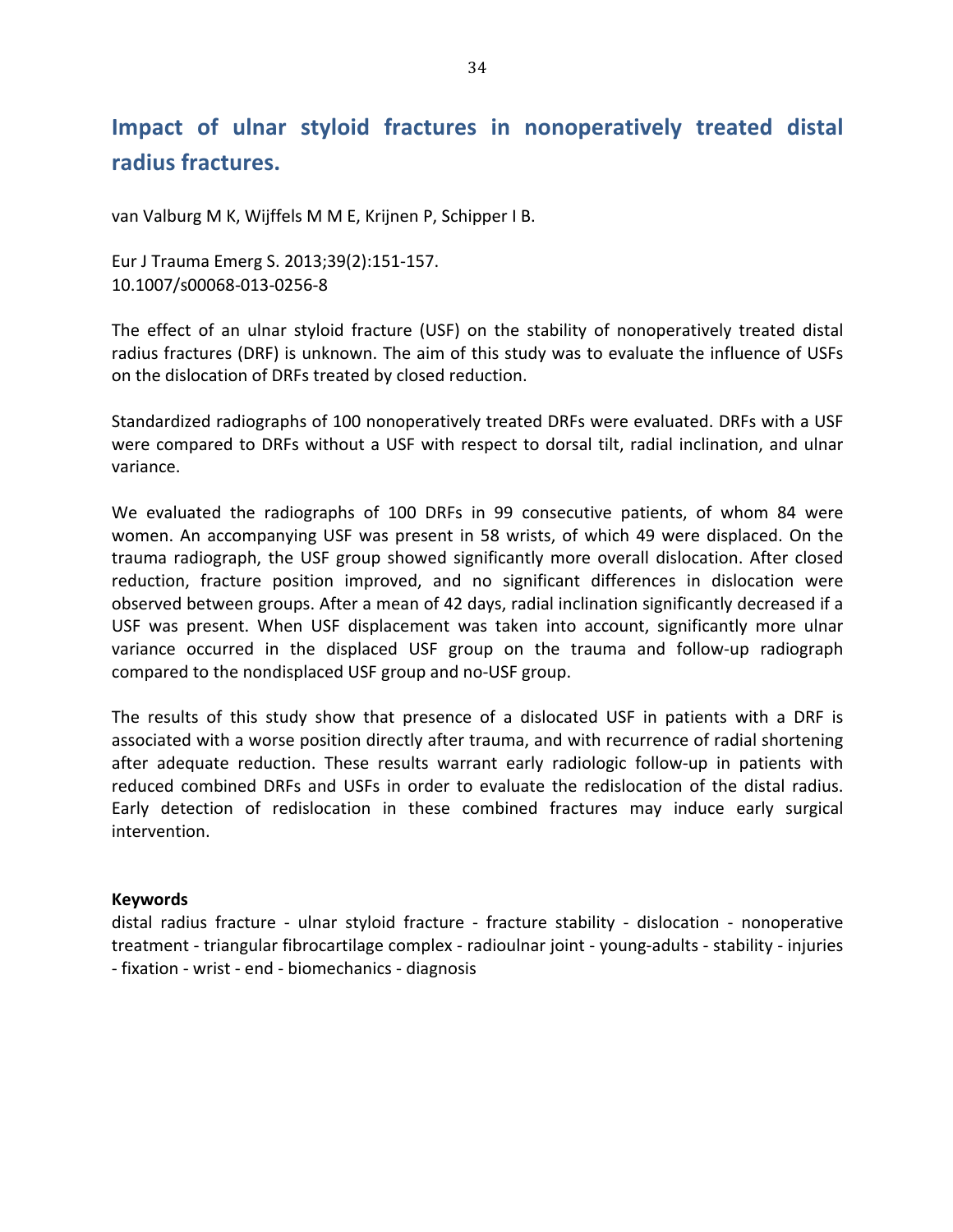## Indications for implant removal after fracture healing: a review of the **literature.**

Vos D I, Verhofstad M H J.

Eur J Trauma Emerg S. 2013;39(4):327-337. 10.1007/s00068-013-0283-5

The aim of this review was to collect and summarize published data on the indications for implant removal after fracture healing, since these are not well defined and guidelines hardly exist.

A literature search was performed.

Though there are several presumed benefits of implant removal, such as functional improvement and pain relief, the surgical procedure can be very challenging and may lead to complications or even worsening of the complaints. Research has focused on the safety of metal implants (e.g., risk of corrosion, allergy, and carcinogenesis). For these reasons, implants have been removed routinely for decades. Along with the introduction of titanium alloy implants, the need for implant removal became a subject of debate in view of potential (dis)advantages since, in general, implants made of titanium alloys are more difficult to remove. Currently, the main indications for removal from both the upper and lower extremity are mostly 'relative' and patient-driven, such as pain, prominent material, or simply the request for removal. True medical indications like infection or intra-articular material are minor reasons.

This review illustrates the great variety of view points in the literature, with large differences in opinions and practices about the indications for implant removal after fracture healing. Since some studies have described asymptomatic patients developing complaints after removal, the general advice nowadays is to remove implants after fracture healing only in symptomatic patients and after a proper informed consent. Well-designed prospective studies on this subject are urgently needed in order to form guidelines based on scientific evidence.

## **Keywords**

implant removal - hardware removal - metal implants - osteosynthesis - fracture healing indications - orthopedic implants - intramedullary nails - internal-fixation - hardware removal routine removal - open reduction - plate removal - knee pain - forearm - complications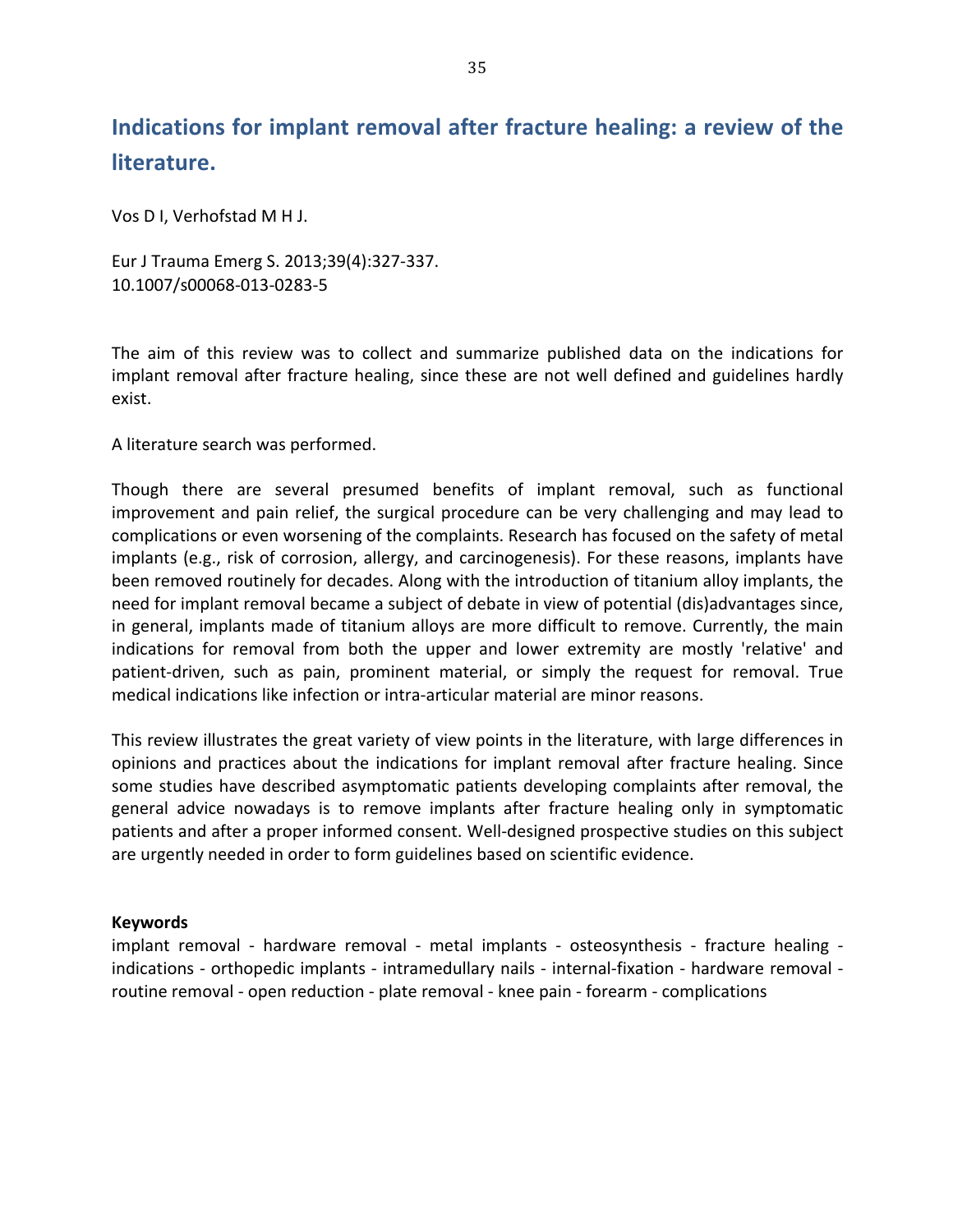## A practical therapeutic protocol for cervical tuberculosis.

Wang X Y, Luo C K, Li W W, Wu P, Pang X Y, Xu Z Q, Zeng H, Peng W, Zhang P H.

Eur J Trauma Emerg S. 2013;39(1):93-99. 10.1007/s00068-012-0243-5

## *Purpose*

Cervical tuberculosis (CTB) is a relatively rare entity, even in endemic countries. Currently, management ranges from conservative to radical surgical approaches. We report our experience in diagnosing and treating 66 cases of CTB in the past eight years using our CTB therapeutic protocol.

## *Methods*

All patients diagnosed with CTB were followed up over a 3.5-year period. Patients were divided into three grades using clinicoradiological criteria designed to evaluate the initial severity of the disease. Overall performance status was assessed based on the American Spinal Injury Association (ASIA) scale. Neurological recovery was evaluated with the ASIA scale as well as using X-rays and computed tomography every four weeks for the initial three months and every three months thereafter.

### *Results*

The mean follow-up duration was  $38.2$  +/- 6.2 months. No mortality occurred. One case of recurrence due to irregular antitubercular treatment (ATT) was cured by abscess clearing and regular ATT. All other patients had good clinicoradiological outcomes, regardless of grading.

### *Conclusions*

The use of our proposed scoring system and management protocol allowed speedy management of CTB.

### **Keywords**

cervical tuberculosis - scoring system - management protocol - pott's spine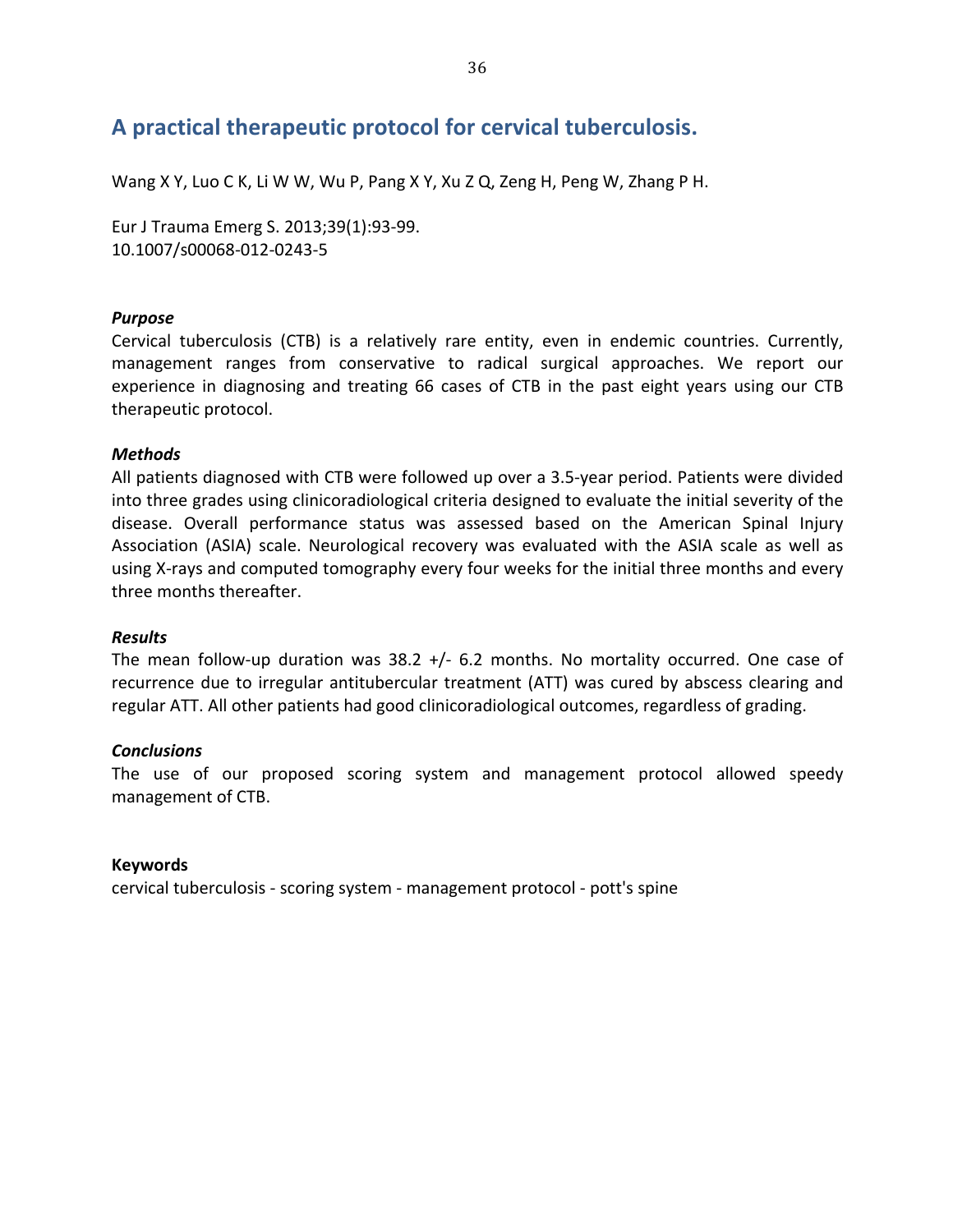## No additional value of routine check X-rays after internal fixation of hip fractures.

Westerterp M, Emous M, Vermeulen M C, Eerenberg J P, van Geloven A A W.

Eur J Trauma Emerg S. 2013;39(2):163-165. 10.1007/s00068-012-0244-4

Annually approximately 18,044 patients are admitted to Dutch hospitals with hip fractures. This is an increasing demand for medical care due to the increasing amount of elderly people. Although previous studies showed that routine check of X-rays following hip fracture surgery is unnecessary, it remains routine in most clinics in the Netherlands. In addition to the radiation exposure to the patient, it is painful and leads to unnecessary costs. This study aims to establish if routine check X-rays 1 day after internal fixation for hip fracture with adequate image intensifier guidance influence postoperative management.

A retrospective study was performed for all patients undergoing internal fixation of hip fractures with image intensifier guidance in the period from January 2006 until December 2007 in our hospital.

In that period 294 patients underwent internal fixation of hip fractures, 254 underwent a check X-ray and were included in this study. In only two patients the check X-ray did change patient management.

A check X-ray following internal fixation of hip fractures after adequate peroperative image intensifier guidance is not useful. Dismissing this unuseful medical investigation, leads to less radiation exposure, less pain and less costs.

### **Keywords**

hip fracture - surgery - check x-ray - image intensifier - image intensifier guidance postoperative radiographs - management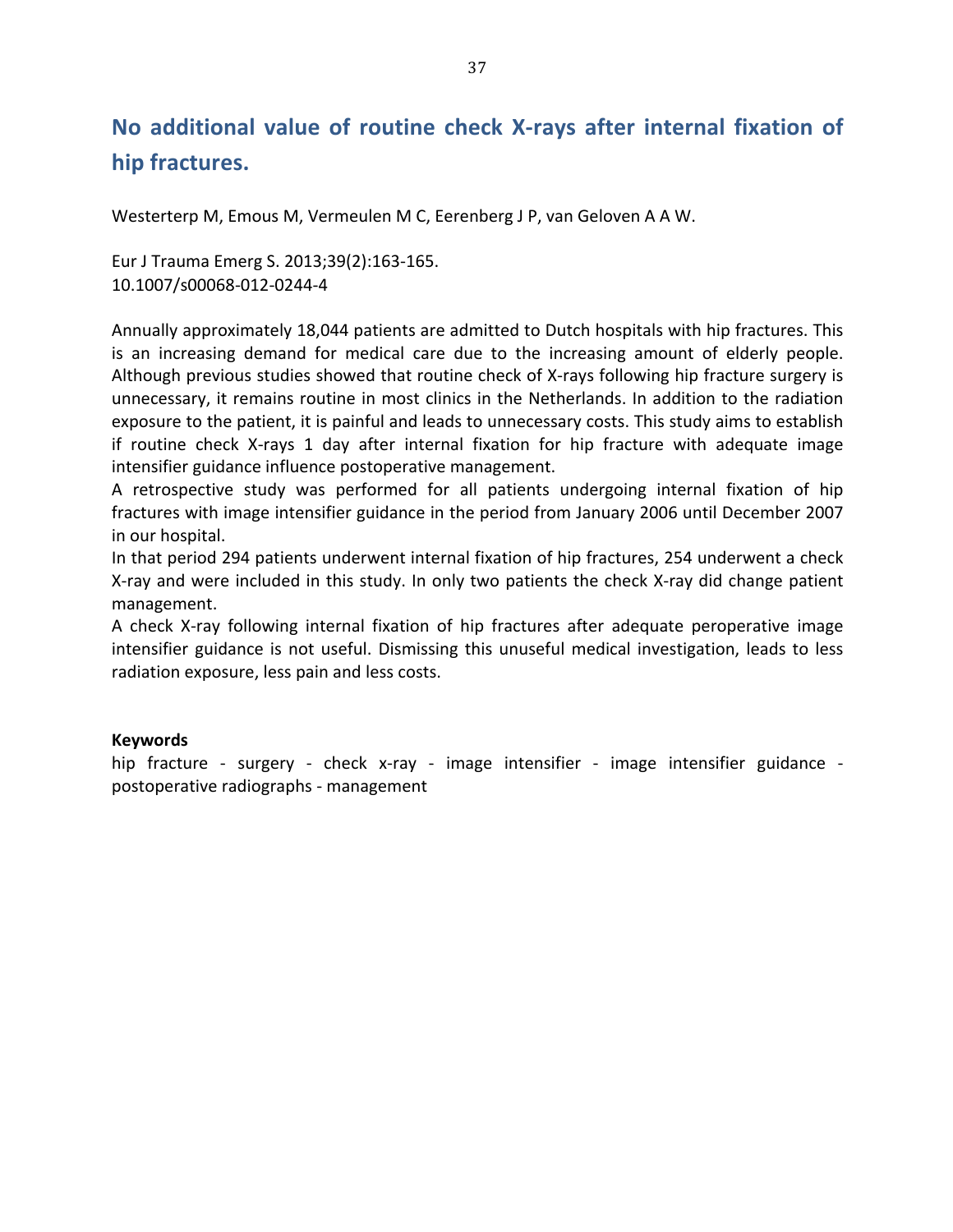### A new fixation method for Hoffa fracture.

Xu Y, Li H, Yang H H.

Eur J Trauma Emerg S. 2013;39(1):87-91. 10.1007/s00068-012-0238-2

### *Purpose*

To investigate the clinical effect of a new fixation method for Hoffa fractures.

### *Methods*

We treated eleven patients with Hoffa fracture using the new fixation method (fixation with one screw inserted from the femoral intercondylar notch and two screws inserted from the nonarticular lateral (or medial) surface of the fractured condylar fragment; the two sets of screws were crossed).

### *Results*

After an average follow-up period of 24 months (range 5-28 months), all fractures had healed. The average healing time was 11.6 weeks (range 9-14 weeks). On the version of the Knee Society Score modified by Dr. John Insall in 1993, the average score was 174.6 points (range 125-199 points).

### *Conclusions*

The new fixation method for Hoffa fracture is effective, and may provide a new way to treat Hoffa fractures.

### **Keywords**

hoffa fracture - femoral intercondylar notch - internal fixation - open reduction - lateral femoral condyle - coronal fractures - knee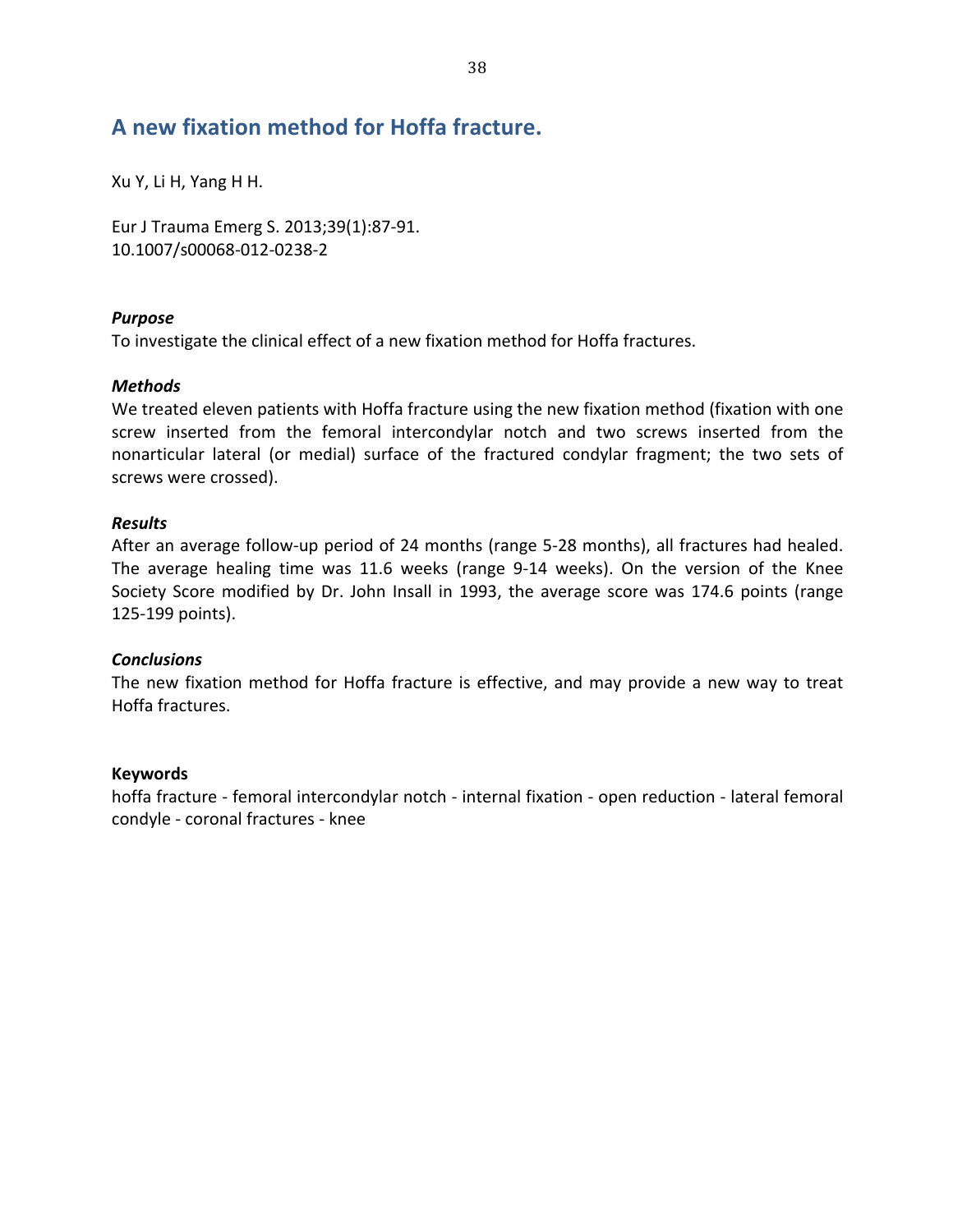## A holistic hip fracture approach: individualized diagnosis and treatment after surgery.

Amling M, Oheim R, Barvencik F.

Eur J Trauma Emerg S. 2014;40(3):265-271. 10.1007/s00068-014-0374-y

Secondary fracture prevention is of paramount importance in the clinical management of patients with hip fractures. However, in contrast to the excellent surgical care provided to these patients in the Western hemisphere and despite good medical options, causative treatment of the underlying osteopathy causing skeletal fragility remains an unmet medical need that urgently needs to be improved. This calls for a concerted action between orthopedic/trauma surgeons and osteologists, as outstanding hospitals not only treat fragility fractures, but also prevent fractures from recurring. Aiming for a holistic hip fracture approach, in this work we highlight aspects of (a) improved risk assessment and differential diagnosis, (b) optimized basic medical care, and (c) options for individualized, specific medical intervention within a realistic framework of current medical options and future perspectives.

#### **Keywords**

osteoporosis - fragility fractures - secondary fracture prevention - risk assessment - bone structure - xtremect - dxa - vitamin d - ppi - hypochlorhydria - bisphosphonates - teriparatide - denosumab - strontium ranelate - cathepsin k - sklerostin - vitamin-d deficiency postmenopausal women - calcium homeostasis - reoperation rate - iliac crest - bone mass osteoporosis - health - risk - germany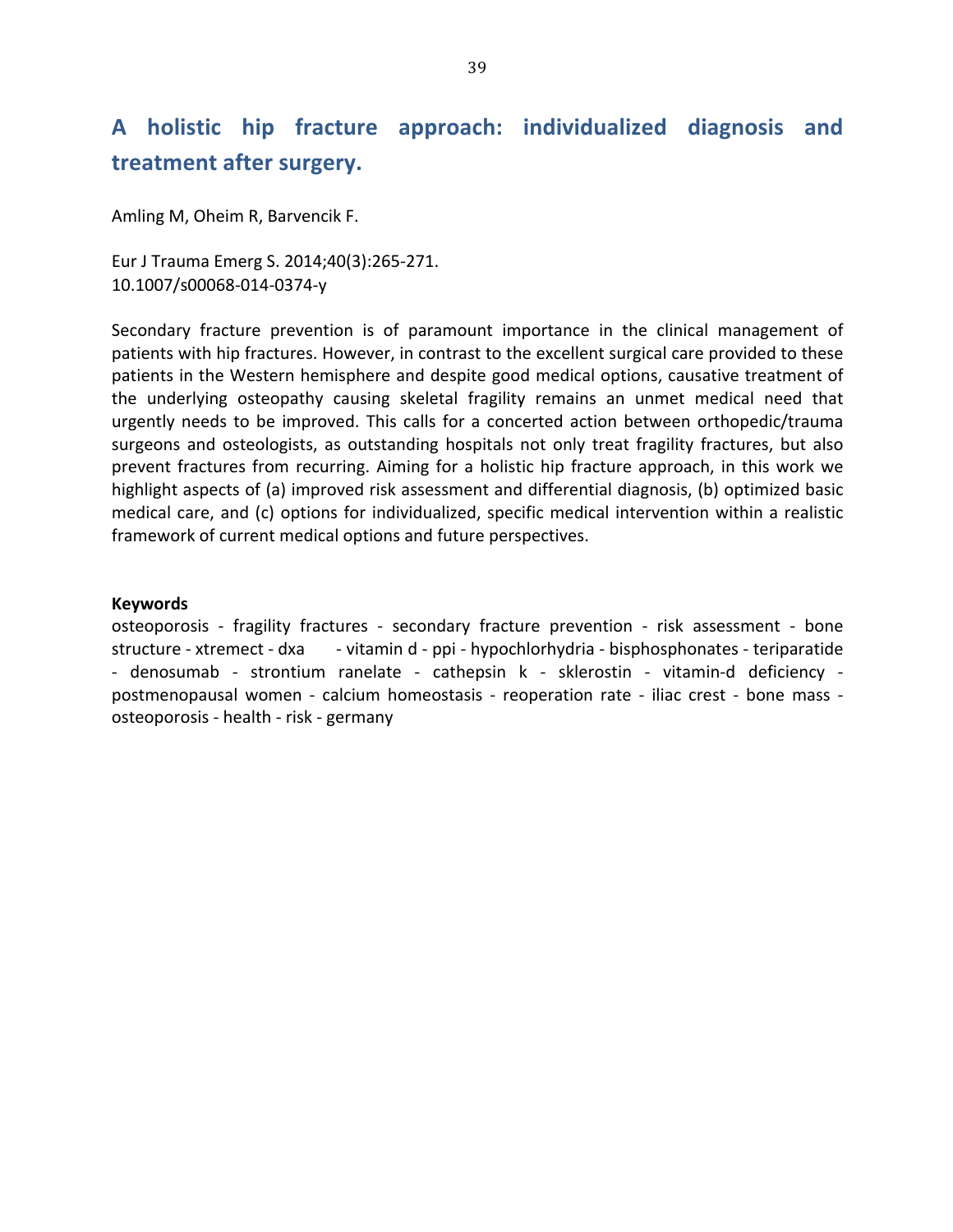### A measuremental approach to calcaneal fractures.

Arslan G, Yirgin I K, Tasguzen A.

Eur J Trauma Emerg S. 2014;40(5):593-599. 10.1007/s00068-013-0359-2

### **Objective**

The calcaneus is the most frequently broken tarsal bone in the setting of trauma. The diagnosis, treatment and prognosis of calcaneal fractures depend on the location and type determined by the Sanders classification. With the help of measurements on lateral view radiographs like the Bohler's angle, the angle of Gissane, the calcaneal inclination angle and the calcaneal facet height, we can predict the severity of the trauma and prognosis by assessing the collapse of the calcaneus. On computed tomography (CT), calcaneal fractures which reach into the joint space can be classified by the Sanders classification system according to the number of fragments. In this study, we tried to determine whether calcaneal fracture severity determined by angle and facet height measurements on lateral X-ray radiographs correlate with the Sanders classification.

### **Materials and methods**

Among 69 patients diagnosed with calcaneal fractures, we performed a retrospective study by analysing the Bohler's angle, the angle of Gissane, the calcaneal inclination angle and the calcaneal facet height on digital lateral X-rays and by classifying the fractures according to the Sanders classification by CT. We compared the results of the two different imaging modalities.

### **Results**

We found that, as the Sanders classification type became more severe from type 1 to type 4, a general decrease was observed in the Bohler's angle, the inclination angle and the facet length, whereas a general increase was observed for the mean values of the angle of Gissane.

### **Conclusion**

These findings suggest that measurements obtained from lateral X-rays coincide with the Sanders classification and, therefore, might indicate the prognosis.

### **Keywords**

calcaneal fractures - the bohler's angle - the angle of gissane - bohlers - angle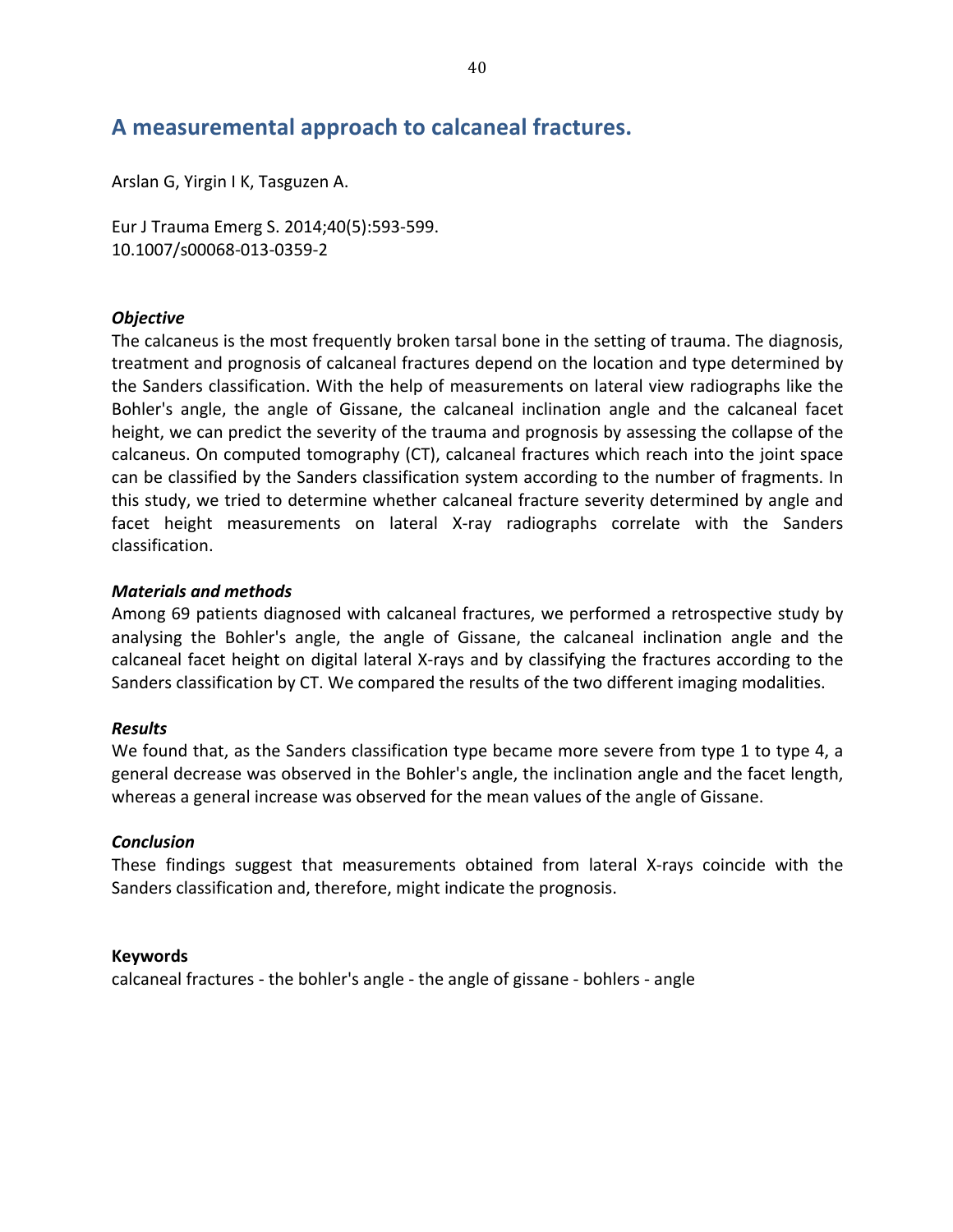## Incidence and characteristics of distal radial fractures in an urban **population in The Netherlands.**

Bentohami A, Bosma J, Akkersdijk G J M, van Dijkman B, Goslings J C, Schep N W L.

Eur J Trauma Emerg S. 2014;40(3):357-361. 10.1007/s00068-014-0394-7

The increasing incidence of distal radius fracture is thought to be due to the aging population. Surprisingly, some authors have reported a decrease in the incidence of distal radius fracture. Moreover, the type-specific incidence of distal radial fracture classified according to fracture severity is not well documented. The aim of this population-based study was to estimate the overall and type-specific incidences of distal radius fracture in a urban population in The Netherlands. During 2009, all persons aged a parts per thousand yen18 years old with an acute distal radius fracture in two hospitals in The Netherlands were prospectively registered. In 2009, the mid-year study population consisted of 245,559 inhabitants a parts per thousand yen18 years old. Fractures were categorized according to the AO classification. 494 patients with acute distal radius fractures were registered in the two participating hospitals during the 1-year study period. The overall incidence of distal radius fracture was 20 per 10,000 person-years. Among women, the incidence rate increased from the age of 50 and reached a peak of 124 per 10,000 person-years in women 80 years and older. Among men, the incidence rate was low until the age of 80 years and older, and reached a peak of 24 per 10,000 person-years. The incidence rate among women between 50 and 79 years was 54/10,000 person-years. Extra-articular AO type A fractures were most common among all age groups, comprising 50 % of all fractures (40 % in men and 53 % in women). The overall incidence rate of distal radius fracture was 20 per 10,000 person-years. This incidence increases with age for both women and men. A lower incidence rate among women 50-79 years of age was found than previously reported, which may indicate a declining incidence in this age group. Extra-articular AO type A fractures were the most common fracture types.

### **Keywords**

distal radial fracture - wrist - incidence - the netherlands - osteoporotic fractures - forearm fractures - epidemiology - mortality - injuries - wrist - risk - hand - age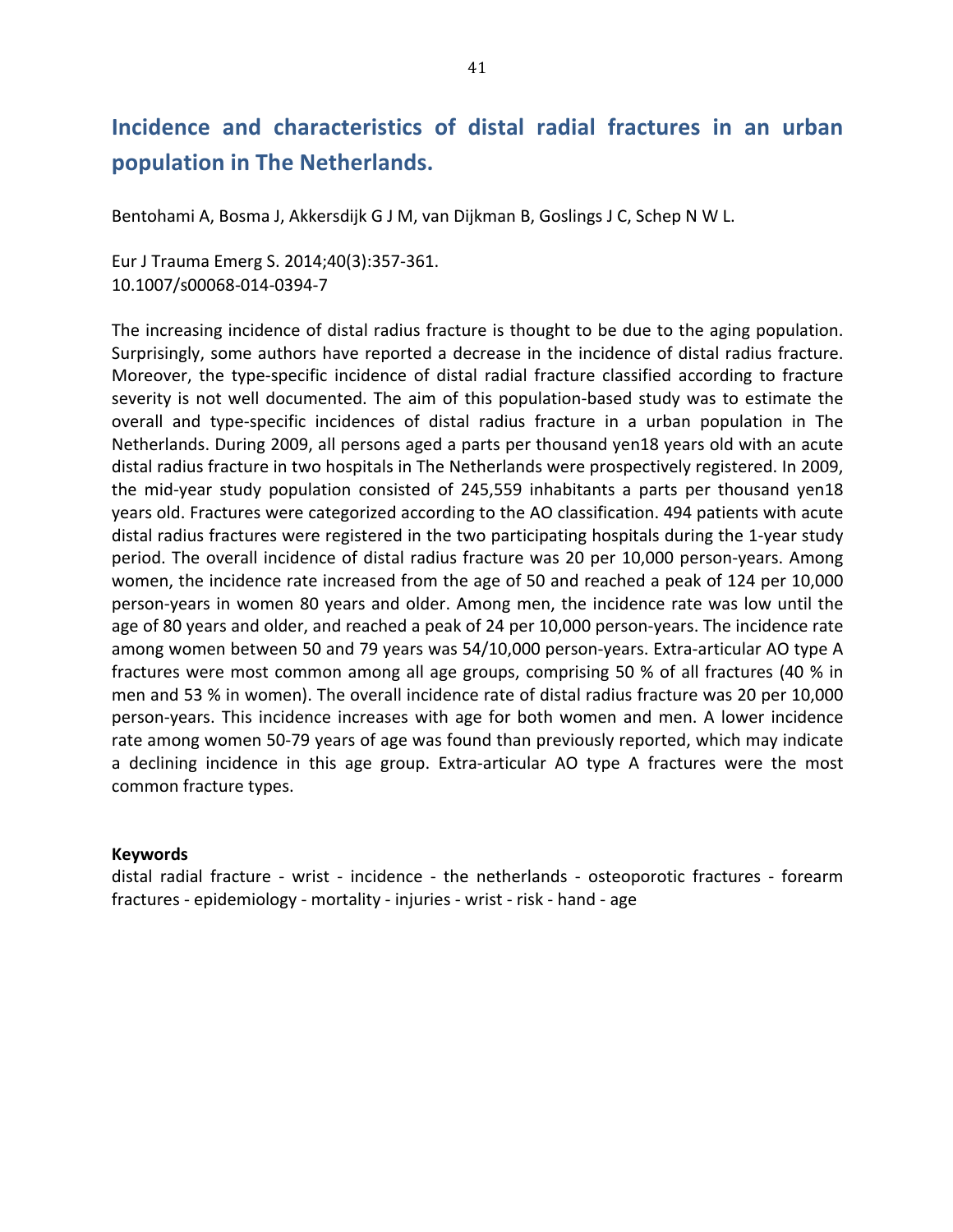## **Mechanism of injury and treatment of trauma-associated acute** compartment syndrome of the foot.

Brink F, Bachmann S, Lechler P, Frink M.

Eur J Trauma Emerg S. 2014;40(5):529-533. 10.1007/s00068-014-0420-9

Acute compartment syndrome (ACS) of the foot represents a rare complication following trauma of the lower extremity. Early diagnosis and treatment are necessary to prevent poor outcome. The study was conducted to describe etiology and treatment of foot ACS. In the current study, patients diagnosed with and treated for ACS between 1st December 2000 and 30th September 2007 were included. Mechanism of injury, additional injuries and treatment was analyzed. We included 31 patients (21 males) with a mean age of 33.8  $+/-$  16.9 years. Most injuries were caused by a motor vehicle accident, while nearly 20 % occurred after a low-energy mechanism. Multiple injuries with a mean ISS of  $19.5$  +/- 11.0 were present in 14 patients. Superficial infections occurred in 6 feet, while a deep infection only developed in one patient. Acute compartment syndrome of the foot has a low incidence. A thorough clinical examination in patients on risk is required to provide timely diagnosis and adequate surgical decompression.

### **Keywords**

acute compartment syndrome - foot - pressure measurement - tibial fractures - lower-extremity - lower-limb - leg book decompression - fasciotomy - pressure - patterns - therapy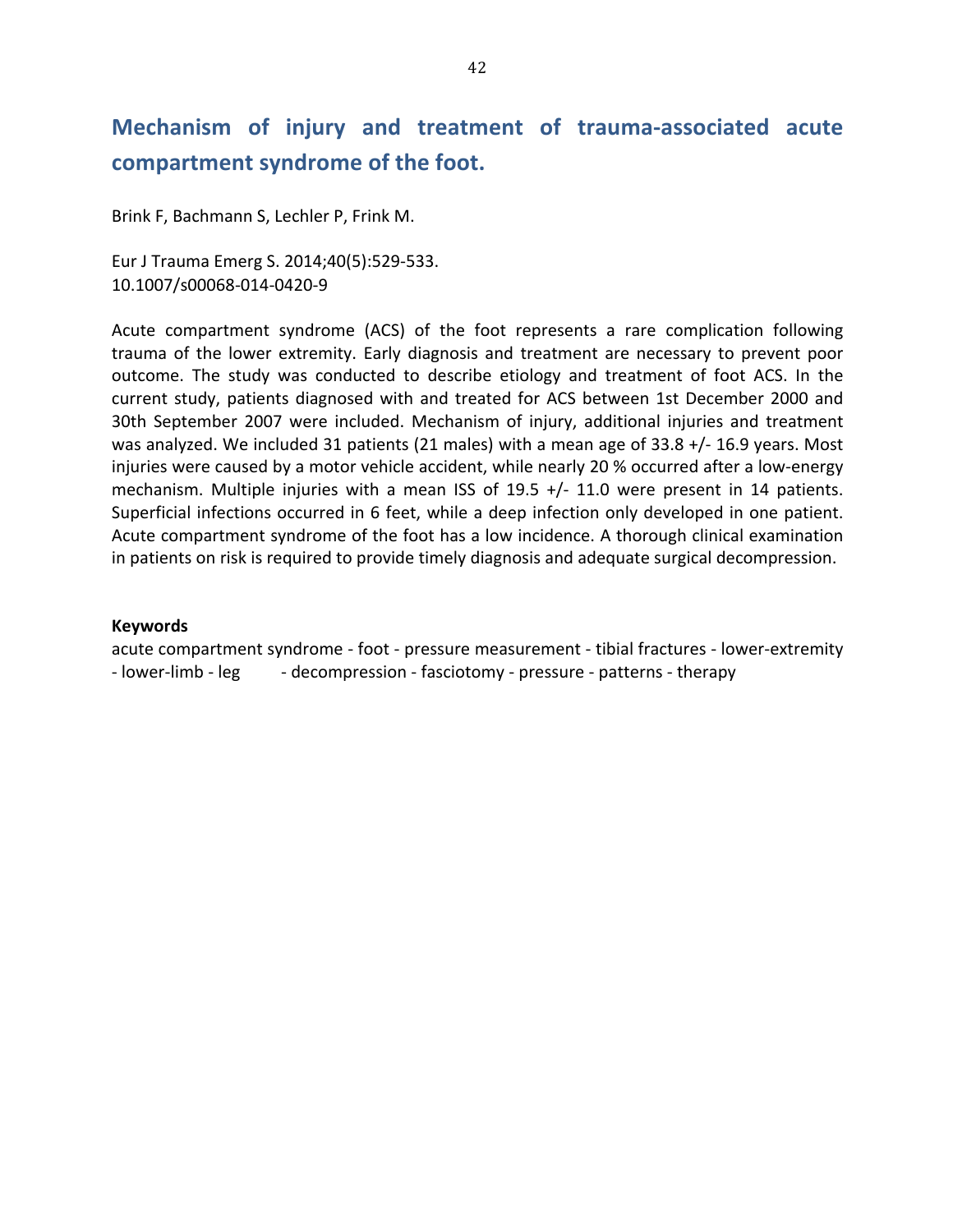## Acute traumatic fractures to the craniovertebral junction: preliminary **experience with the "MILD" score scale.**

Debernardi A, Sala E, D'Aliberti G, Talamonti G, Cenzato M.

Eur J Trauma Emerg S. 2014;40(3):343-350. 10.1007/s00068-014-0387-6

Traumatic fractures to the craniovertebral junction (CVJ) are rare events requiring complex clinical management. Several classification systems are currently in use; however, recent improvements of junctional knowledge has focused attention on the role of ligaments and membranes in vertebral biomechanical stability. The aim of this study was to present our preliminary experience with the "MILD" score scale, which should allow fast and effective classification of all CVJ traumatic fractures based on vertebral instability in the acute setting.

A prospective study was conducted on 38 consecutive patients with 43 traumatic junctional fractures identified by computed tomography (CT) scan in the acute trauma phase. The MILD scale was applied to all fractures, and a score was obtained for each patient. All cases underwent magnetic resonance imaging (MRI) to assess the anatomical integrity of ligaments and membranes.

Twenty-seven patients (71 %) were classified as MILD type 1 (0-1 points), showed a negative MRI, and healed with conservative treatment. Eight patients (21 %) were classified as MILD type 2 (2 points) and showed modest indirect signs of ligamentous injuries. Four of these patients healed with conservative treatment, while three patients underwent surgery due to wide bone fracture fragment displacement. Three patients (8 %) were classified as MILD type 3 (3 points), all of whom showed extensive ligamentous damage and underwent surgery.

The close association between the MILD scale and spinal instability is promising, although further studies are warranted in order to confirm our preliminary data.

### **Keywords**

craniovertebral junction - fractures - ligaments - spine - stability - trauma - transverse atlantal ligament - occipital condyle fractures - cervical-spine - axis - injuries - classification - guidelines management - atlas - event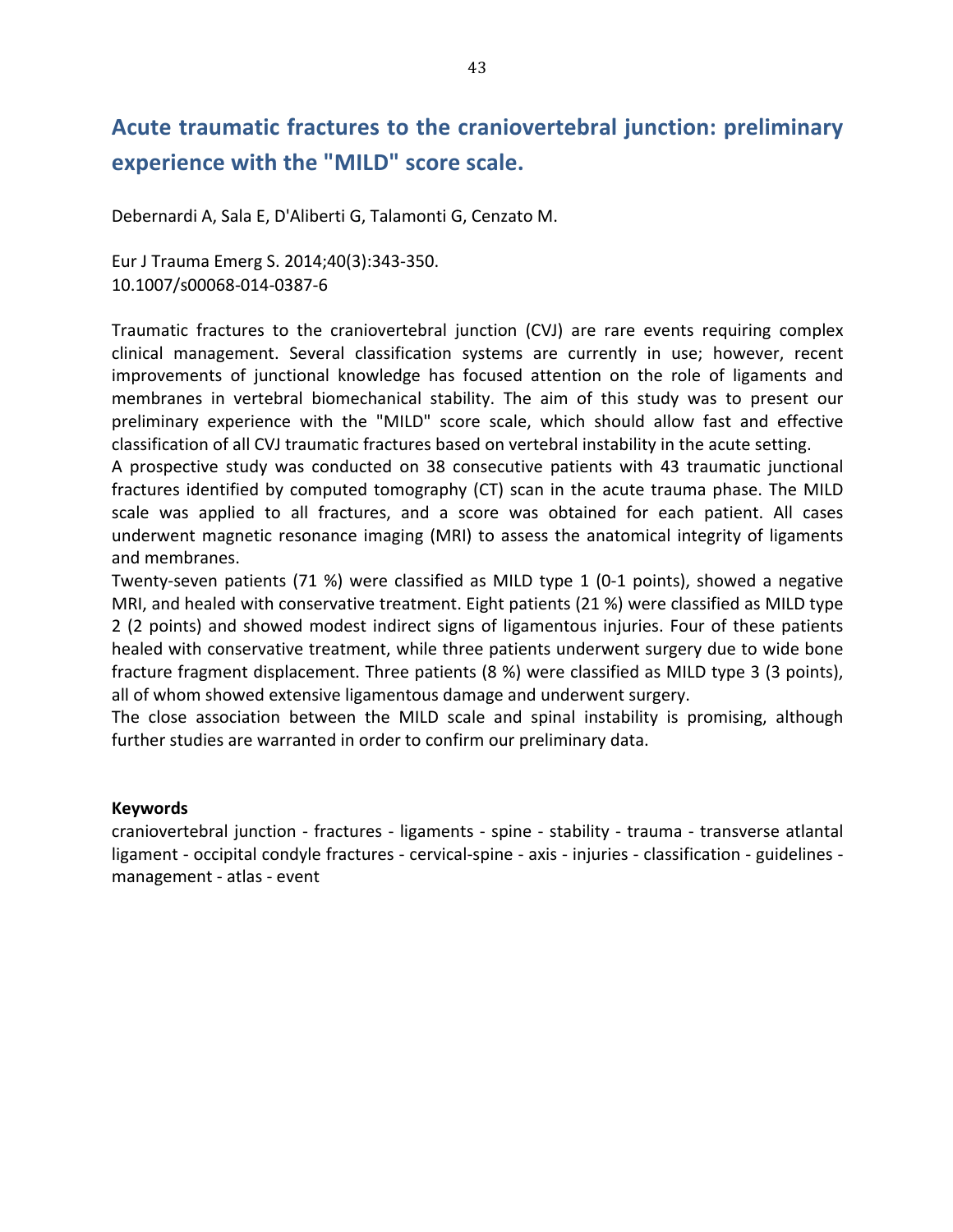## Comparison of upper limb amputees and lower limb amputees: a psychosocial perspective.

Desteli E E, Imren Y, Erdogan M, Sarisoy G, Cosgun S.

Eur J Trauma Emerg S. 2014;40(6):735-739. 10.1007/s00068-014-0418-3

Amputation of limb is essential in certain conditions; however, it may have significant impact on the patient's psychological condition. The present study investigates psychological responses of upper limb (UL) amputees versus lower limb (LL) amputees regarding prosthetic adjustment, social discomfort, depression, and body image anxiety.

Traumatic major amputations of 20 upper and 38 lower extremities of 58 patients who were currently using prosthesis were included. 12 of UL amputations were of dominantly used limb. Seven of the UL amputations, and nine of the LL amputations were female. The Trinity Amputation and Prosthesis Experience Scales was used for adjustment, restriction, and satisfaction. Anxiety and depression levels were assessed using Hospital Anxiety and Depression Scale (HADS). Body image disturbance and social discomfort were assessed with Amputation Body Image Scale-Revised (ABIS-R) and Social Discomfort Score, respectively.

58 individuals with 20 UL and 38 LL amputations were included. Mean age of UL amputees was 44.76 +/- A 12.26 and 49.1 +/- A 14.3 years for LL amputees. Mean time of daily prosthesis use was 11.35 +/- A 4.8 and 11.52 +/- A 4.7 h, respectively. Mean time since amputation was 35.4  $+/-$  A 14.3 and 36.05  $+/-$  A 13.6 months; length of prosthesis use time was 24.8  $+/-$  A 13.4 and 23.9 +/- A 15.12 months, respectively. Social adjustment and adjustment to limitation subscales had significantly higher scores in LL amputees ( $p < 0.001$ ). There was statistically significant difference between mean HADS depression and anxiety scores ( $p < 0.001$ ). Mean total ABIS-R score indicated significantly greater body image disturbance for UL amputees ( $p < 0.001$ ).

Well-adjusted LL prosthesis probably has better cosmetic appearance compared to that of UL prosthesis and perception of cosmetic appearance may be the key factor that leads to increased levels of body image anxiety and social discomfort.

### **Keywords**

Epidemiologic and prognostic study, level III., amputee - prosthesis - upper limb - lower limb psychosocial adjustment - body-image - physical-disability - amputation - depression adjustment - anxiety - experience - people - scale - pain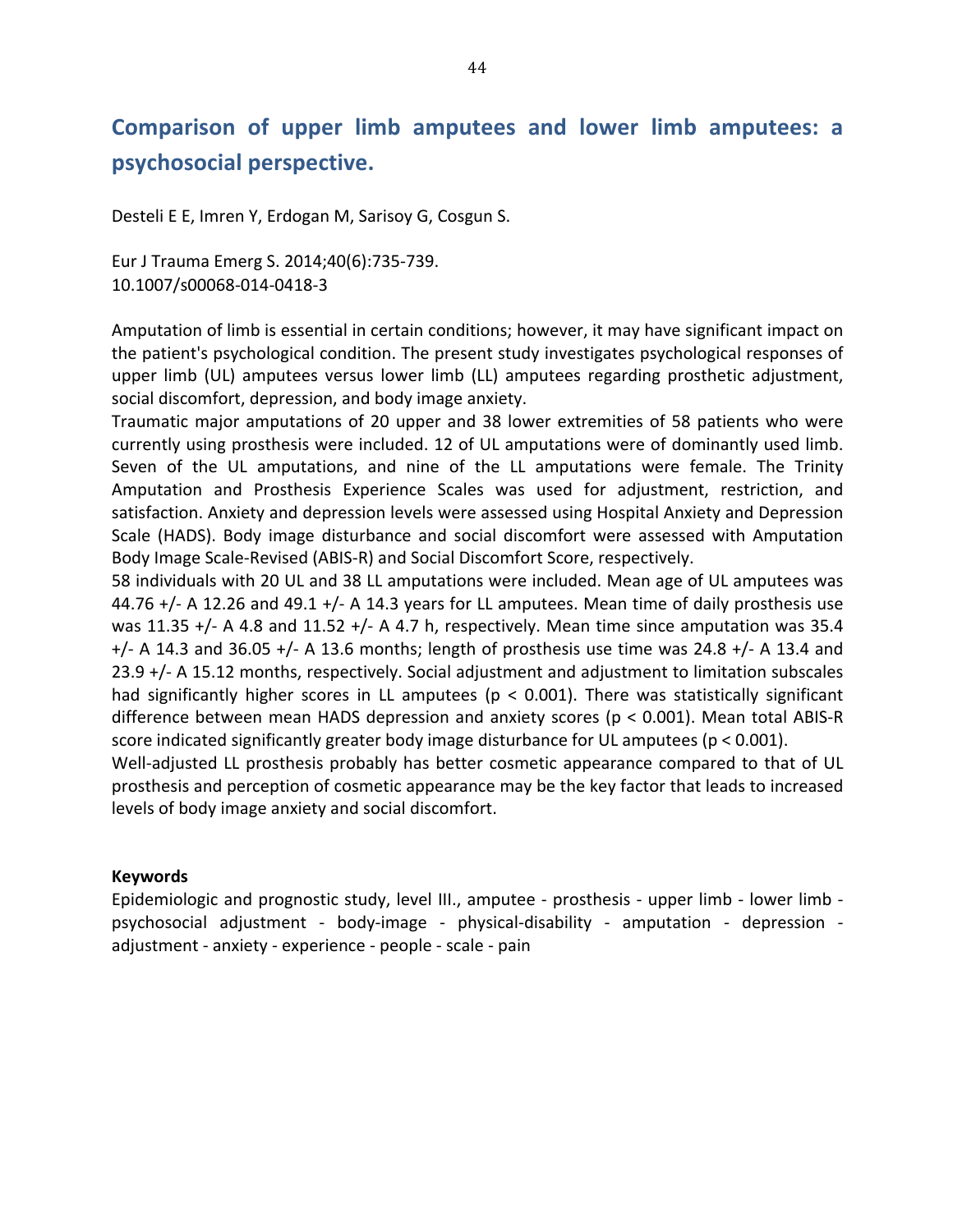## Psoas: lumbar vertebra index: central sarcopenia independently predicts morbidity in elderly trauma patients.

Ebbeling L, Grabo D J, Shashaty M, Dua R, Sonnad S S, Sims C A, Pascual J L, Schwab C W, Holena D<sub>N</sub>

Eur J Trauma Emerg S. 2014;40(1):57-65. 10.1007/s00068-013-0313-3

Central sarcopenia as a surrogate for frailty has recently been studied as a predictor of outcome in elderly medical patients, but less is known about how this metric relates to outcomes after trauma. We hypothesized that psoas: lumbar vertebral index (PLVI), a measure of central sarcopenia, is associated with increased morbidity and mortality in elderly trauma patients.

A query of our institutional trauma registry from 2005 to 2010 was performed. Data was collected prospectively for the Pennsylvania Trauma Outcomes Study (PTOS). Inclusion criteria: age  $> 55$  years, ISS  $> 15$ , and ICU LOS  $> 48$  h. Using admission CT scans, psoas:vertebral index was computed as the ratio between the mean cross-sectional areas of the psoas muscles and the L4 vertebral body at the level of the L4 pedicles. The 50th percentile of the psoas:L4 vertebral index value was determined, and patients were grouped into high (> 0.84) and low (a parts per thousand currency sign0.83) categories based on their relation to the cohort median. Primary endpoints were mortality and morbidity (as a combined endpoint for PTOS-defined complications). Univariate logistic regression was used to test the association between patient factors and mortality. Factors found to be associated with mortality at  $p < 0.1$  were entered into a multivariable model.

A total of 180 patients met the study criteria. Median age was 74 years (IQR 63-82), median ISS was 24 (IQR 18-29). Patients were 58 % male and 66 % Caucasian. Mean PLVI was 0.86 (SD 0.25) and was higher in male patients than female patients (0.91 +/- A 0.26 vs. 0.77 +/- A 0.21, p < 0.001). PLVI was not associated with mortality in univariate or multivariable modeling. After controlling for comorbidities, ISS, and admission SBP, low PLVI was found to be strongly associated with morbidity (OR 4.91, 95 % CI 2.28-10.60).

Psoas: lumbar vertebral index is independently and negatively associated with posttraumatic morbidity but not mortality in elderly, severely injured trauma patients. PLVI can be calculated quickly and easily and may help identify patients at increased risk of complications.

### **Keywords**

trauma - elderly - sarcopenia - outcomes - preexisting conditions - older-adults - frailty mortality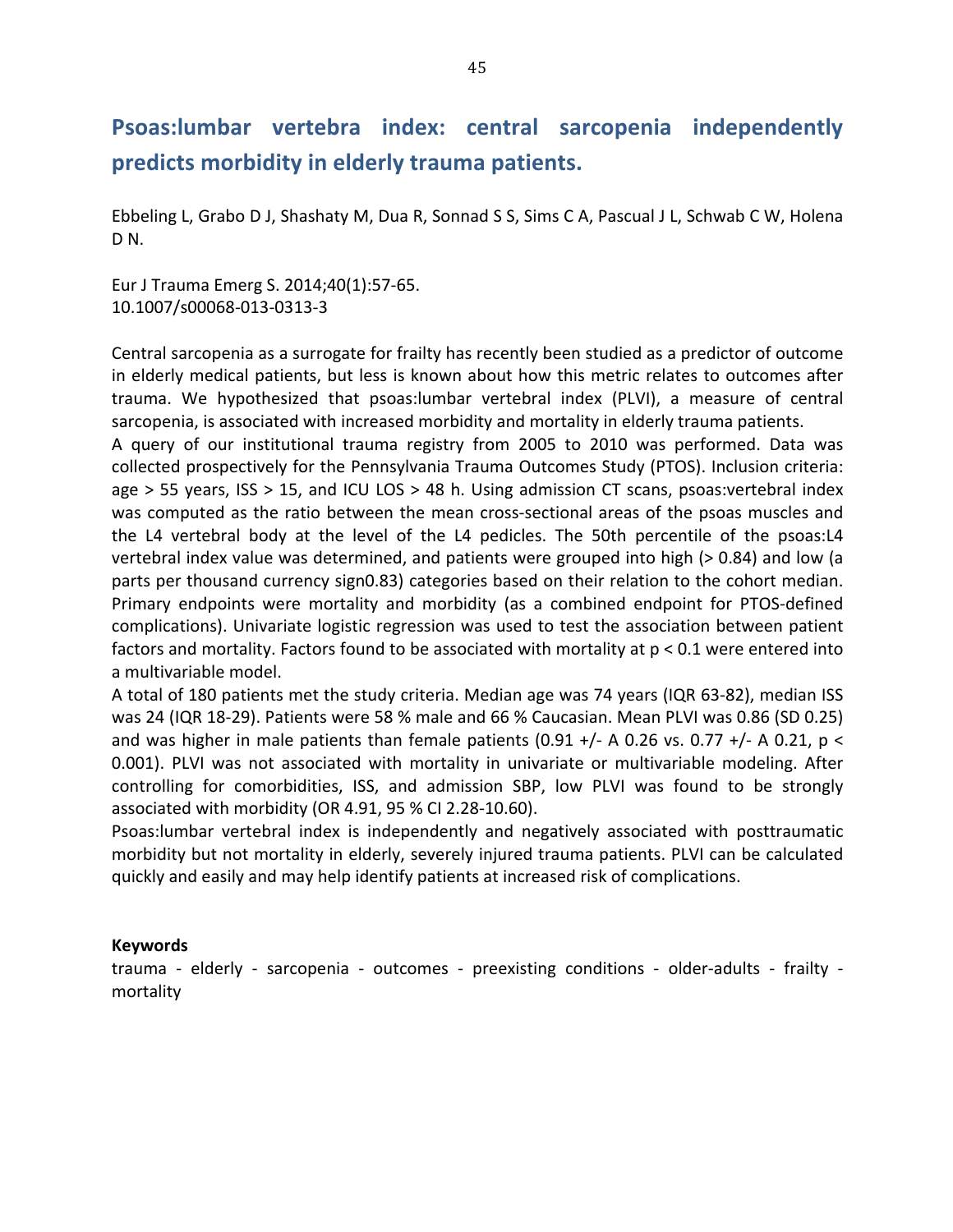### Ultrasound diagnosis of supracondylar fractures in children.

Eckert K, Janssen N, Ackermann O, Schweiger B, Radeloff E, Liedgens P. Eur J Trauma Emerg S. 2014;40(2):159-168. 10.1007/s00068-013-0306-2

### *Purpose*

The objective of our study was to evaluate the safety and accuracy of ultrasound (US) compared to standard radiographs in diagnosing supracondylar fractures (SCFs) of the humerus in children.

### **Patients and methods**

A total of 106 children (aged between 1 and 13 years) with clinically suspected SCF of the humerus were primarily examined by US followed by standard two-plane radiographs of the elbow. US was conducted with a linear scanner viewing the distal humerus from seven standardized sectional planes. US fracture diagnosis was established either by a cortical bulging or cortical gap, or by a positive dorsal fat pad (dFP) sign. X-ray diagnosis was stated by an independent pediatric radiologist and, afterwards, compared to our US findings. Sonographic and radiographic findings were collected in a contingency table. The sensitivity, specificity, negative predictive value (NPV), and positive predictive value (PPV) for US fracture diagnosis were calculated according to the radiographs. In addition, by identifying significant angulation and/or disrupture, SCFs were classified as non-operative/stable and operative/instable SCFs according to the AO Pediatric Fracture Classification System.

### *Results*

By US, a SCF could be excluded in 43 patients and in 63 patients, a fracture was diagnosed. In contrast, by radiographs, an SCF could be excluded in 46 patients and in 60 patients, a fracture was diagnosed. For US fracture diagnosis in comparison to radiographs, we calculated a sensitivity of 100 %, a specificity of 93.5 %, an NPV of 100 %, and a PPV of 95.2 %. Thirty-nine SCFs were sonographically classified as stable grades 1/2 SCFs and confirmed in 37 patients by X-rays. All four operative/instable SCFs were correctly identified by US.

### *Conclusion*

By identifying a positive dFP sign and/or cortical lesions of the distal humerus, SCFs can be detected very sensitively by US. Even the estimation of fracture displacement seems to be possible. We suggest US as an applicable alternative method in the primary evaluation of suspected SCF in children, guiding further diagnostics, where appropriate. After minor injuries, if clinical assessment for an elbow fracture is low and US examination is negative for fracture, additional radiographs are dispensable. Thereby, the amount of X-ray burden during childhood can be reduced, without loss of diagnostic safety.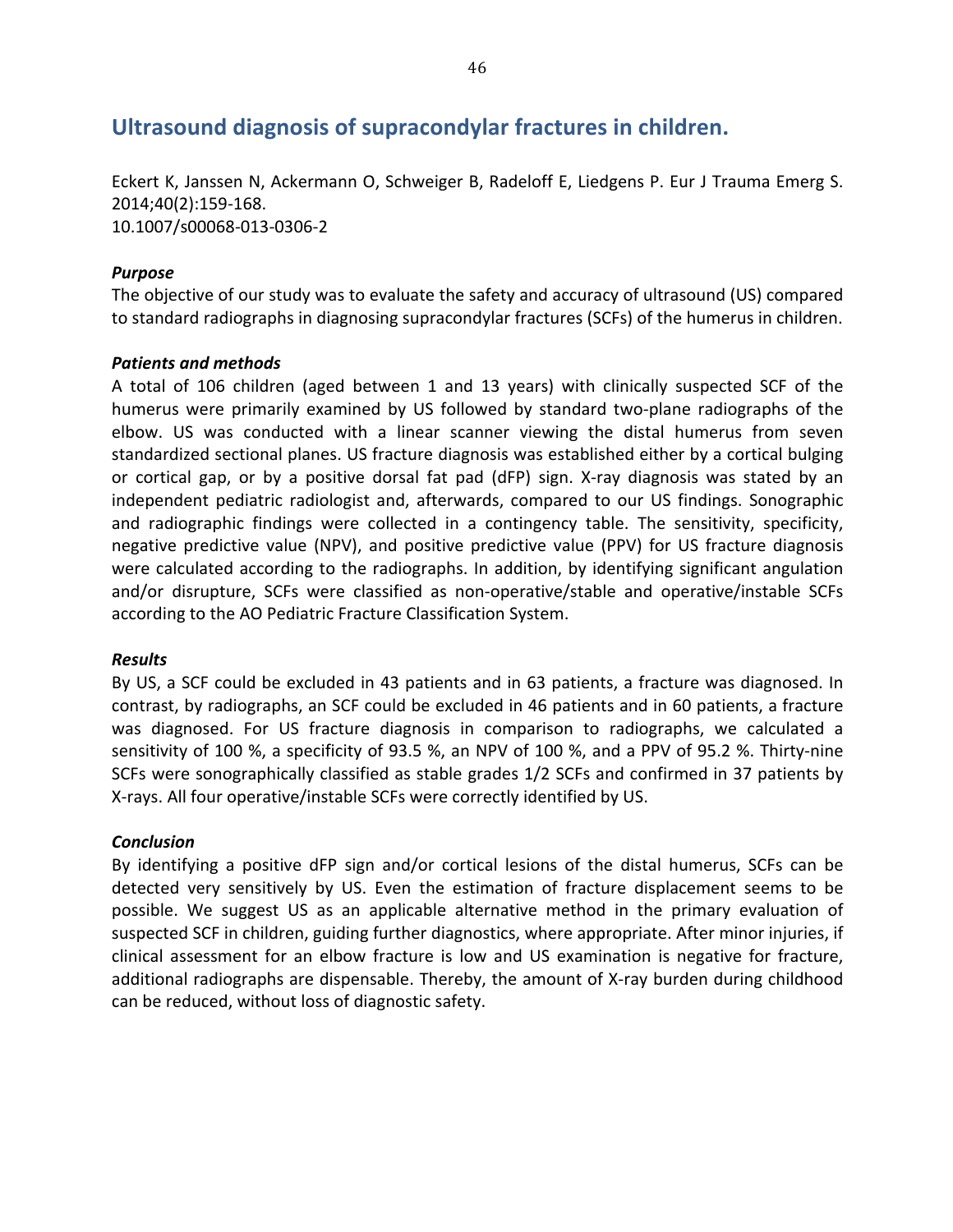### **Keywords**

ultrasound - supracondylar fracture - humerus - elbow - children - distal forearm fractures standard-x-rays - sonographic diagnosis - bedside ultrasound - elbow joint - ultrasonography radiation - trauma - humerus - infants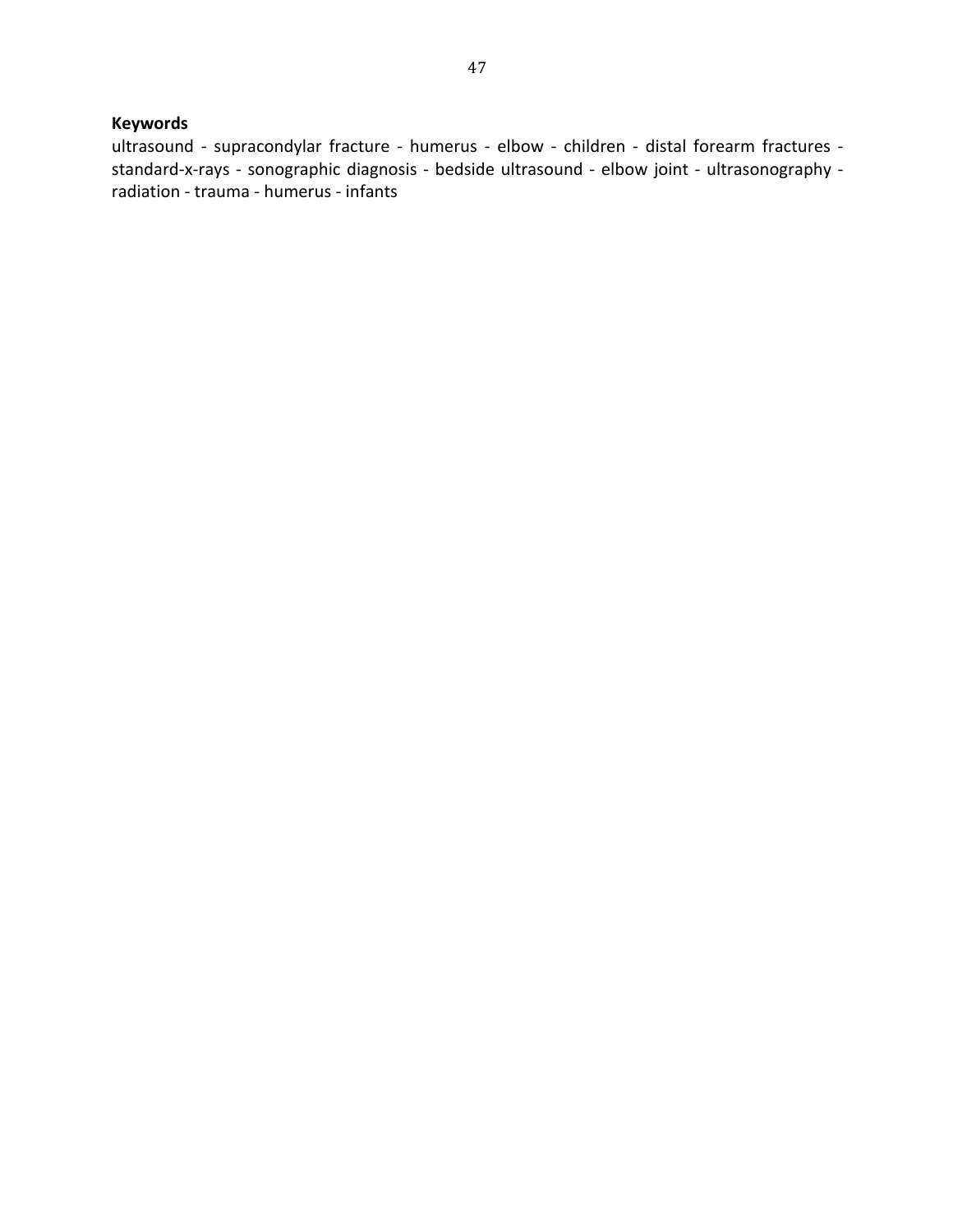### Crossover external fixator for acetabular fractures: a cadaver study.

Frank M, Dzupa V, Smejkal K, Baca V, Dedek T.

Eur J Trauma Emerg S. 2014;40(5):601-606. 10.1007/s00068-013-0362-7

### **Background**

Dislocated acetabular fractures in polytraumatized patients are very challenging cases to deal with. Temporary stabilization by skeletal traction is difficult in these patients. A more effective solution can be an external fixation.

### *Objective7*

The authors designed a new crossover external fixation frame for acetabular fracture. The aim of this study is the biomechanical testing of this frame on human cadavers.

*Methods* This study is an experiment on ten human cadavers. The acetabular fracture C2.2 was created. The stabilization effect of external fixation was compared with stabilization by large distractor. Femoral heads' shifts caused by standardized manipulation with the cadaver were obtained from X-ray pictures.

### *Results*

The mean total shift in stabilization technique by external fixation was 2.56 (1-4) mm. In stabilization by large distractor, the mean of the total shift after cadaver manipulation was 5.11 (0-10) mm. No significant differences were found between stabilization by external fixation and by large distractor ( $p = 0.066$ ).

### *Conclusions*

The stabilization of acetabular fracture C2.2 by a crossover external fixator is as effective as large distractor. The crossover external fixation could be a suitable solution for the temporary stabilization of acetabular fractures in polytraumatized patients. Subsequent studies including clinical trials are necessary to confirm the authors' suggestion.

### **Keywords**

external fixation - acetabular fracture - polytrauma - cadaver - trauma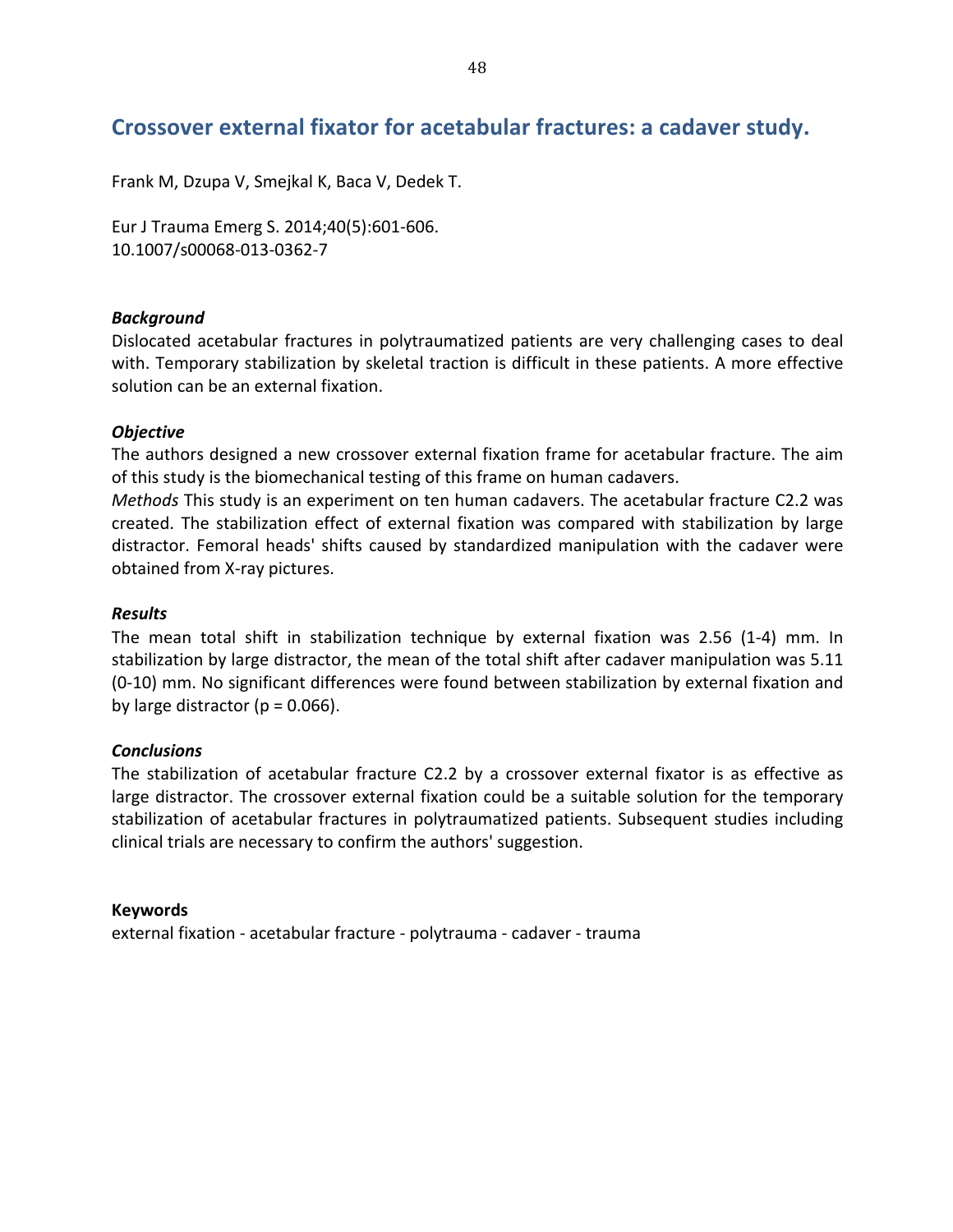# **Clinical\* and\* functional\* outcomes\* of\* internal\* fixation\* with\*** intertrochanteric antegrade nail in older patients with proximal **extracapsular femoral fractures.**

Galli M, Ciriello V, Bocchino L, Gangemi N M, Peruzzi M, Marzetti E.

Eur J Trauma Emerg S. 2014;40(4):495-500. 10.1007/s00068-013-0343-x

The intertrochanteric Trigen Intertan(A  $(R)$ ) nail (Smith & Nephew, Memphis, TN) is a popular fixation device for proximal extracapsular femoral fractures (PEFFs). We evaluated clinical and functional outcomes in patients with PEFFs treated with Trigen Intertan(A (R)) nail.

In a single-site, prospective observational study, clinical and functional parameters were recorded for all patients admitted to the Emergency Department with PEFFs from June 2008 through June 2011. Patients with severe cognitive impairment, severe disability, neoplastic pathological fractures, or suffering from terminal illnesses were not eligible for the study. Fractures were classified according to the AO/OTA classification system. Preoperative physical fitness was assessed via the American Association of Anaesthetists (ASA) score. The Barthel index was used to quantify the level of physical function before fracture and at follow-up.

One-hundred thirty-five patients with PEFFs were eligible for inclusion during the 3-year survey (mean age 83.2 +/- A 9.5 years; 82 % females). Fracture type distribution was as follows: A1.1 = 18 %, A1.2 = 7 %, A1.3 = 5 %, A2.1 = 44 %, A2.2 = 21 %, A2.3 = 5 %. All patients were treated with Trigen Intertan( $A(R)$ ) nail. Two patients experienced a fracture of the femoral shaft during the insertion of a long nail for an A2.3 fracture. Weight-bearing was allowed between the third and tenth postoperative day depending on pain tolerance and general conditions. No loss of reduction, collapse of the femoral neck, nonunion or fixation failure were observed. Two patients died within 10 days postoperatively, and nine within 6 months after surgery. Functional status 1 month after surgery was lower than pre-fractural levels, and improved over follow-up. At 6 months, functional status was comparable to the pre-fractural level.

Trigen Intertan( $A(R)$ ) produces highly satisfactory clinical and functional results in older patients with PEFFs. Complete functional recovery is obtained on average 6 months after surgery.

### **Keywords**

elderly - hip fracture - pertrochanteric fracture - proximal femoral nail - osteosynthesis - surgical treatment - compression hip screw - gamma-nail - femur - osteosynthesis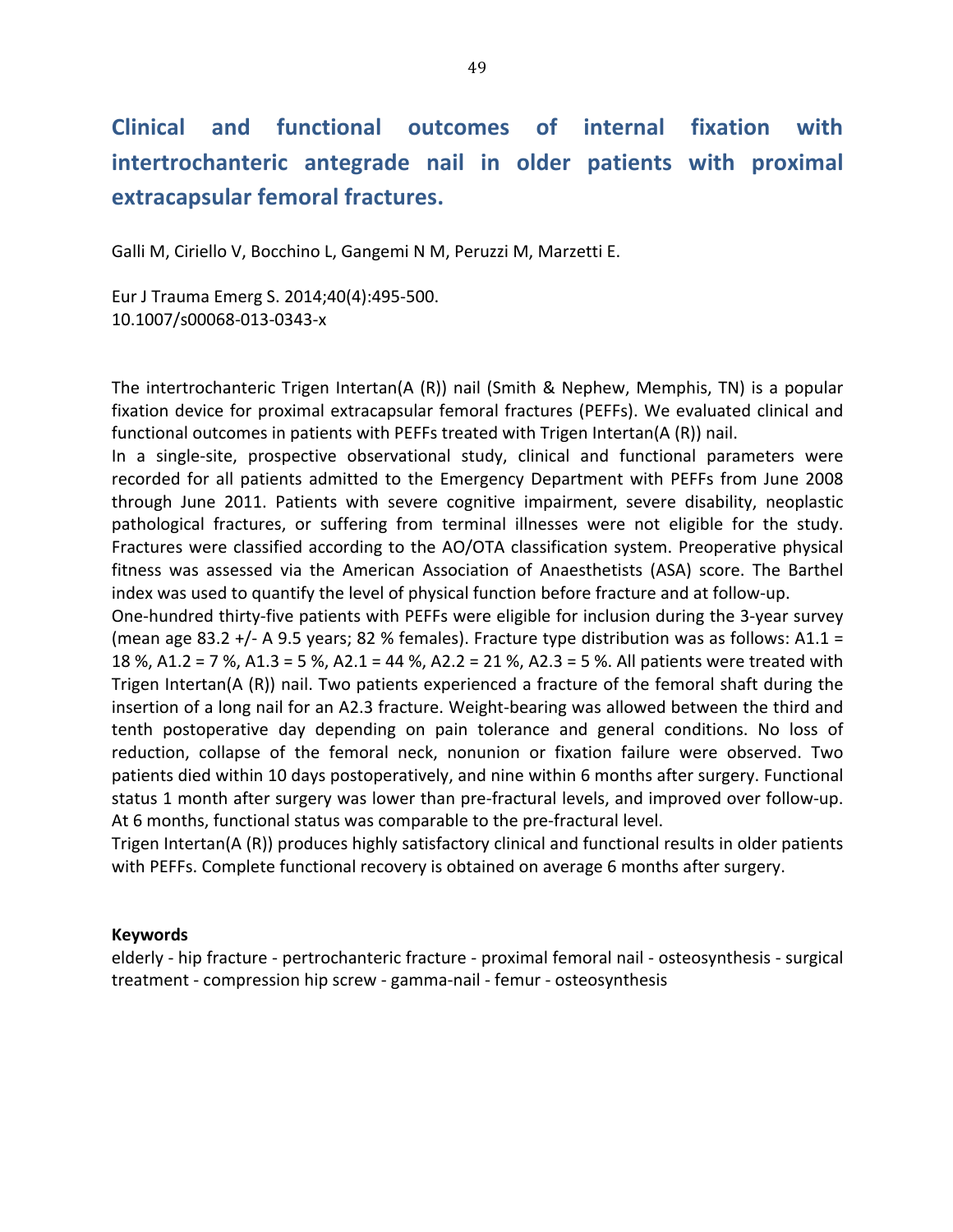### **Lower extremity fractures in falls.**

Hadjizacharia P, Joseph B, Aziz H, Pandit V, Chan L S, Demetriades D, Rhee P.

Eur J Trauma Emerg S. 2014;40(3):331-336. 10.1007/s00068-013-0358-3

Lower extremity fractures are very common in victims of falls. These fractures are usually associated with other bodily injuries and can lead to permanent disability if appropriate management is not provided. The aim of this study was to evaluate the incidence and outcomes of associated injuries in victims of falls with lower extremity fractures.

This is a retrospective review (1995-2006) of all fall-related trauma patients evaluated at our Level I trauma center. Injuries were categorized as: isolated femur fractures (FF), isolated tibia fractures (TF), and both femur and tibia fractures (FTF). Data were analyzed for differences in patterns of injury, associated fractures and injuries, and mortality and morbidity according to age groups within patients with minor body injuries expressed by Abbreviated Injury Score (AIS)  $< 3$ .

Three hundred and thirty-two patients (64.8 %) had FF, 164 patients (32 %) had TF, and 16 patients (3.2 %) presented with FTF. The incidence of severe trauma was 9.4 % (Injury Severity Score, ISS  $> 25$ ). A higher incidence of ISS  $> 25$  was observed in patients with FF. Increased mortality was observed in the elderly group, especially in patients with an isolated femur fracture.

Patients with a combination of femur and tibia fractures have a significantly higher risk of associated injuries compared to patients with either a femur or a tibia fracture. Elderly patients (a parts per thousand yen65 years of age) have higher morbidity and mortality compared to younger patients after falls. Clinicians evaluating these patients should be aware of these injury patterns. Further studies assessing the impact of age and pattern of injury in patients following falls are warranted.

### **Keywords**

extremity fractures - falls - injury severity - pelvic fractures - injuries - epidemiology - outcomes trauma - age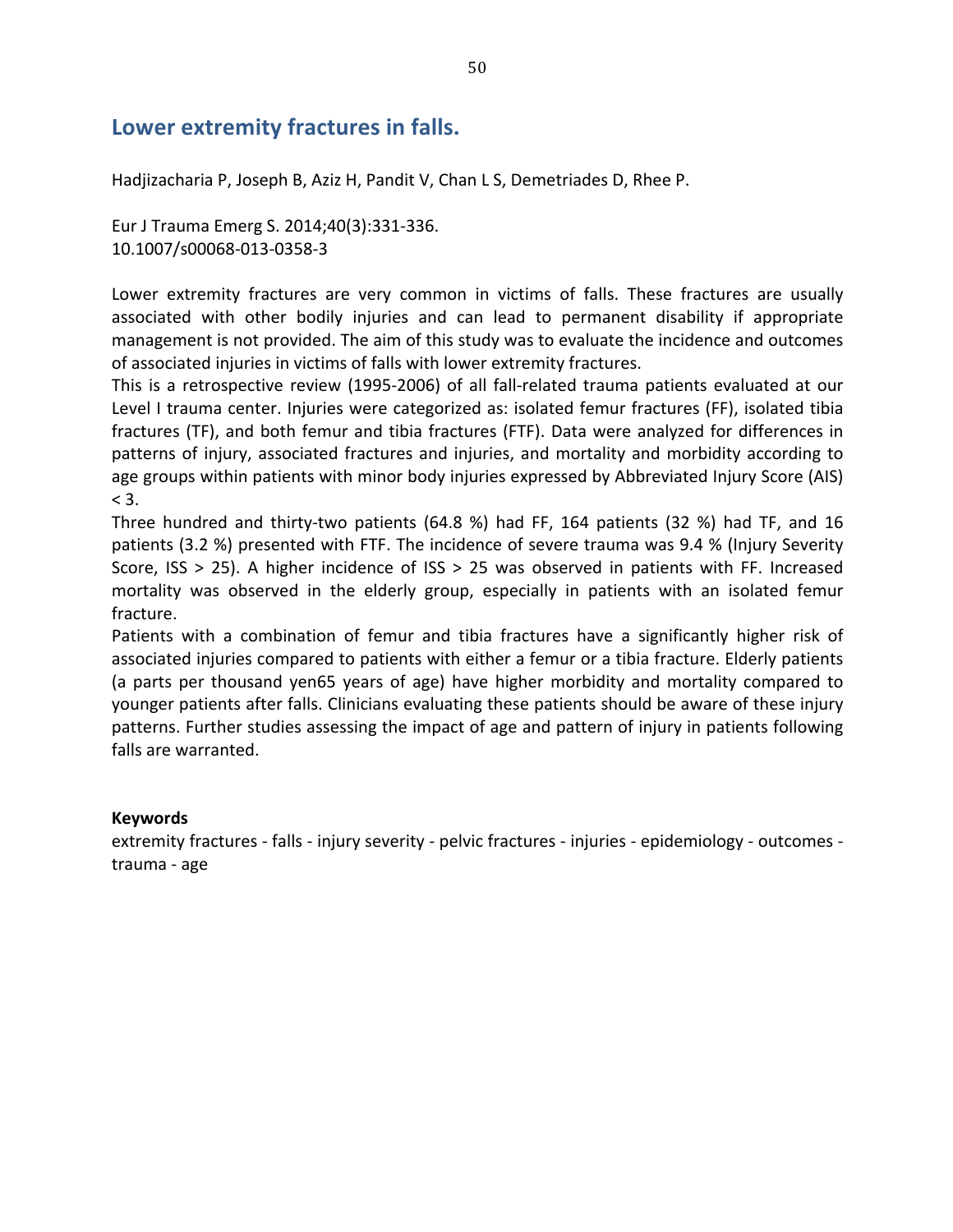## Acute compartment syndrome.

Hildebrand F, Pape H C.

Eur J Trauma Emerg S. 2014;40(5):519-520.<br>10.1007/s00068-014-0434-3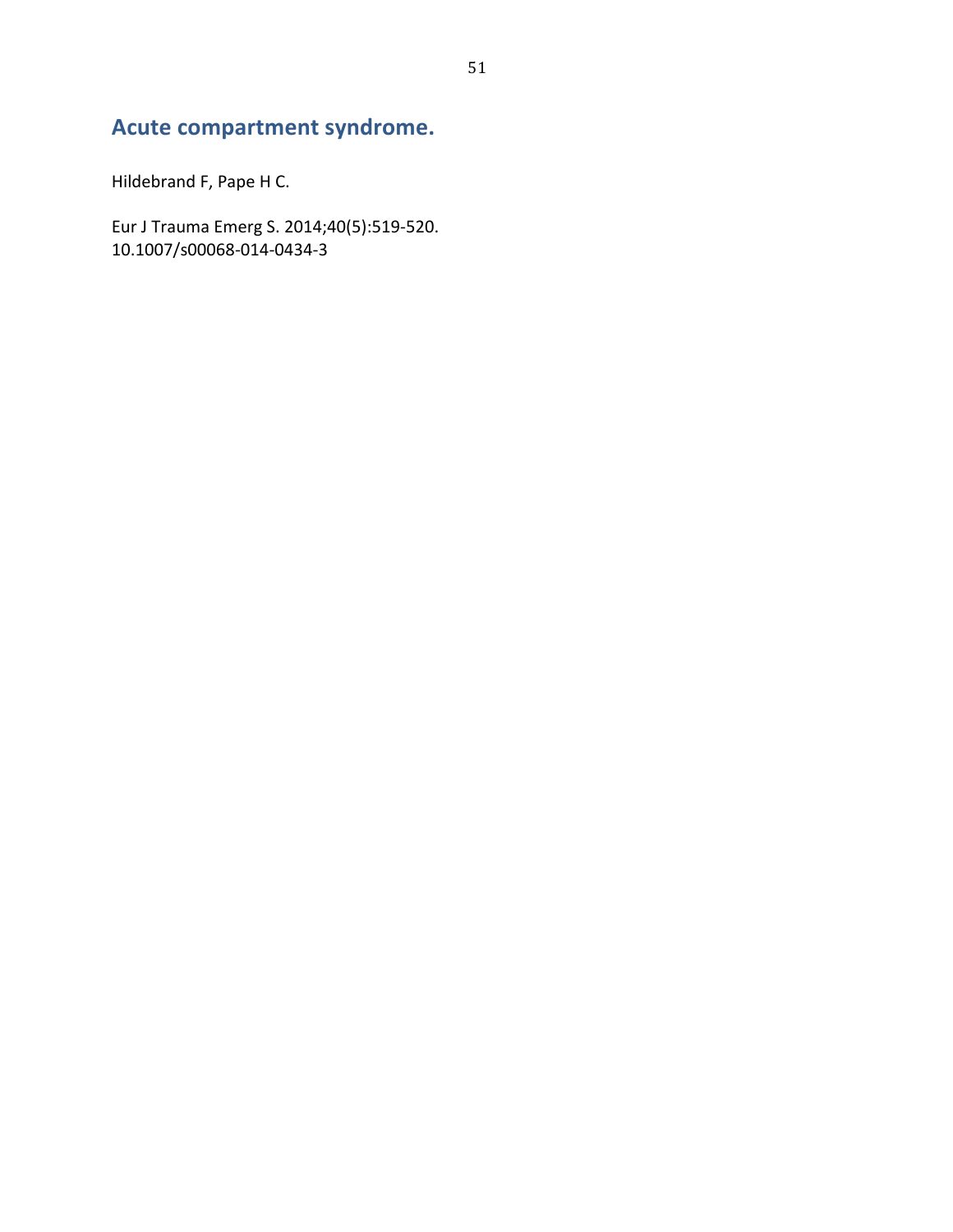## More adverse events than expected in the outcome after use of the reamer-irrigator-aspirator.

Jakma T S C, Roling M A, Punt B, Reynders-Frederix P.

Eur J Trauma Emerg S. 2014;40(3):337-341. 10.1007/s00068-013-0345-8

The reamer-irrigator-aspirator (RIA) system is described as having high success rates and only few complications. The RIA was originally designed to ream the intramedullary canal in a single step prior to the placement of an intramedullary nail for femur fixation. Its purpose was to collect and evacuate marrow contents during reaming to prevent embolism into the systemic circulation. Marrow evacuation is also used to stimulate healing in nonunion fractures, segmental bone defects, and osteomyelitis. Despite the described success rates, we experienced severe adverse events. Our aim was to describe these events and point out possible complications.

A retrospective study of all consecutive patients treated for nonunion fractures, bone defects, or osteomyelitis from October 2007 to March 2010. All patients were treated with the RIA system. We analyzed demographic characteristics, consolidation on X-rays, time from injury to healing, complications, and postoperative pain caused by the reaming procedure.

We included 32 patients (21 males) with an average follow-up of 277 days. Successful healing was achieved in 66 % of all patients, and 18 % suffered from postoperative pain. A complication due to the use of the RIA system was registered in 31 % of the patients. Recorded complications were bone defects, signs of lung embolism, a myocardial infarction, and fissure fractures.

The RIA system has benefits in the treatment of nonunion and osteomyelitis defect, but is not without risk. Meticulous surgical technique is mandatory and peroperative constant monitoring of patients and the assembled device is mandatory.

### **Keywords**

ria - reamer-irrigator-aspirator - complication - adverse event - bone-graft - case series - ria system - osteomyelitis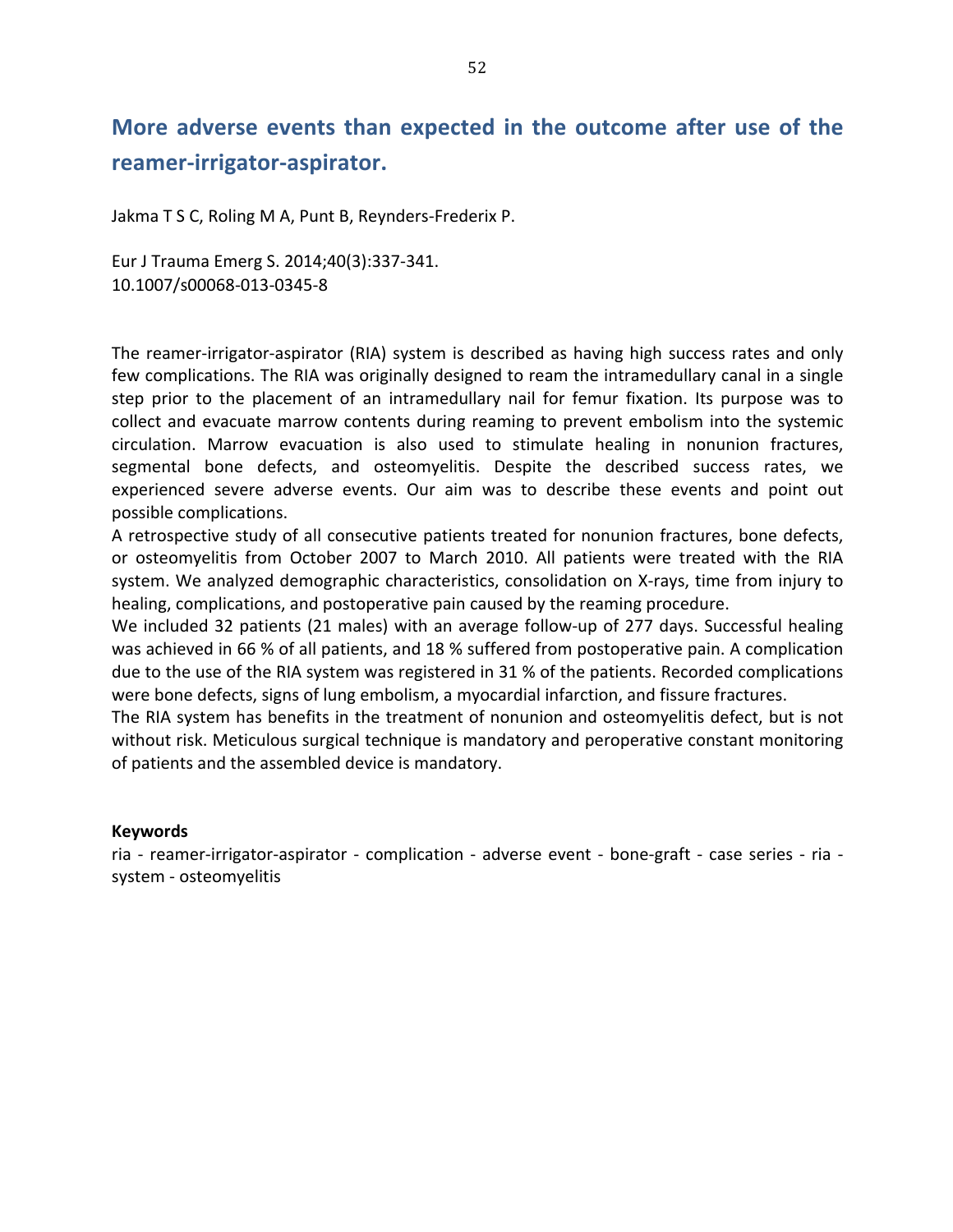## The pediatric vs. the adolescent elbow. Some insight into age-specific **treatment.**

Kraus R.

Eur J Trauma Emerg S. 2014;40(1):15-22. 10.1007/s00068-013-0342-y

Almost 20 % of all long bone fractures in childhood and adolescents involve the elbow region. Physicians dealing with pediatric trauma cases on a regular basis must be familiar with the specific radiologic features of the elbow at every developmental stage. This includes the shape and the appearance of elbow ossification centers, and knowledge of age-specific injury patterns. In young children, lateral condyle and supracondylar fractures of the distal humerus are most common. Radial neck fractures, Monteggia's lesion and olecranon fractures appear in every age during growth. Bicondylar fractures of the distal humerus, capitellar fractures and radial head fractures almost solely occur after the tenth year. Treatment options depend on fracture type, age and demands and vary from immobilization to closed reduction and open reduction including internal fixation with different types of materials. Special circumstances to influence the treatment regimen in every single injury entity are discussed. Additionally, the most common malformations and nontraumatic diseases of the elbow region are mentioned.

### **Keywords**

elbow - fracture - injury - children - adolescents - radial head dislocation - neck fractures children - osteosynthesis - reduction - injuries - fixation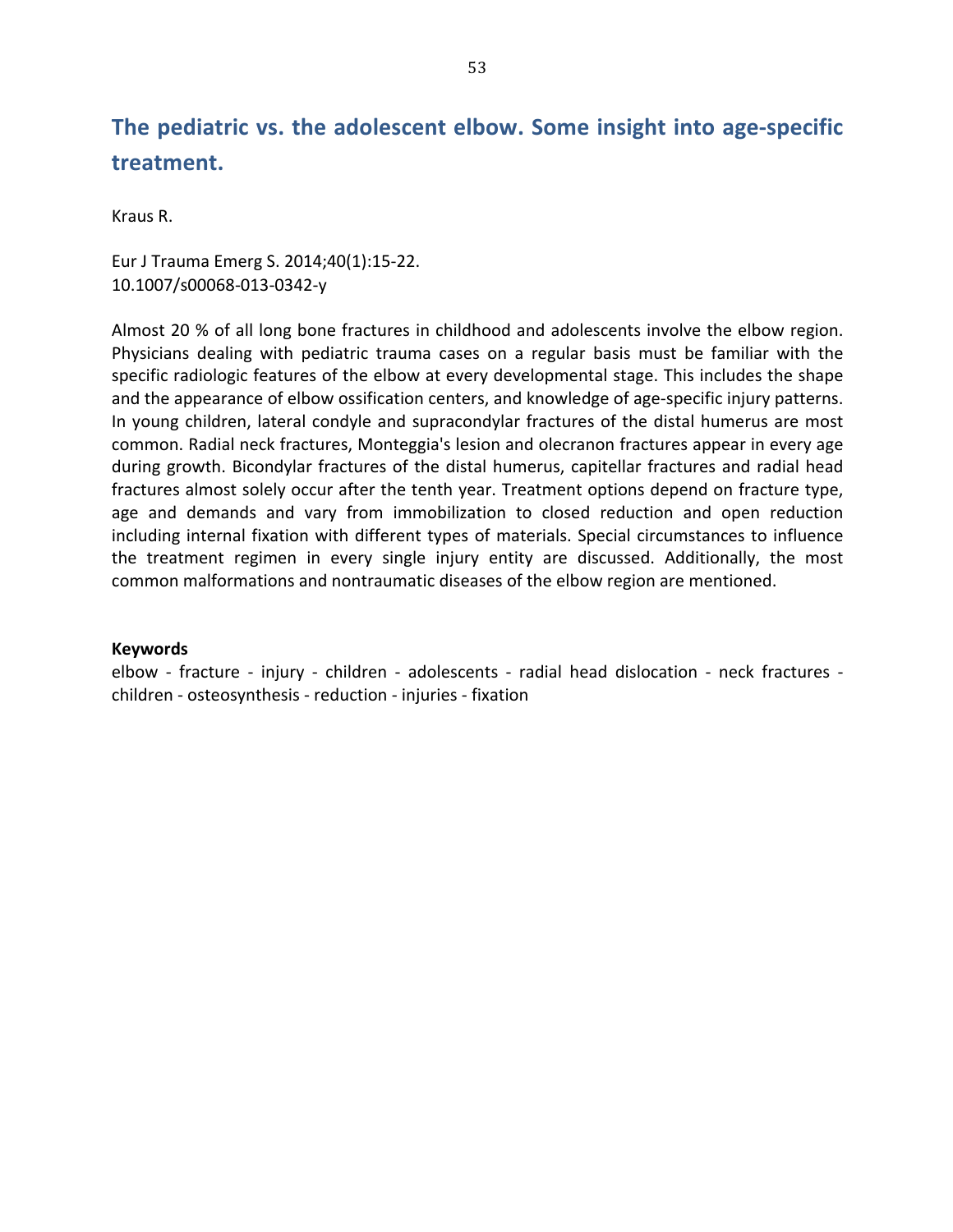# Posterior fixation of type IV humeral capitellum fractures with fully threaded screws in adolescents.

Kurtulmus T, Saglam N, Saka G, Avci C C, Kucukdurmaz F, Akpinar F.

Eur J Trauma Emerg S. 2014;40(3):379-385. 10.1007/s00068-013-0332-0

Humeral capitellum fractures comprise approximately 1% of all elbow fractures. In this study, we examined the clinical, radiographic, and functional outcomes following operative stabilization of Bryan and Morrey type IV fractures of the capitellum in adolescents. We applied headless cannulated screws in a posteroanterior direction without damaging the articular cartilage surface of the fractures.

Eight adolescent patients (six male, two female) with a mean age of 15 +/- A 2.1 years (range 13-18 years) were treated for type IV (McKee) humerus capitellum fractures. In the preoperative radiological evaluation, anteroposterior and lateral radiographs and computed tomography (CT) images were performed. A lateral surgical approach was used, and cannulated fully threaded headless screws were applied in a posteroanterior direction as fixation materials in the fracture reduction. The Mayo Elbow Performance Score was used in the evaluation of elbow joint functions.

Patients were followed up for a mean of 24.6 months. Fracture union was achieved at a mean of  $5$  +/- A 0.92 weeks (range 4-6 weeks). The mean elbow extension flexion arc was 135A degrees A  $A$  +/- A 13.47A degrees (range 110A degrees-150A(0)) and the mean pronation supination arc was 156A degrees A A  $+/-$  A 4.43A degrees (150A degrees-160A degrees). In one patient, there was nonconformity in the humerus trochlea and in another patient, there was keloid formation on the surgical scar. All patients attained excellent results according to the Mayo Elbow Performance Score.

In the treatment of type IV capitellum fractures in adolescents, open reduction with a lateral surgical approach and fixation using posteroanterior directed, cannulated, fully threaded, headless screws is a reliable method to achieve a pain-free functional elbow joint.

### **Keywords**

capitellum - coronal shear fracture - internal fixation - screw placement - coronal shear fractures - internal-fixation - open reduction - distal humerus - articular fractures - management - trochlea

- end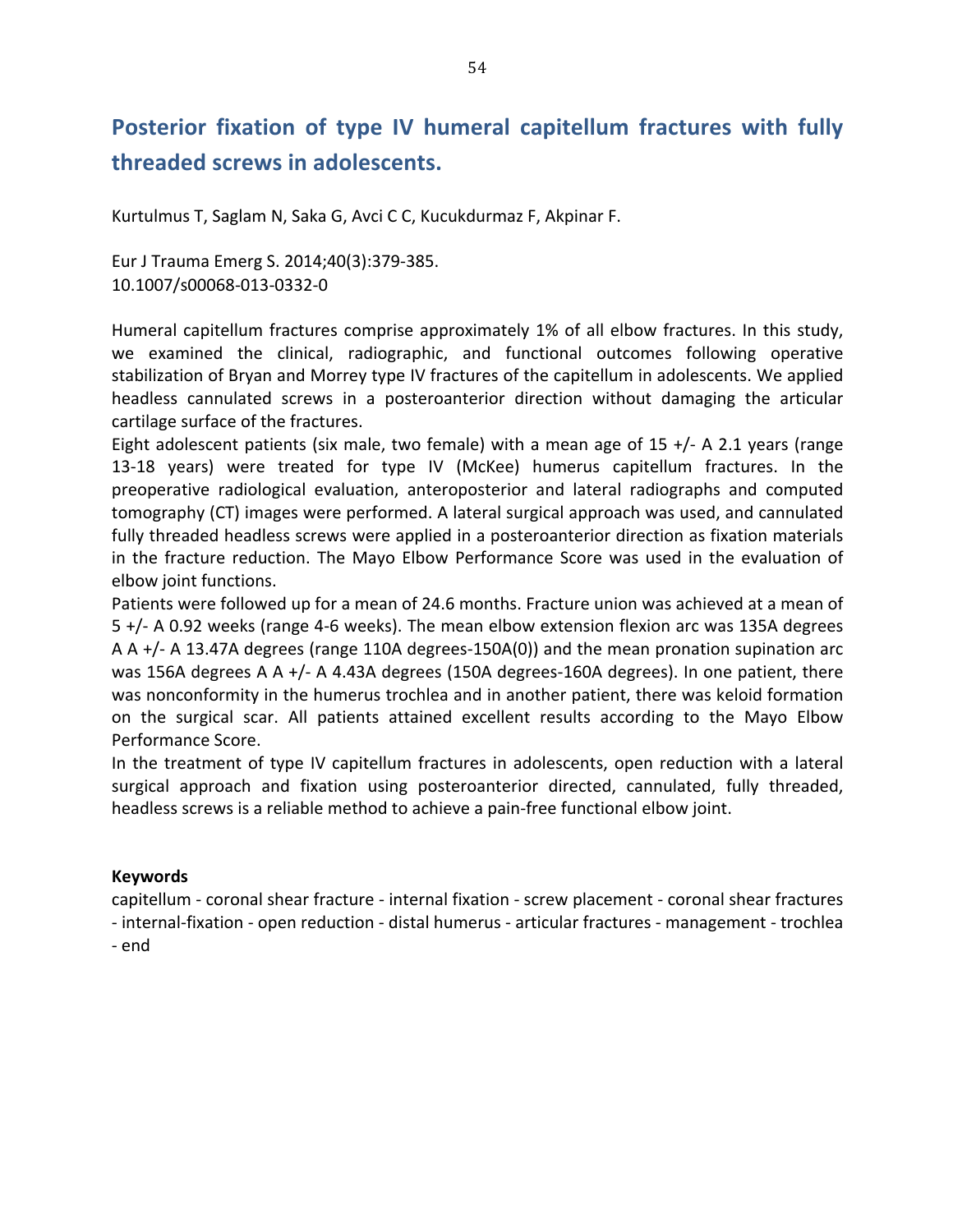# Epidemiology of pertrochanteric fractures: our institutional **experience.**

Lamb J N, Panteli M, Pneumaticos S G, Giannoudis P V.

Eur J Trauma Emerg S. 2014;40(3):225-232. 10.1007/s00068-014-0375-x

Hip fractures, a common manifestation of fragility fractures, represent a major cause of morbidity and mortality in the elderly population and may have devastating consequences to the patient, their family, and society thereafter. We attempted to define the epidemiology of pertrochanteric fractures treated at a large university teaching hospital in the UK and compared our findings with the national and international literature.

Between April 2008 and March 2013, we conducted a retrospective cohort study at our institution. All adult patients sustaining a proximal femoral fracture were included in our study. The following parameters were collected and evaluated: (1) demographics, (2) fracture pattern, (3) American Society of Anaesthesiologists (ASA) grade, (4) type of pre-injury mobilization, and (5) method of stabilization. Our findings were then compared to the national data as published in the National Hip Fracture Database (NHFD).

Over a period of 5 years, 3,036 proximal femoral fractures were managed at our institution, with 916 (30.2 %) being classified as pertrochanteric fractures (250 male; mean age 82.0, SD 11.2). No significant change in the incidence of pertrochanteric fractures was evident during the same period. Between 2012 and 2013, 51,705 proximal femoral fractures were recorded in England, of which 19,569 (37.8 %) were classified as pertrochanteric fractures. Comparison between pertrochanteric and intracapsular fractures with respect to their demographics did not reveal any significant difference. In female patients, the relative incidence of pertrochanteric fractures was shown to increase with age. However, this was not the case in the male population.

The incidence of pertrochanteric fractures remained unchanged over the last 5 years. The relative incidence of pertrochanteric fractures is higher in elderly females; this may be explained by reduced bone mineral density and reduced trochanteric bone strength. Rigorous preventive treatments of osteoporosis should be considered in high-risk patients, along with improved safety measures to reduce falls.

### **Keywords**

hip fracture - pertrochanteric - intertrochanteric - epidemiology - incidence - trochanteric hipfractures - femoral-neck - intertrochanteric fractures - mortality - fixation - femur - age metaanalysis - predictors - patterns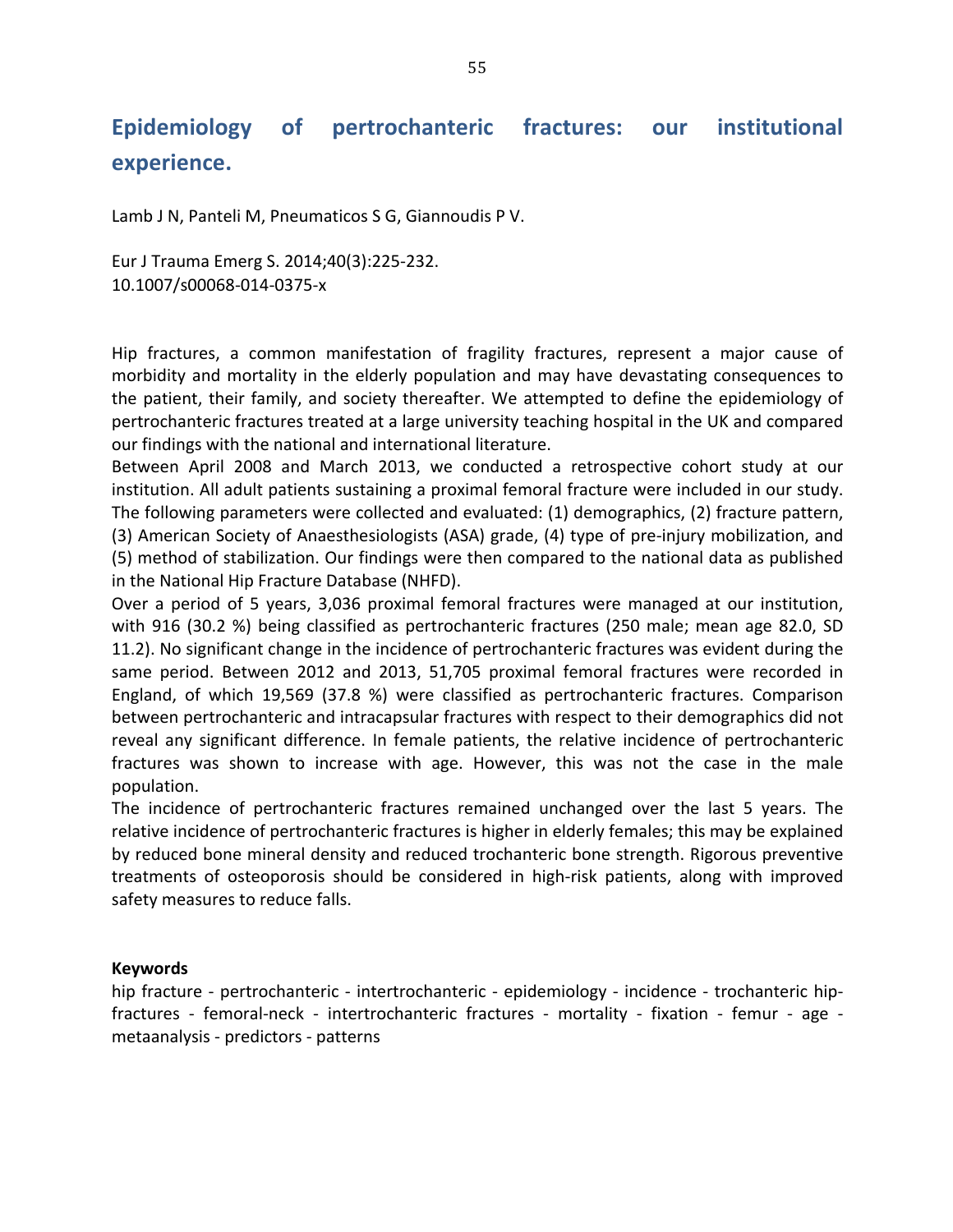## **Current issues with lower extremity amputations in a country at war:** experience from the National Military Hospital of Kabul.

Mathieu L, Marty A, Ramaki A, Najib A, Ahmadzai W, Fugazzotto D J, Rigal S, Shirzai N.

Eur J Trauma Emerg S. 2014;40(3):387-393. 10.1007/s00068-013-0334-y

Management practices associated with war-related amputations in countries at war may be different from the recommendations of occidental Health Force Services due to the high numbers of wounded persons to treat in precarious conditions. This observational retrospective study documents the current management of local lower extremity amputees in Afghanistan. Surgical practices, with or without delayed primary closure (DPC), and prosthetic rehabilitation issues are analyzed.

This retrospective study was conducted in the National Military Hospital (NMH) of Kabul from May 2011 to November 2011. Fifty-four Afghan patients who underwent a lower extremity combat-related amputation were included. Ten of them sustained a bilateral amputation.

Injuries were caused by improvised explosive devices (IEDs) or mines in 48 cases, bullets in three cases, and exploding shell fragments in three cases. Of the 64 amputations studied, 46 were open length preserving amputations and primary closure (PC) was applied in 18 cases. Patients were reviewed with a mean follow-up of 5.4 months (range 1-28 months). In the DPC group, secondary closure was performed with a mean time of 18.7 days (range 4-45 days) from injury. The proportion of infectious complications seemed to be higher in the PC group (5/18) than in the DPC group (3/46), but it was only a statistical trend ( $p = 0.1$ ). Forty-three patients were not prosthetic fitted at the last follow-up.

This study supports the surgical strategy of a two-stage procedure for lower limb amputations in countries at war, but underlines the problems of late secondary closure and prosthetic fitting related to decreased sanitary conditions.

### **Keywords**

amputation - lower extremity - combat - countries at war - afghanistan - infection - injuries lessons - trauma - iraq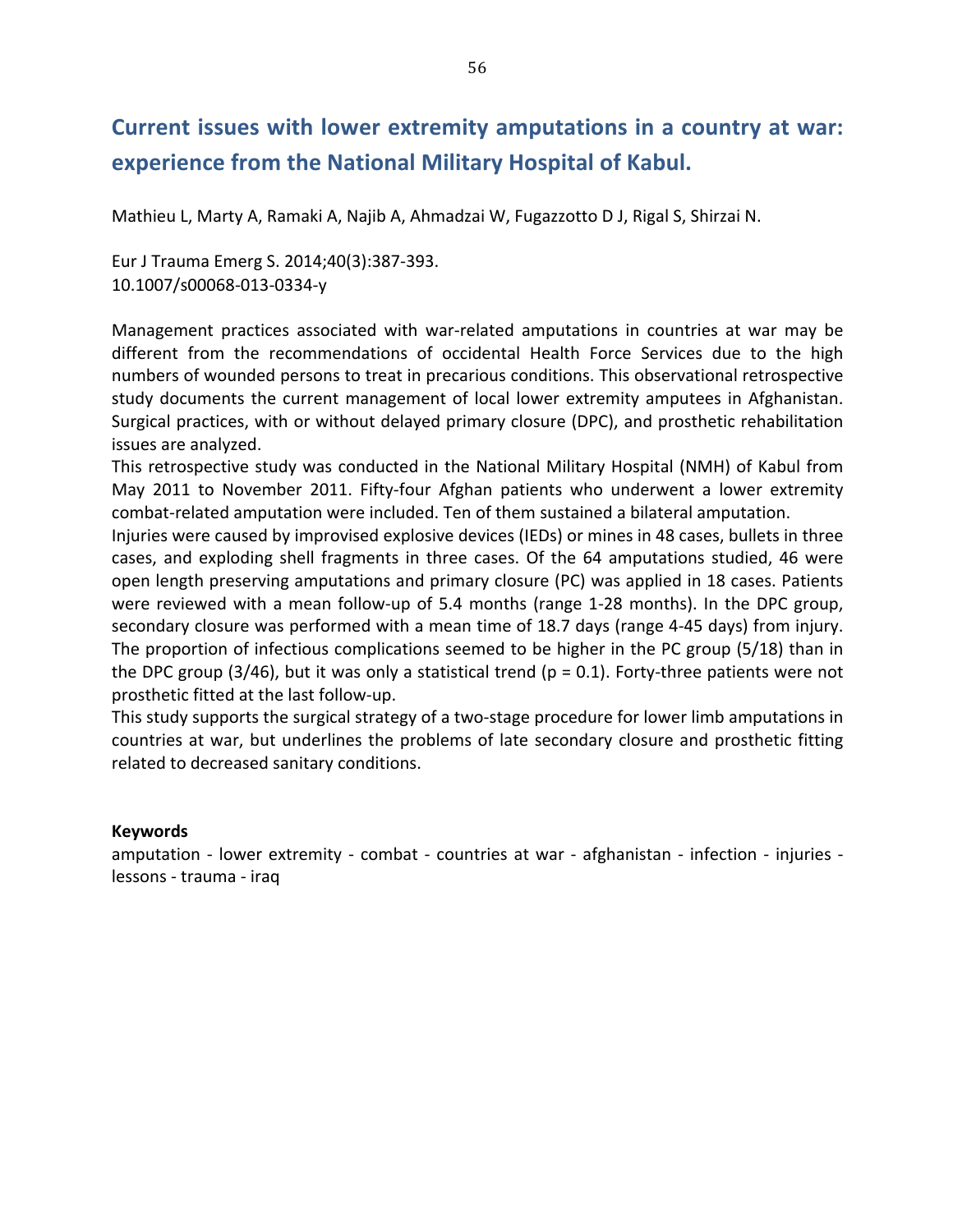### The diagnosis of acute compartment syndrome: a review.

McQueen M M, Duckworth A D.

Eur J Trauma Emerg S. 2014;40(5):521-528. 10.1007/s00068-014-0414-7

Delay in the diagnosis of acute compartment syndrome (ACS) has serious and sometimes catastrophic consequences for the outcome of injury, and has been recognised as one of the primary causes of a poor outcome. This article reviews the evidence for the use of clinical findings and intra-compartmental pressure (ICP) monitoring in making a prompt diagnosis of ACS. Clinical findings have poor sensitivities (13-64 %) compared to ICP monitoring (94 %) using a differential pressure threshold of less than 30 mmHg for more than 2 h. The specificities of clinical findings range from 63 to 98 % compared to a value of 98 % for ICP monitoring. Patients at risk of ACS or at risk of a delayed diagnosis are defined, and it is recommended that these patients undergo ICP monitoring. It is recommended that decompression is carried out primarily on the basis of the differential pressure being less than 30 mmHg for more than 2 h as this results in a reduced time to definitive treatment when compared to waiting for the development of clinical symptoms and signs.

### **Keywords**

acute compartment syndrome - diagnosis - compartmental pressure monitoring - threshold for decompression - risk factors - tibial diaphyseal fractures - near-infrared spectroscopy intracompartmental pressure - intramuscular pressure - tissue pressure - slit catheter - wick catheter - lower-limb - leg - children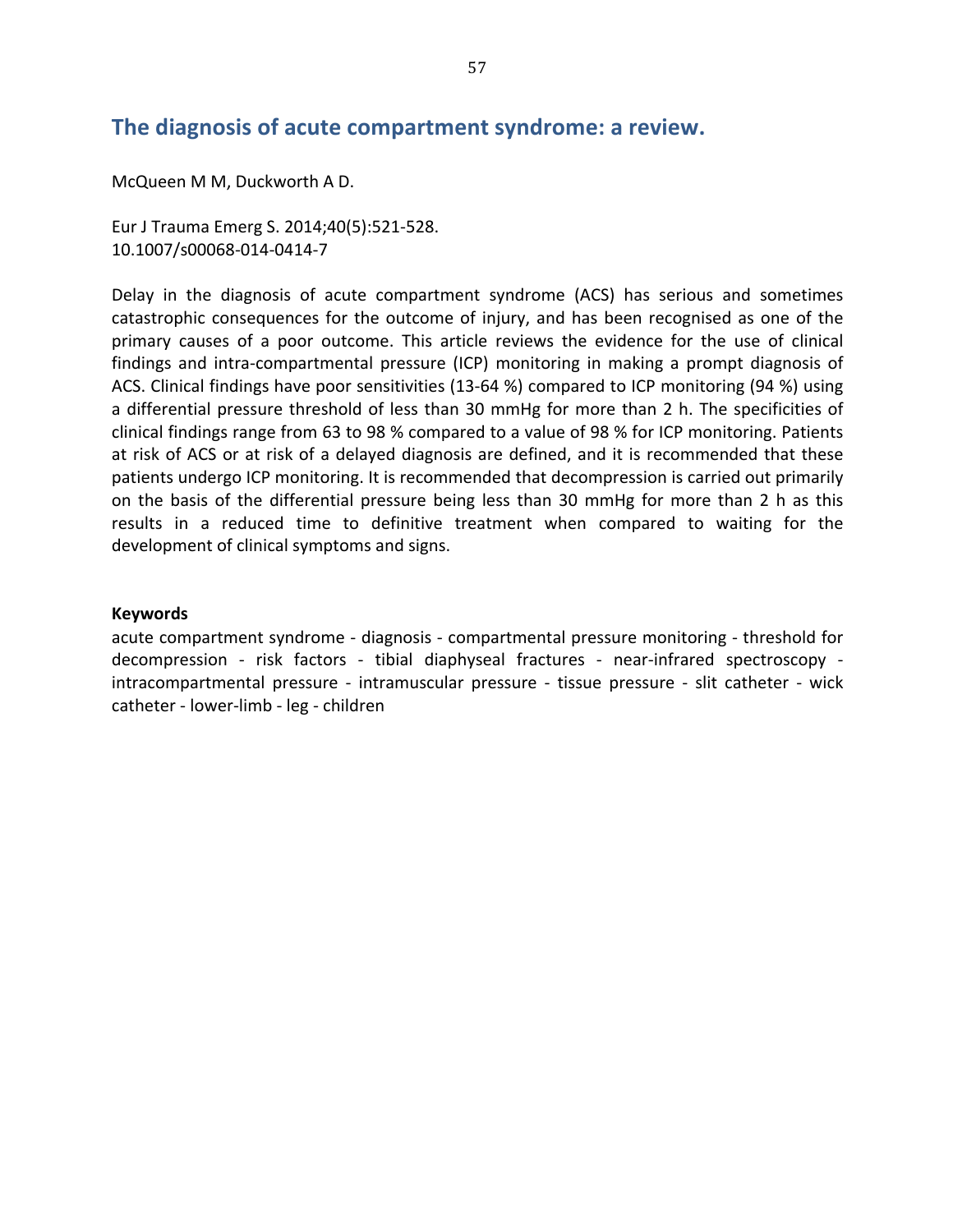## Mortality after proximal femur fracture with a delay of surgery of more than 48 h.

Muhm M, Klein D, Weiss C, Ruffing T, Winkler H.

Eur J Trauma Emerg S. 2014;40(2):201-212. 10.1007/s00068-013-0368-1

### *Purpose*

For hip fractures, guidelines require surgery as soon as possible, but not later than 48 h. Some authors observed a positive and some a negative effect of early operation on mortality rate. The aim was to evaluate the mortality rate of patients with a delay of surgery[48 h after admission, as well as influencing factors and reasons for delay.

### *Methods*

One hundred and thirty-six patients with hip fractures (>65a) from 2007 to 2011 were included. Comorbidities, the American Society of Anaesthesiologists (ASA) classification, time of admission and surgery, and mortality were recorded up to 12 months. Reasons for delay were divided into administrative-related or patient-related. The following time intervals were observed: 48.01-72 h (2-3 days), 72.01-120 h (3-5 days), 120.01-168 h (5-7 days), 168 h (>7 days).

### *Results*

94.9 % of the reasons for delay were patient-related. The mean survival times of the first three intervals were almost the same (9.5-9.9 months) ( $p = 0.75$ ). The last group had a significantly shorter survival time (7.8 months). Summarizing the first three groups, a significant shorter (p = 0.03) survival time and significantly higher (p = 0.04) 12-month mortality rate in patients with a delay >7 days was observed. The probability of death was primarily dependent on the ASA classification (p < 0.0001) and secondarily on the patient's age at the time of injury (p = 0.005).

### *Conclusions*

In hip fractures, reasons for a delay >48 h are mainly patient-related. A delay up to 7 days did not influence survival time and mortality negatively. The higher the value of the ASA classification and the older the patient was at the time of injury, the higher the mortality rate and the shorter the survival time.

### **Keywords**

femur fracture - hip fractures - delay of surgery - survival time - femoral-neck fractures - timeto-surgery - hip fracture - elderly-patients - surgical delay - operative delay - functional recovery - complications - fixation - impact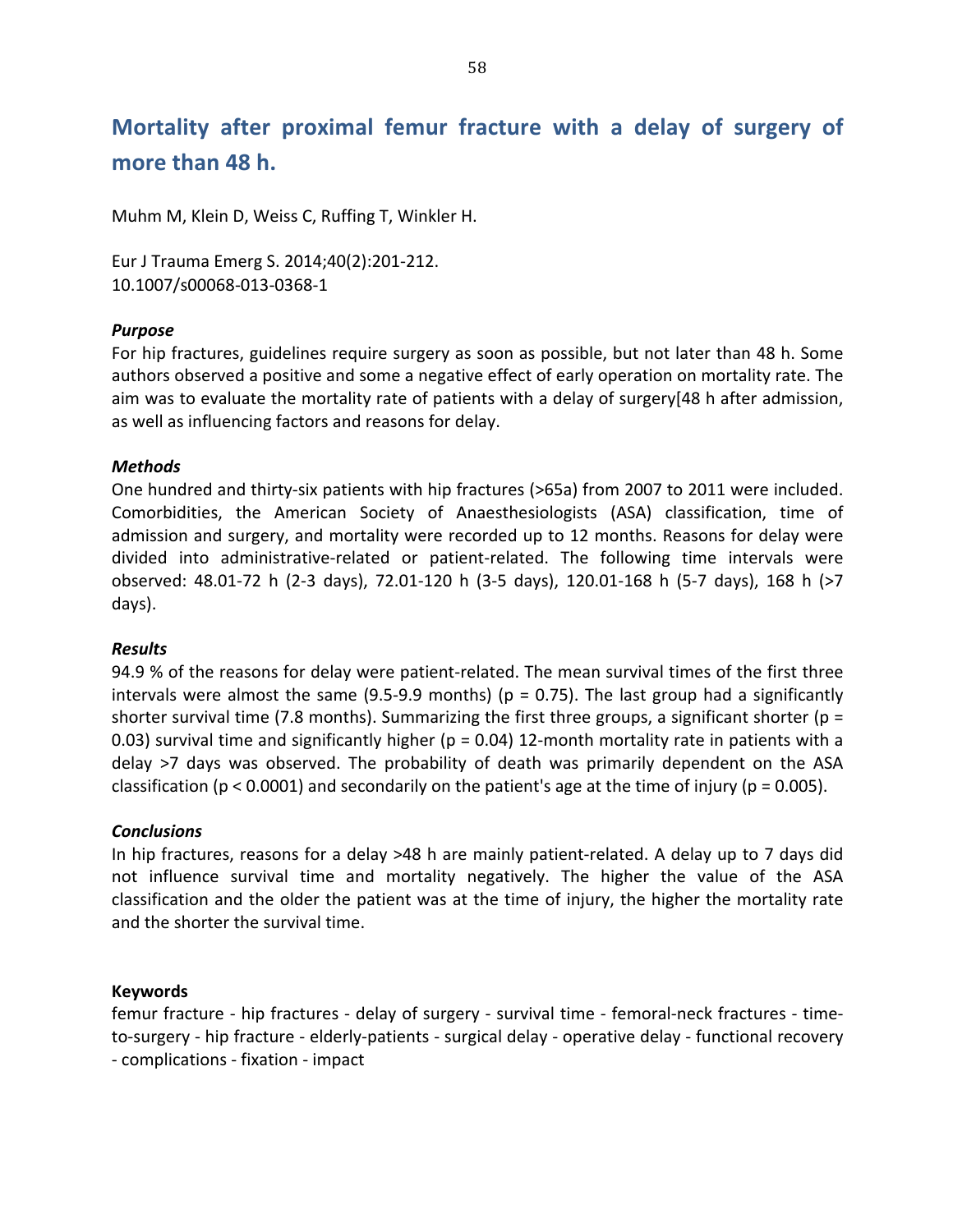## **Extramedullary fixation of trochanteric hip fracture.**

Parker M J.

Eur J Trauma Emerg S. 2014;40(3):233-239. 10.1007/s00068-013-0365-4

Extramedullary fixation with a sliding hip screw remains the treatment of choice for the majority of trochanteric hip fractures. Attention to surgical detail is far more important that the actual choice of implant. The fracture must be reduced to an anatomical or slight valgus position using the fracture table. Surgical exposure need not be excessive as most fractures can be reduced by closed means. The position of the lag screw is critical to achieve a central to inferior position on the anterior-posterior radiograph and a central position on the lateral view. A four-hole plate should suffice for most fractures. After surgery, weight bearing as able should be allowed. For fractures fixed correctly, wound or fracture healing complication should be rare, occurring in  $<$  5 % of cases.

### **Keywords**

hip fracture - extramedullary fixation - sliding hip screw - compression - failure - screw - femur neck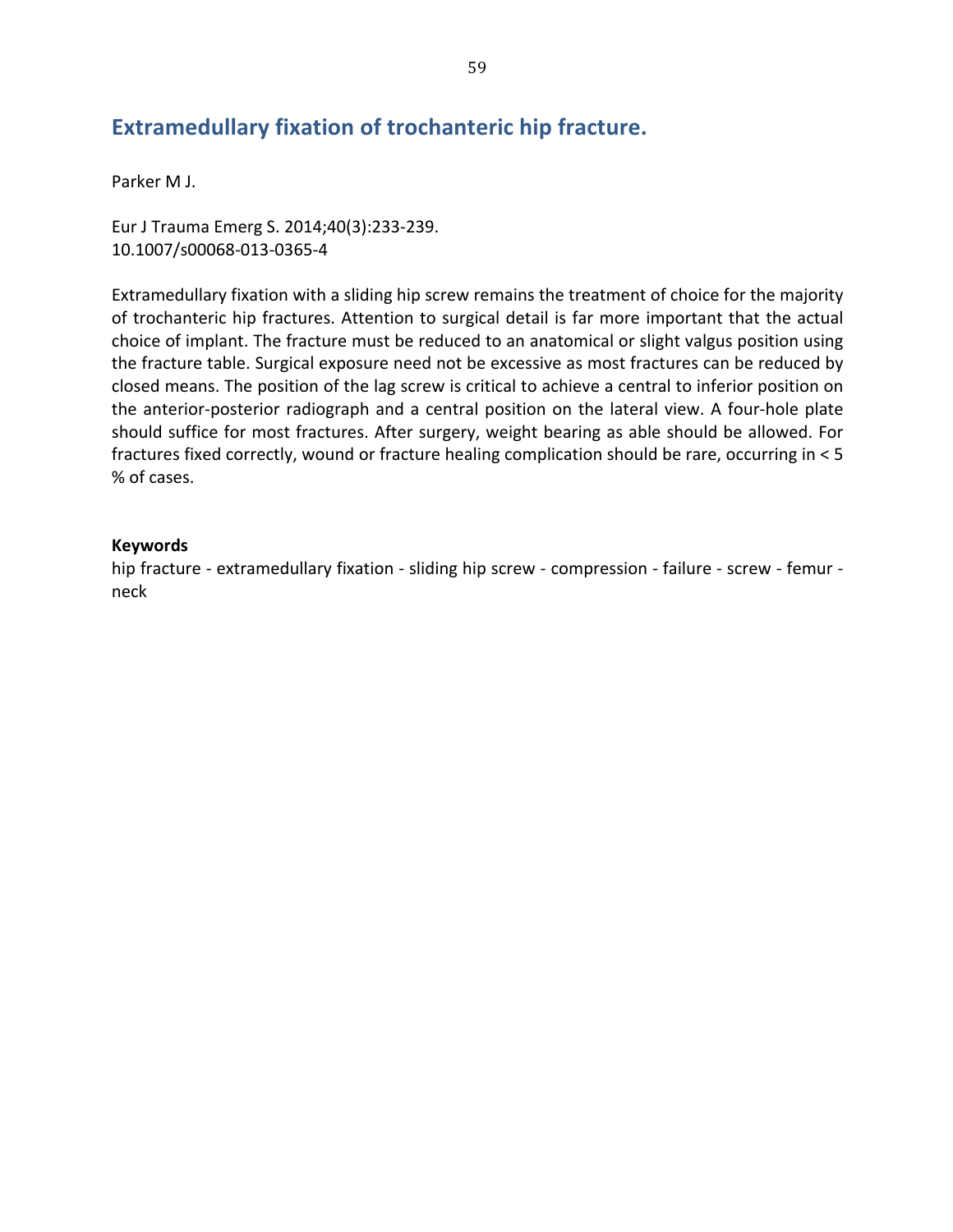# Intramedullary nailing in pertrochanteric fractures of the proximal femur.

Ponce S J, Laird M P, Waddell J P.

Eur J Trauma Emerg S. 2014;40(3):241-247. 10.1007/s00068-013-0371-6

Pertrochanteric fractures of the proximal femur should be treated surgically, unless the medical condition of the patient does not allow it. Currently, there are two ways to fix these fractures; either with a sliding hip screw or with an intramedullary nail. However, there is much debate over which implant is the best for pertrochanteric fracture fixation. The sliding hip screw has been used over time with good clinical results. While it was true that with first generation intramedullary nails the risk of complications was higher, there is evidence supporting the superiority of intramedullary nails in these fractures when compared with sliding hip screws. This evidence is based on the good clinical results and fewer complications, due to an improvement in the design of the implants and surgical technique used by surgeons. In stable fractures, despite the method chosen for fixation, obtaining a good reduction prior to placing the implant is the most important factor that can be controlled by the surgeon. In stable fractures the surgeon experience is a strong factor to account for when choosing the type of implant. Clearly there are fracture patterns (reverse oblique and subtrochanteric extension) that benefit from the use of intramedullary devices due to the high risk of failure if plates are used. It is very important that the surgeon identifies these fractures, so the type of fixation device which is chosen achieves the greatest stability possible. The aim of this paper is not to convince the surgeon about using intramedullary nails, but highlight the potential benefits intramedullary nailing has when compared with the use of extramedullary devices.

### **Keywords**

pertrochanteric fractures - intramedullary nail - intramedullary device - sliding hip screw compression hip-screw - intertrochanteric fractures - femoral nail - gamma-nail - cement augmentation - metaanalysis - design - long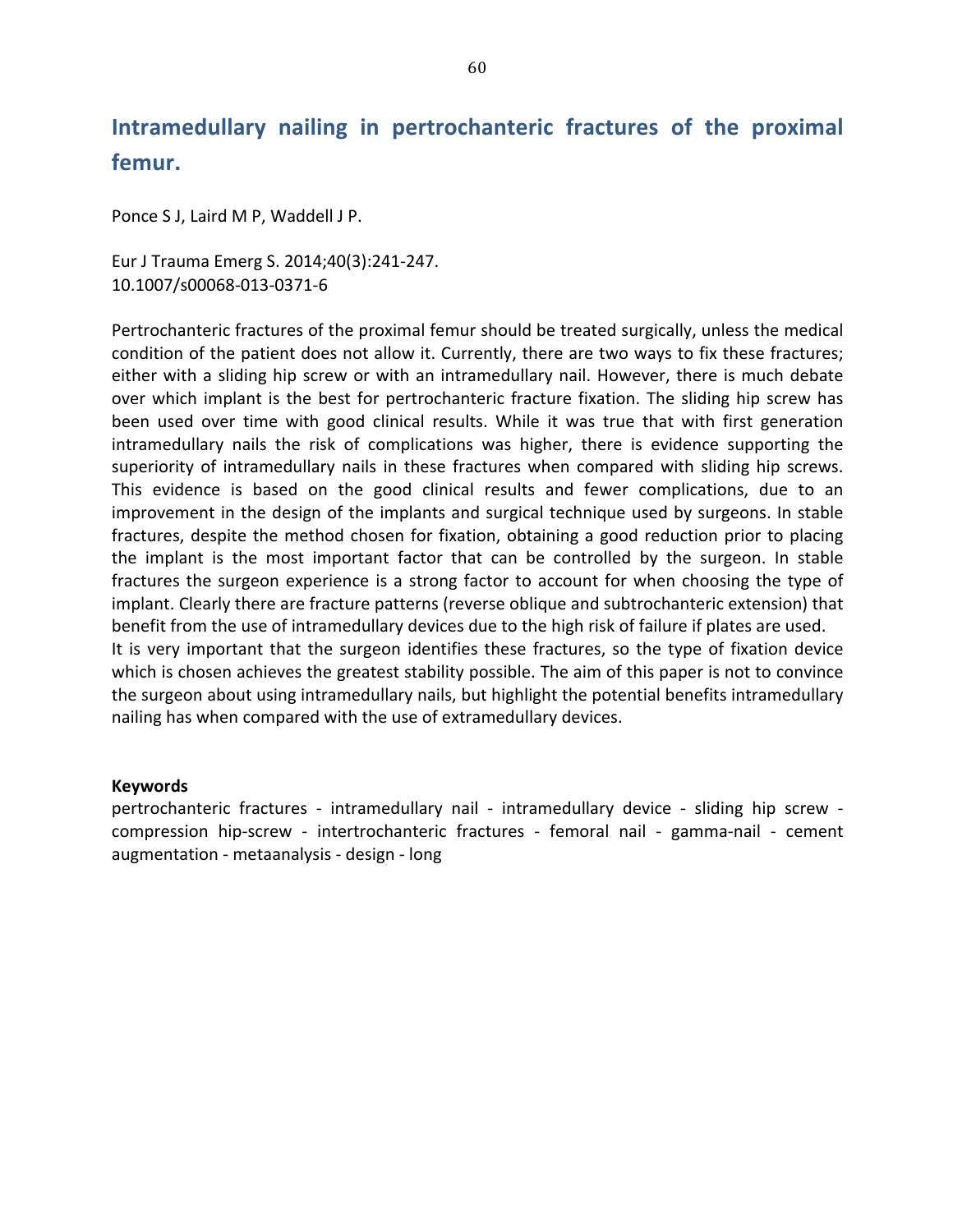## Distal femoral replacement for selective periprosthetic fractures above a total knee arthroplasty.

Rao B, Kamal T, Vafe J, Moss M.

Eur J Trauma Emerg S. 2014;40(2):191-199. 10.1007/s00068-013-0347-6

### **Background and aim**

The management of distal femur periprosthetic fractures in the elderly remains a challenge. The aim of this study was to evaluate the results of distal segmental femur replacement as an alternative to fixation in complex distal femoral periprosthetic fractures in elderly patients.

### *Methods*

Twelve patients were included in this prospective study, with a mean age of 78 years (range 68-90 years); incidentally, all were female. Fractures of the distal femur were classified as per Kim et al.'s classification (Clin Orthop Relat Res 446: 167-175, 2006); our series included eight patients with type III and four patients with type II periprosthetic fractures. All 12 patients were treated with segmental distal femur replacement (Zimmer Inc., Warsaw, IN, USA). Nine patients required 90 cm and three patients required 130 cm of distal femur segment with a rotating hinge knee prosthesis.

### *Results*

The mean follow up period was 20 months (range 15-28 months), with no major surgical complications reported. The mean duration of hospital stay following surgery was 12 days (range 7-36 days). All patients were mobilising full weight-bearing by day 3. All patients returned to their prior living arrangements. Ten patients returned to their original domicile, with one patient being discharged to a care home requiring minimal ambulatory assistance. The remaining two patients returned to their care homes.

### *Conclusions*

WOMAC scores improved from the pre-injury state with a mean of 49.62 to 72.54 post-surgery (p-value of 0.0001). The Knee Society scores, possible only following surgery, had a mean value of 72. The mean VAS pain score was 1.75 (0 = no pain to  $10$  = worst pain ever felt). The average range of knee flexion was from 4 degrees to 89 degrees (range -5 degrees to 110 degrees). The mean SF-36 physical functioning score was 45.64 [range 40.70-48.90; standard deviation (SD) -2.62] and the mean SF-36 mental functioning score was  $52.94$  (range  $45.8$ -57.70; SD -3.38).

### **Keywords**

periprosthetic fracture of distal femur - distal femoral replacement - rotating hinge knee arthroplasty - invasive stabilization system - femur fractures - supracondylar fracture - elderlypatients - internal-fixation - management - liss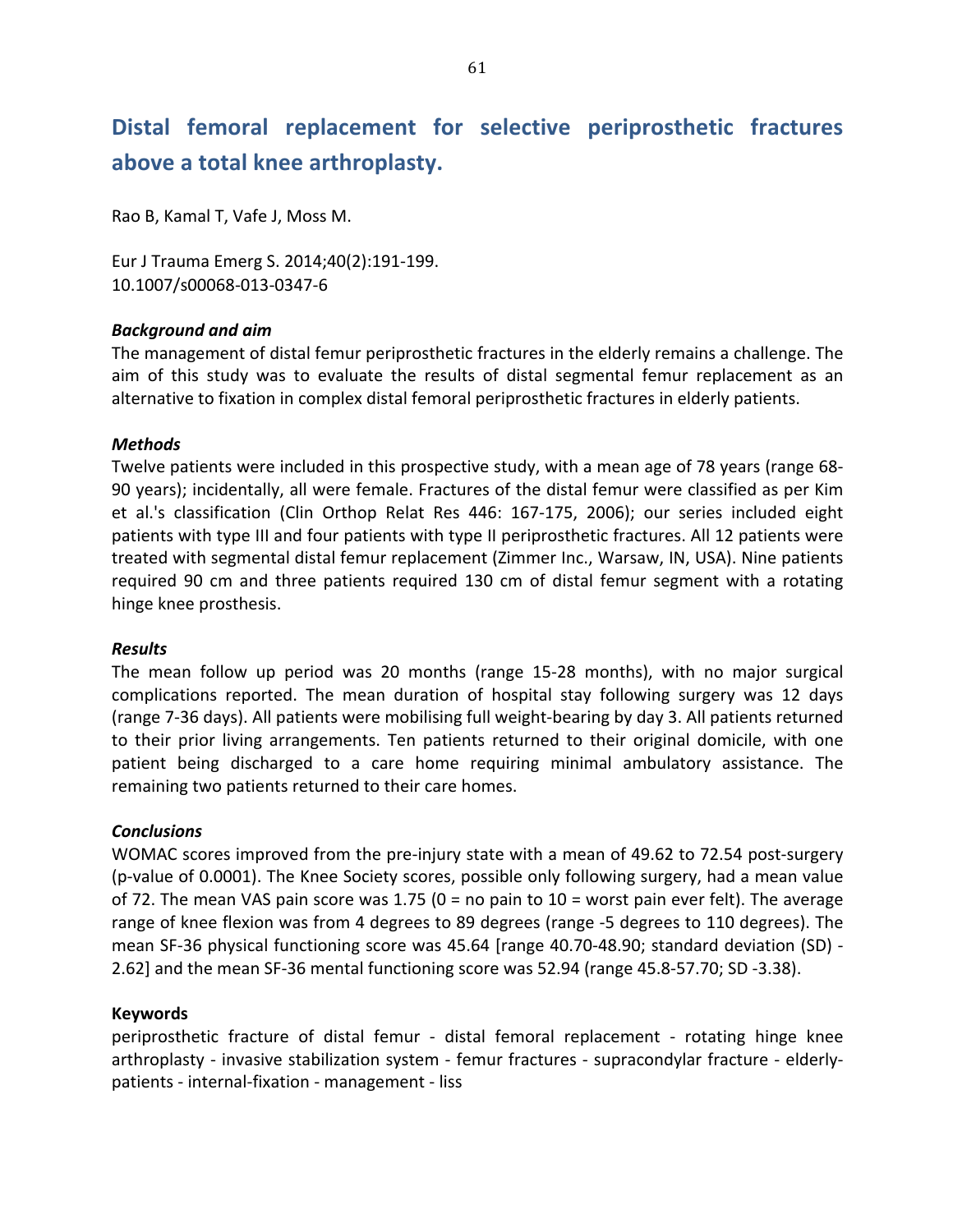### Pertrochanteric fractures: tips and tricks in nail osteosynthesis.

Ruecker A H, Rueger J M.

Eur J Trauma Emerg S. 2014;40(3):249-264. 10.1007/s00068-013-0366-3

Intramedullary fixation of intertrochanteric fractures has become the standard method of fixation especially in unstable fracture types. Even though there have been developments on implant design and technology, the surgical technique of reduction and implant positioning remains the mandatory factor in treating these fractures successfully. The advantages of nailing in the mainly elderly patients sustaining intertrochanteric femur fractures are a short lever arm and a lateral support in the trochanter supplied by the nail. The disadvantages are that it is often harder to achieve a closed reduction of a displaced fracture and to maintain the reduction with the intramedullary implant.

To obtain and maintain anatomic reduction and a secure fracture fixation, the surgical approach and fixation technique is of great importance. It starts with correct patient positioning, fracture reduction (accounting for varus dislocation and dislocation of flexed fragments), choosing the correct nail entry point and perfect lag screw positioning within the head-neck fragment and distal locking. To maintain the reduction achieved intraoperatively, the decision has to be made to use a cerclage wiring or to tolerate fracture gaps in the metaphyseal area. Intraoperative controlled compression of the neck or the subtrochanteric area is of great importance to reduce delayed unions or nonunions.

Intramedullary fixation of unstable per-, inter- or subtrochanteric fractures shows biomechanical advantages compared to extramedullry fixation techniques. Even though there have been several amendments and developments of implants, a better implant does not compensate for an inadequate surgical approach or deficient surgical techniques which are paramount for successful treatment. When fixing fractures with intramedullary nailing systems, the surgeon should always try to achieve anatomic reduction and a perfect implant positioning to allow immediate full weight bearing without an increased risk of cut-out, non-union and implant failure.

### **Keywords**

intertrochanteric - fracture - femur - fixation - dynamic hip screw - long gamma-nail - femoral fractures - proximal femur - fixation - plate - device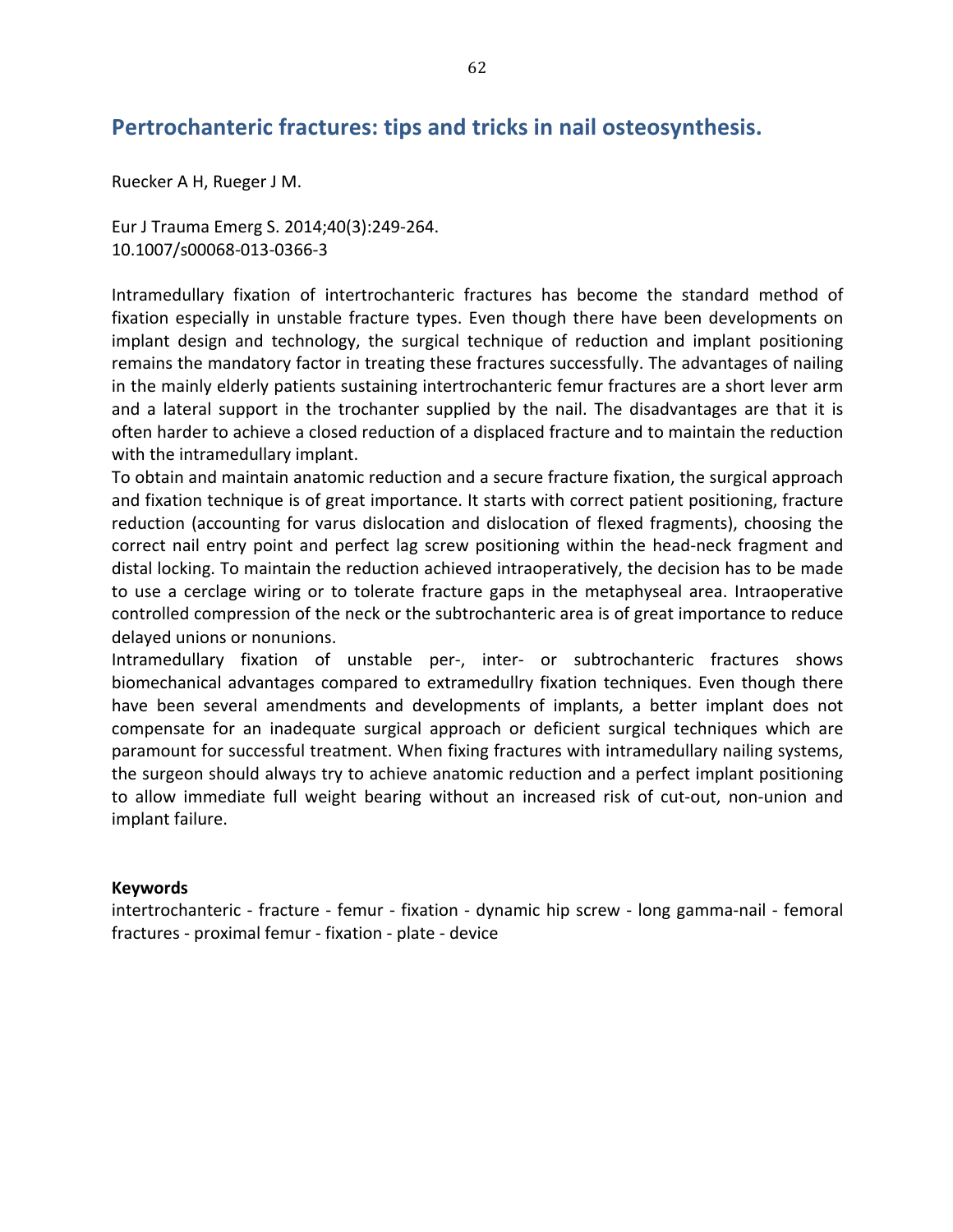## Focus on pertrochanteric fractures.

Rueger J M.

Eur J Trauma Emerg S. 2014;40(3):223-224.<br>10.1007/s00068-014-0415-6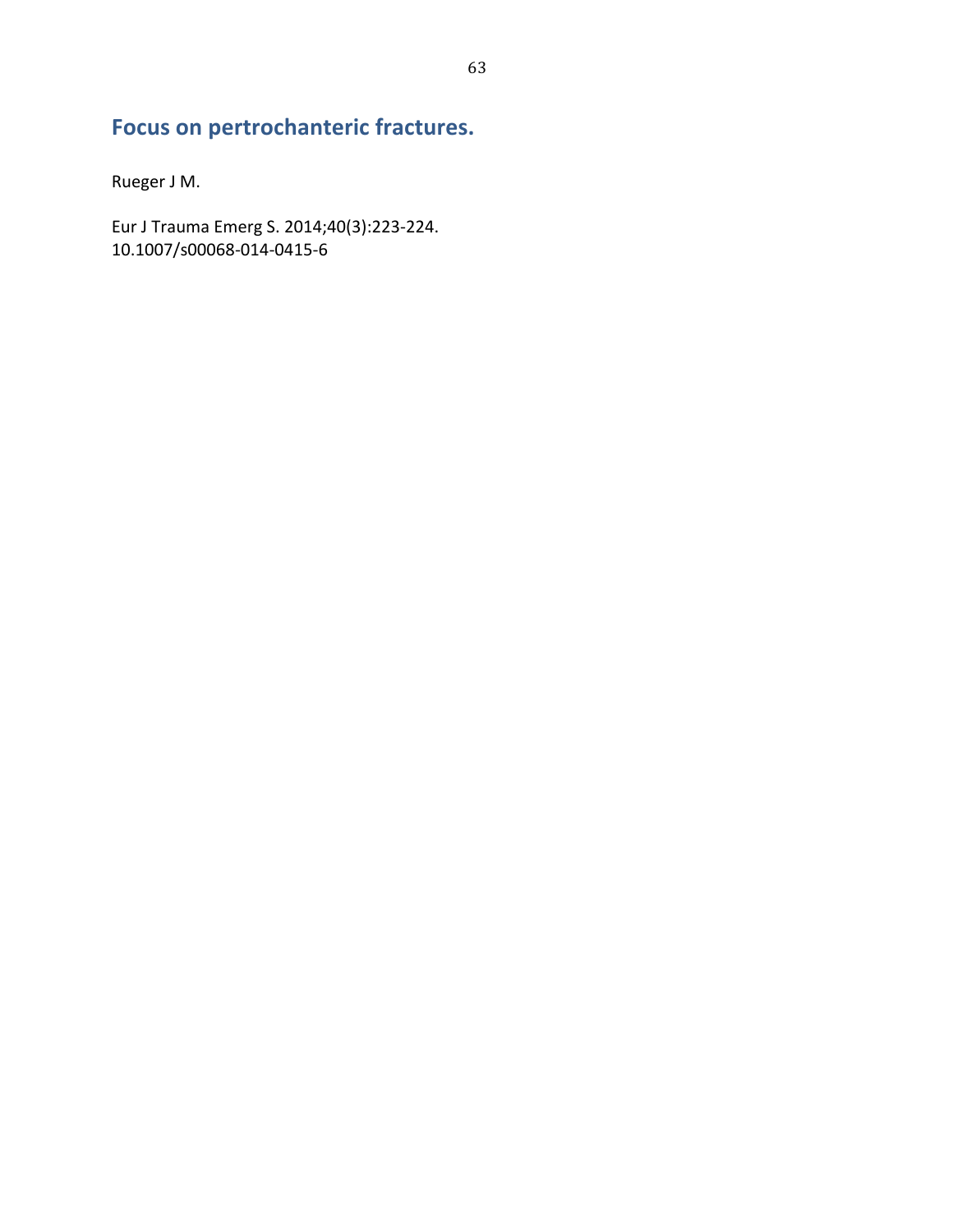### Triplane fractures: do we need cross-sectional imaging?

Schneidmueller D, Sander A L, Wertenbroek M, Wutzler S, Kraus R, Marzi I, Laurer H.

Eur J Trauma Emerg S. 2014;40(1):37-43. 10.1007/s00068-013-0338-7

Diagnosis of Triplane fractures remains difficult in common practice. Aim of the study was the evaluation of the fracture pattern and the benefit of cross-sectional imaging in classification of Triplane-fractures.

A total of 27 pediatric patients treated for ankle fractures were identified from patient charts. Radiographic images of epiphyseal fractures (X-rays and additional cross-sectional imaging) were blinded evaluated by 13 observers to answer a specific questionnaire regarding type or fracture and treatment suggestion.

There were seven Triplane-I and eight Triplane-II fractures. The other physeal ankle fracture group consisted of four patients with a Twoplane-fracture, five Salter-and-Harris (SH) II, one SH-III, and two SH-IV fracture. Accuracy of classification improved considerably depending on the experience of the observer in pediatric trauma care. Surgeons specialized in pediatric trauma care classified correctly with conventional X-rays in 48.1 % of all cases presented versus 31.5 % appropriate diagnosis by younger fellows. Accuracy in exact specification of Triplane-fractures was comparable lesser in younger fellows (31.1 vs. 22 %). Cross-sectional imaging improved classification of all fractures in both groups (75.6 % specialized vs. 47.3 % non specialized). Whereas availability of cross-sectional imaging improved treatment recommendation in specialized surgeons this benefit was not detectable for the doctors without specialization. Evaluation of fracture pattern showed a relatively stereotypical fracture pattern in Triplane-II fractures, whereas Triplane-I fractures were more variable.

The additional information of cross-sectional imaging seems helpful for any physician in finding the right classification of a pediatric ankle fracture. However, the additive information appears especially viable for experienced surgeons to suggest the appropriate treatment.

### **Keywords**

triplane - transitional fracture - pre-operative imaging - distal tibia fracture - ankle joint - physeal fracture - distal tibial epiphysis - term follow-up - ankle fractures - growth-plate - children - ct classification - injuries - physeal - shaft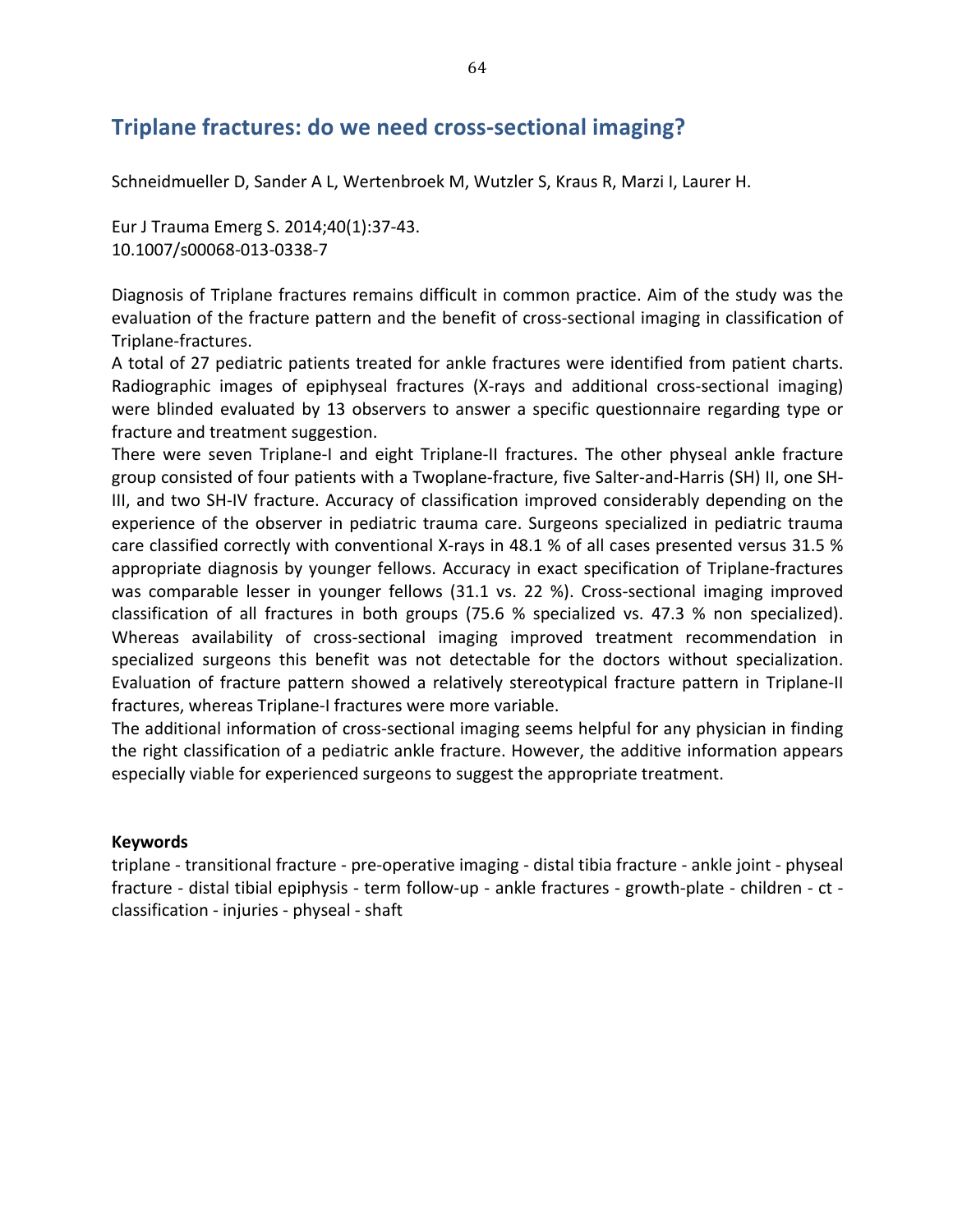# **Contrast enhanced ultrasound (CEUS) reliably detects critical perfusion** changes in compartmental muscle: a model in healthy volunteers.

Sellei R M, Waehling A, Weber C D, Jeromin S, Zimmermann F, McCann P A, Hildebrand F, Pape  $H C.$ 

Eur J Trauma Emerg S. 2014;40(5):535-539. 10.1007/s00068-014-0443-2

### *Purpose*

The purpose of this study was to assess the utility of contrast enhanced ultrasound (CEUS) in the differentiation between physiological and simulated pathophysiological lower limb muscle perfusion pressures in healthy volunteers.

### *Methods*

The lower limb muscle perfusion pressures in eight healthy volunteers were assessed in the supine position (as a control) and then subsequently in an elevated position with a thigh tourniquet applied to induce venous stasis. An intravenous bolus injection of 2.5 ml contrast agent was given to create a perfusion signal, which was measured with a multiple-frequency probe. Semiquantitative analysis was performed using specific software to create a perfusion curve which allowed measurement of six parameters: the time to arrival (TTA) starting from bolus application (s); peak of signal intensity  $%$ ; time to peak (TTP) maximum (seconds); regional blood volume (RBV), regional blood flow (RBF), and mean transit time (MTT) in seconds. Statistical analysis was performed using the Mann-Whitney U test as a non-parametric test (IBM SPSS statistics, version 21, USA).

### *Results*

The group of simulated hypoperfusion showed significant higher values for TTA (39.8 +/- 5.1 s)  $(p = 0.028)$ , TTP (43.8 +/- 13.6 s) (p = 0.003), RBV (8,424 +/- 5,405) (p = 0.028), and MTT (262 +/-90.6 s) (p = 0.005). In contrast, the parameter of regional blood flow  $(32.1 +/- 10.9)$  was significantly lower (p = 0.038). The peak signal intensity (25.8 +/- 8.2 %) was lower, but this was not significant ( $p = 0.083$ ).

### *Conclusions*

CEUS provides a reliable non-invasive imaging modality for the assessment of lower limb muscle perfusion pressures. This may be of clinical use in the assessment of a developing compartment syndrome. Further clinical studies are required to further define its accuracy and reproducibility.

### **Keywords**

compartment syndrome - ceus  $\qquad$  - tic - time to peak - regional blood flow - lower leg pressure - fractures - time - trauma - foot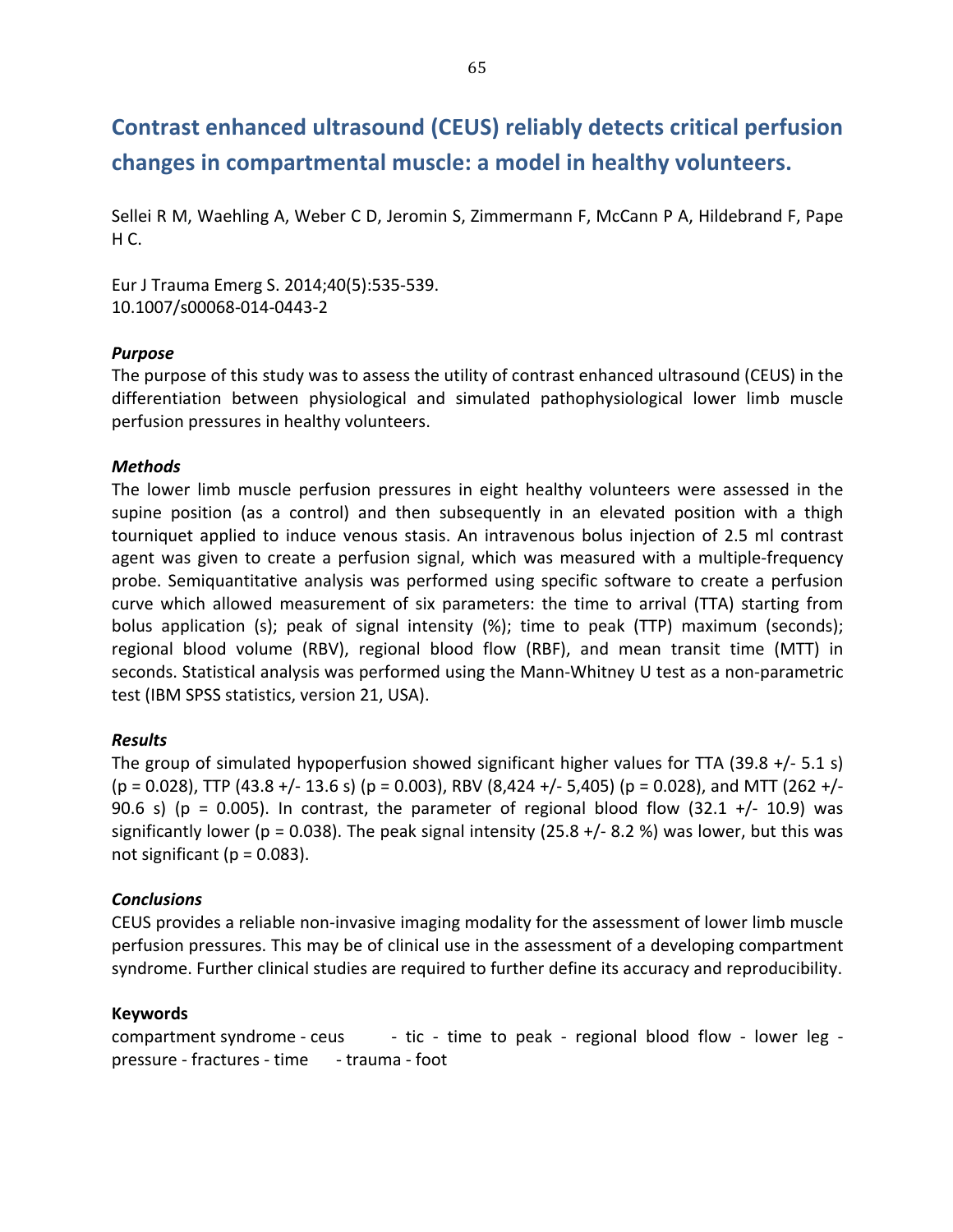# **Elastic stable intramedullary nailing (ESIN) in the adolescent patientperils,\*pearls,\*and\*pitfalls.**

Sommerfeldt D W, Schmittenbecher P P.

Eur J Trauma Emerg S. 2014;40(1):3-13. 10.1007/s00068-013-0330-2

Elastic stable intramedullary nailing (ESIN) has become the treatment of choice for diaphyseal long-bone fractures in children. This paper reviews the complications and limitations of this method which can occur when applying this osteosynthesis to patients within the adolescent age group.

Each topographic site where ESIN is used was analyzed individually and systematically. Technical errors, indicational problems, and mistakes during the rehabilitation process are pointed out and recommendations are given on how to avoid failure.

ESIN can be safe and efficacious within certain limits also in the adolescent age group. Whenever errors and mistakes occur in combination, e.g., applying ESIN to a patient with a multi-fragmented fracture and a high body mass index (BMI), the adolescent age group is less forgiving to indicational "stretching" than the pediatric age group.

The best prophylaxis for failure of ESIN is a stable and symmetric construct with correctly sized implants. This holds even more true for the adolescent patient. Using ESIN in difficult situations such as longitudinally unstable fractures, patients with a body weight  $>$  50 kg, or away from the diaphysis should be considered and followed up carefully. If possible, these patients should be treated in specialized pediatric trauma centers.

### **Keywords**

pediatric trauma - adolescent - esin - long-bone fracture - treatment - osteosynthesis - radial neck fractures - shaft fractures - children - reduction - fixation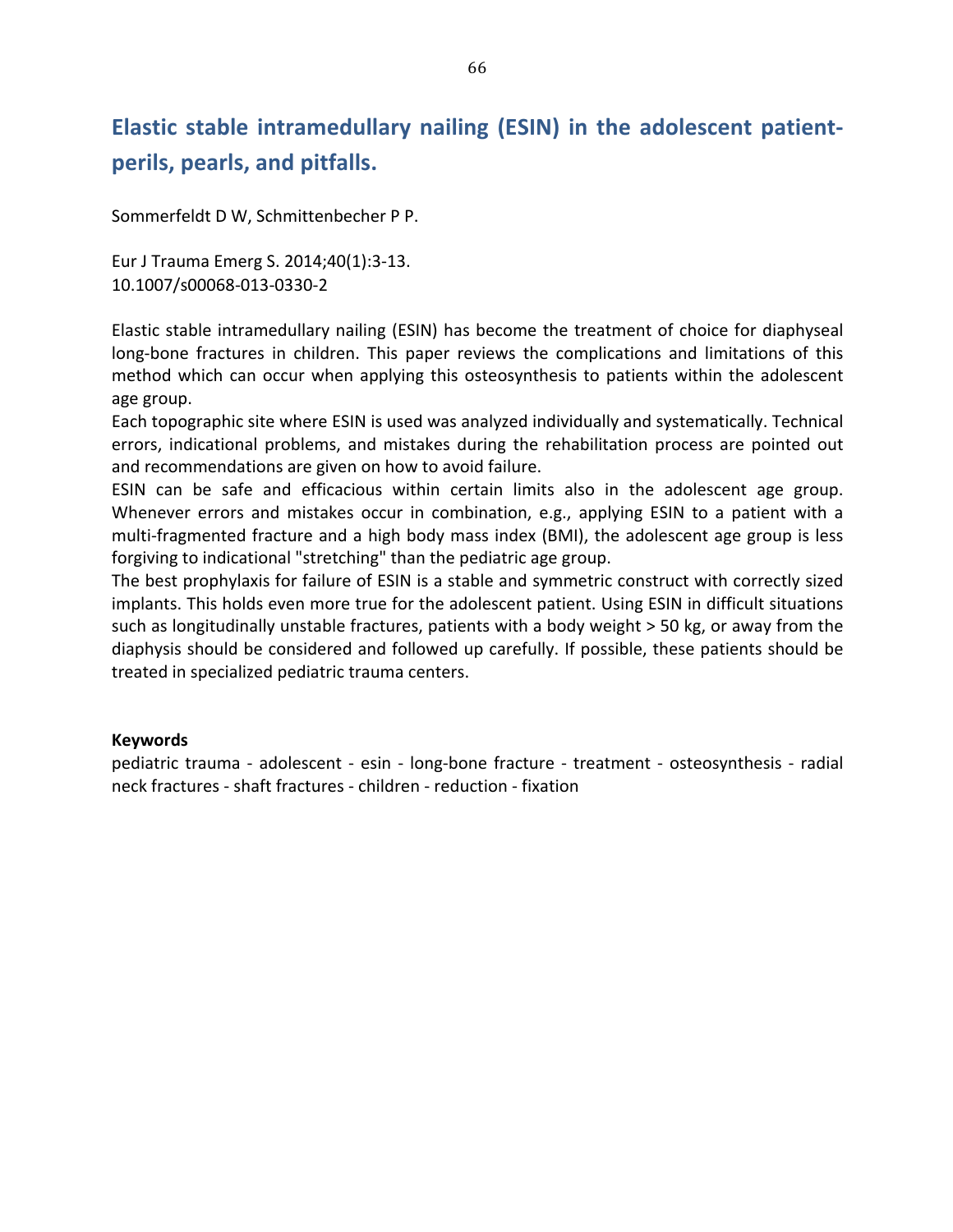# Focus on surgical care of the adolescent trauma patient.

Sommerfeldt D W.

Eur J Trauma Emerg S. 2014;40(1):1-2. 10.1007/s00068-013-0354-7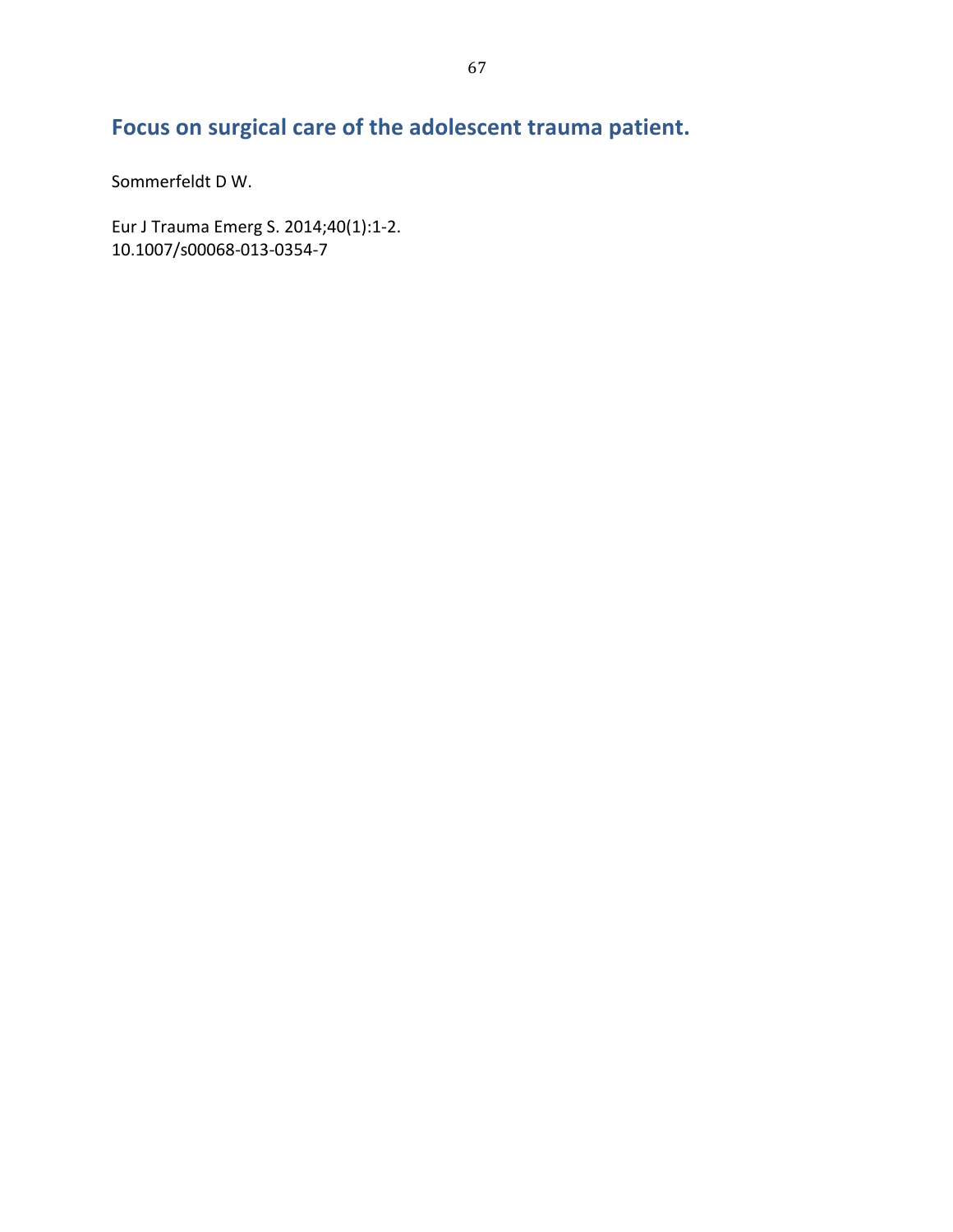## **Massive\* haemorrhage\* following\* minimally\* displaced\* pubic\* ramus\* fractures.**

ten Broek R P G, Bezemer J, Timmer F A, Mollen R M H G, Boekhoudt F D.

Eur J Trauma Emerg S. 2014;40(3):323-330. 10.1007/s00068-013-0361-8

Fractures of the pubic rami are the most frequent osteoporotic pelvic fracture. Although generally innocuous, epidemiologic research demonstrated a decreased survival in patients with pubic rami fractures compared to healthy controls. Sporadic cases of potentially lethal bleedings have been reported. The aim of this study was to report a consecutive series and review of the literature of patients with severe bleeding following minimally displaced pubic ramus fractures. We report on four cases who presented at our emergency department in 2012 and 2013. A systematic review was performed to find other cases of pubic ramus fracture with severe

bleeding from the literature.

Four elderly patients presented with severe bleeding following os pubis fracture after trivial falls from ground level. Successful arterial embolisation was performed in two cases. These patients were discharged in good clinical condition. Two other patients were refrained from further treatment due to a pre-existing poor prognosis. Twenty-two additional cases were found in the literature. Successful arterial embolisation was performed in 20 cases, of whom 17 survived.

Severe bleeding, mostly secondary to corona mortis avulsions, is a rare but potentially lethal complication of pubic ramus fractures. Physicians should be aware of this complication and actively look for symptoms of bleeding. Super-selective arterial embolisation seems safe and highly effective to control bleeding secondary to pubis rami fractures in elderly patients.

### **Keywords**

pubic bone - osteoporosis - fracture - haemorrhage - angiography - inferior epigastric artery aberrant obturator artery - pelvic fracture - corona mortis - embolization - avulsion - branch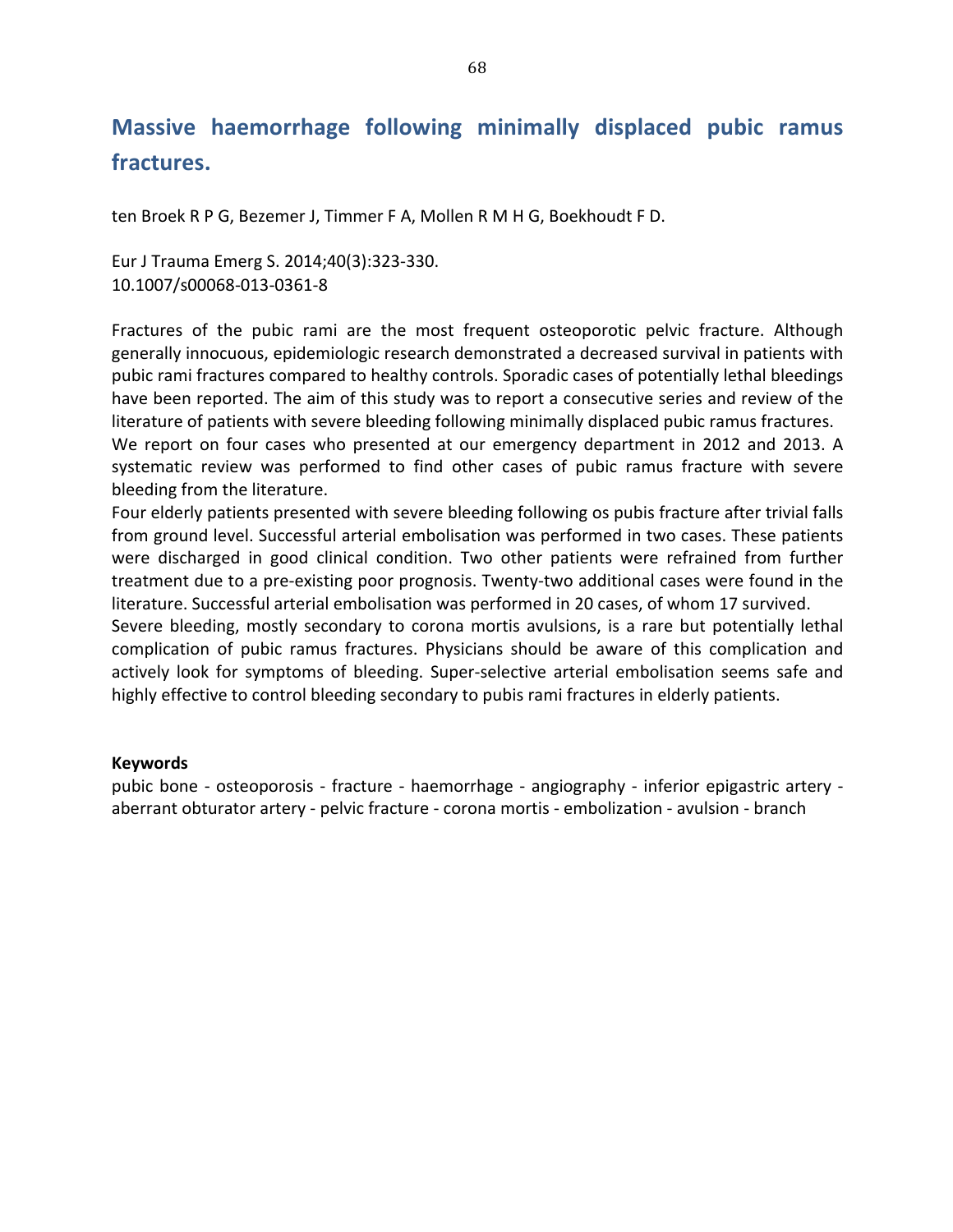### **Reamed versus unreamed nail in the treatment of tibia shaft fractures.**

Trlica J, Koci J, Lochman P, Smejkal K, Frank M, Holecek T, Hasenohrlova L, Zahradnicek J, Folvarsky J, Zvak I, Dedek T.

Eur J Trauma Emerg S. 2014;40(4):489-493. 10.1007/s00068-013-0340-0

The aim of the prospective randomized study was to compare the results of the treatment of tibia shaft fractures (TSF) by reamed or unreamed intramedullar nail.

There were 103 patients with 104 TSF enrolled in the study within the period from December 2005 to June 2010. Seven patients were excluded from the study. Factors of injury severity, course of surgery and hospitalization, and incidence of early and delayed complications were recorded. X-ray was performed every 4 weeks until the fracture was healed. Functional results were evaluated at least 1 year after the surgery. Closed fractures were classified according to Tscherne classification and the open ones according to Gustilo classification.

Forty-eight patients with 49 TSF were treated by unreamed tibial nail. There were 15 women and 33 men in this group. Injury severity score (ISS) ranged from 4 to 25 (o 6.63). There were 45 closed fractures (0 16; I 22; II 7) and four open fractures (I 2; II 1; IIIA 1). In the reamed nail group there were 48 TSF. ISS ranged from 4 to 18 (o 6.13). There were 35 closed (0 17; I 13; II 5) and 13 open (I 5; II 5; IIIA 3) fractures in this group. The time of operation was on average 15 min shorter in the unreamed nail group. X-ray healing was the same in both groups (18.12 versus 17.92 weeks). We had four patients in the unreamed nail group and six patients in the reamed nail group with delayed healing (28-44 weeks). We recorded no infection, loss of reduction or re-operation in both groups. Follow-up of functional results was 90 %.

There was no statistically significant difference in clinical and functional results between the groups. We suggest that both methods are comparable.

### **Keywords**

tibia shaft fracture - reamed nail - unreamed nail - follow-up - management - epidemiology metaanalysis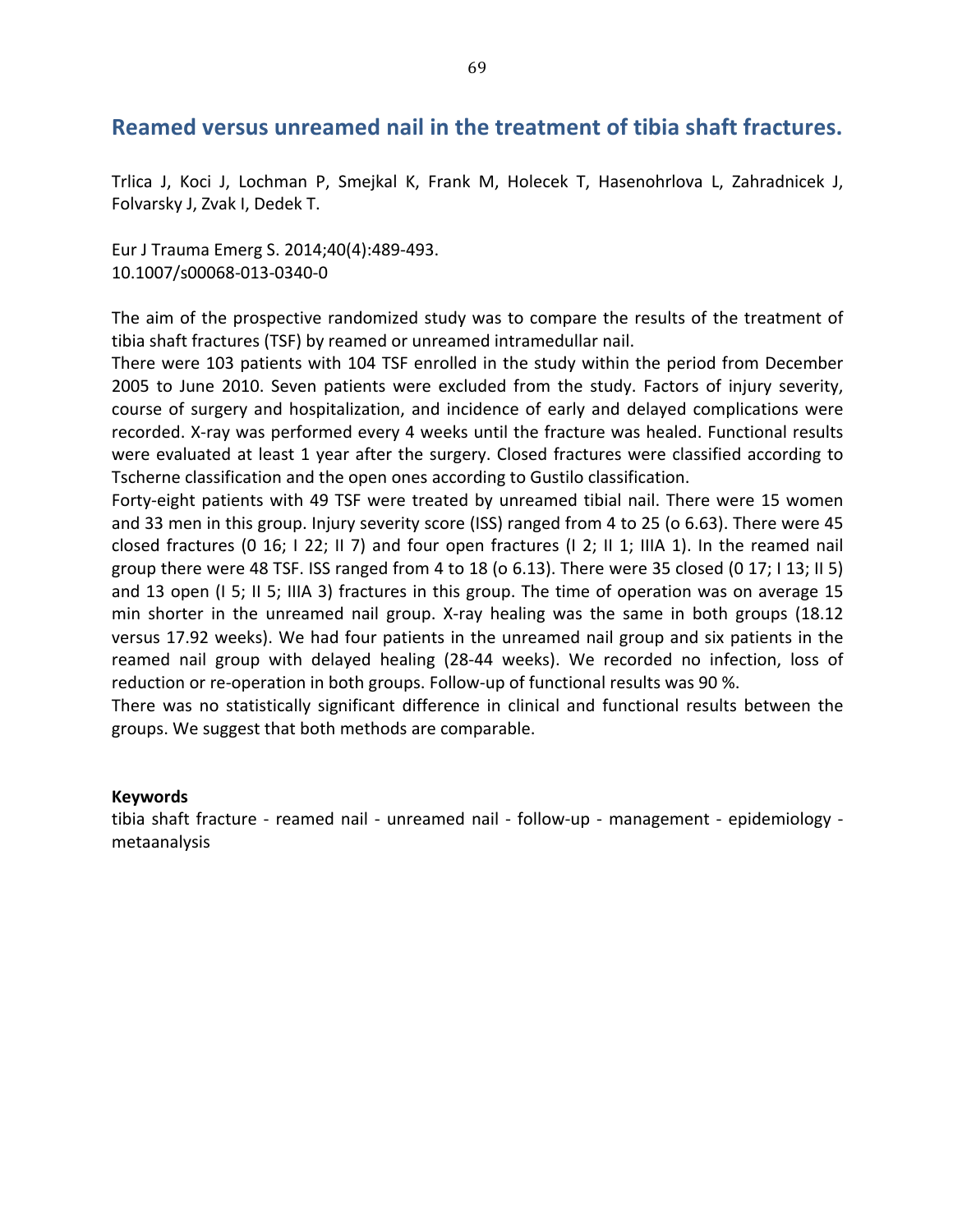# Posterior only versus combined posterior and anterior approaches in surgical management of lumbosacral tuberculosis with paraspinal abscess in adults.

Zeng H, Wang X, Pang X, Luo C, Zhang P, Peng W, Wu P, Xu Z.

Eur J Trauma Emerg S. 2014;40(5):607-616. 10.1007/s00068-013-0367-2

### *Purpose*

To compare single-stage posterior transforaminal lumbar interbody fusion, debridement, posterior instrumentation, and postural drainage (posterior-only surgery) with a combined posterior-anterior surgical approach for treatment of adults with lumbosacral spinal tuberculosis (STB) with paraspinal abscess and to determine the clinical feasibility and effectiveness of posterioronly surgical treatment.

### *Methods*

Thirty-nine patients with lumbosacral STB and paraspinal abscess were treated with one of two surgical procedures in our center from September 2003 to December 2012. Nineteen patients were treated with posterioronly surgery (Group A) and 20 were treated with combined posterior-anterior surgery (Group B). Surgery duration, intraoperative blood loss, length of hospitalization, bony fusion rates, complication rates, neurological status, lumbosacral angle correction, and Kirkaldy-Willis functional outcomes of the two groups were compared.

### *Results*

The average follow-up period was  $39.1 +/-12.0$  months for Group A and  $40.7 +/-12.4$  months for Group B. Under the Frankel classification, all patients improved with treatment. STB was completely cured and grafted bones were fused within 5-11 months in all patients. There were no persistent or recurrent infections or obvious differences in radiological results between the groups. The lumbosacral angle was significantly corrected after surgical management, but loss of correction was seen in both groups. The average operative duration, blood loss, length of hospital stay, and postoperative complication rate of Group A were lower than those of Group B.

### *Conclusions*

Posterior-only surgery is feasible and effective, resulting in better clinical outcomes than combined posterior-anterior surgeries, especially in surgical time, blood loss, hospital stay, and complications.

### **Keywords**

lumbosacral spinal tuberculosis - posterioronly approach - transforaminal lumbar interbody fusion (tlif) - paraspinal abscess - postural drainage - thoracolumbar spinal tuberculosis -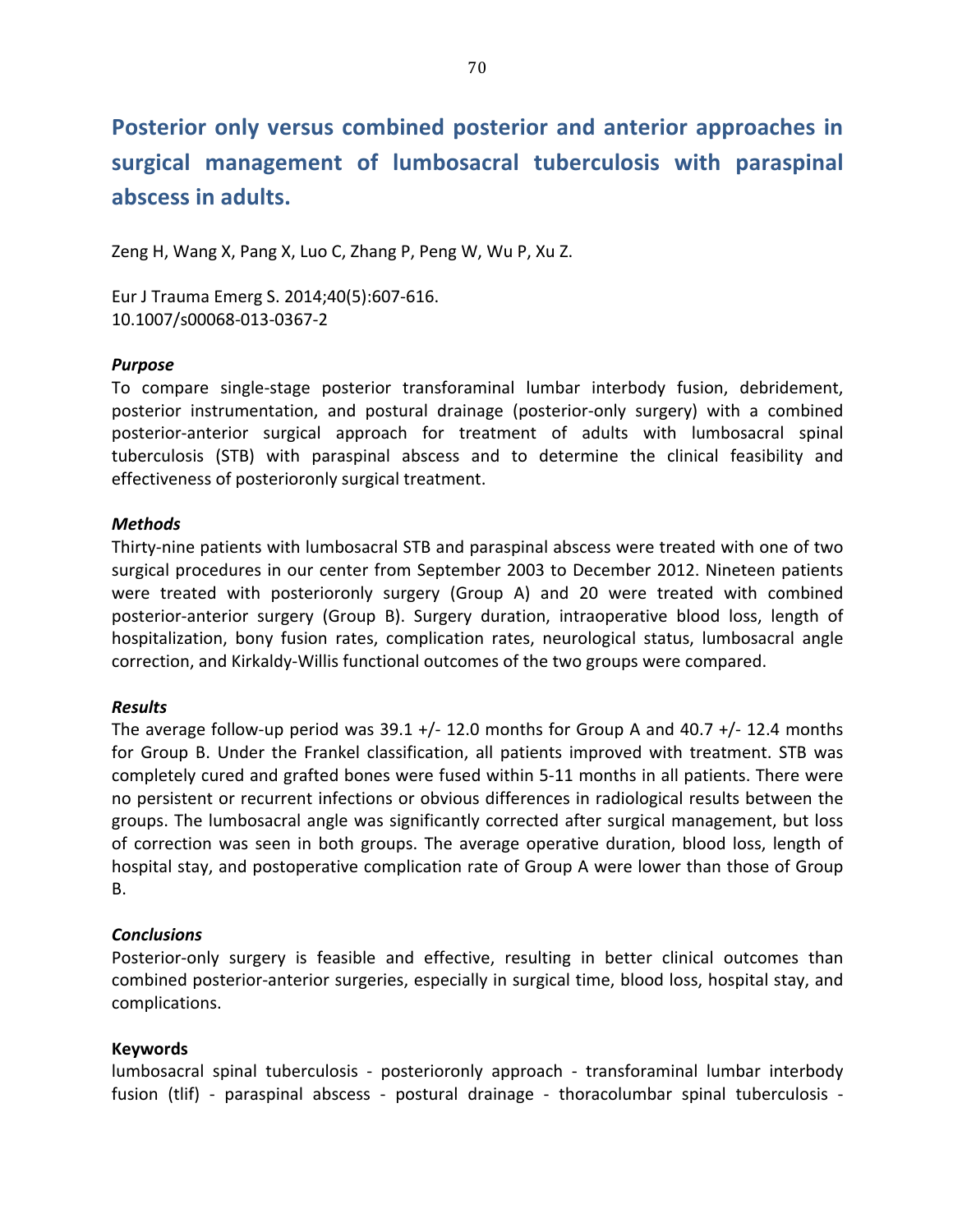transforaminal lumbar debridement - pedicle screw fixation - interbody fusion - radical debridement - instrumentation - bone - spondylodiscitis - surgery - lesions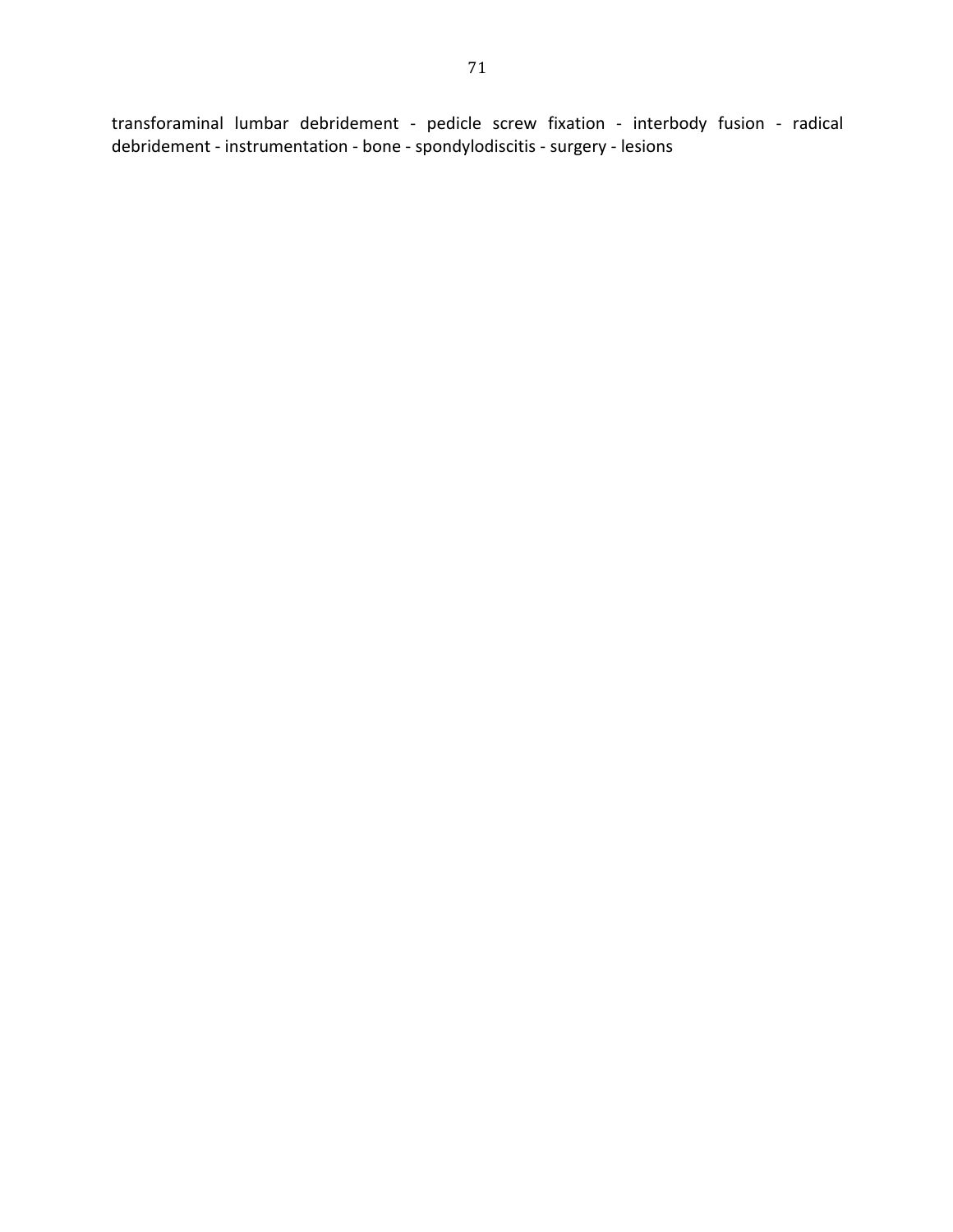## Primary prosthetic replacement in per- and intertrochanteric fractures.

Hoffmann M, Hartel M, Rueger J M, Lehmann W.

Eur J Trauma Emerg S. 2014;40(3):273-277. 10.1007/s00068-014-0412-9

Hip arthroplasty is rarely indicated in the treatment of per- and intertrochanteric femur fractures. Although the majority of fractures are amenable to closed- or open reduction and internal fixation (CRIF/ORIF), in some patients the complexity of the fracture or other patientrelated factors may cause the orthopaedic surgeon to consider arthroplasty as the treatment of choice. Decision-making is challenging, and a reliable score has not yet been established.

Reviewing literature, several predictors of inferior outcome after CRIF/ORIF in per- and intertrochanteric fractures such as age, gender, poor bone quality, hip osteoarthritis, operation time and postoperative weight-bearing restrictions have been identified. Based on the literature review, a novel Hamburg Per- and Intertrochanteric Fracture Score (HPIFS) is proposed to support decision-making for per- and intertrochanteric fracture treatment.

CRIF/ORIF remain the workhorses in per- and intertrochanteric fracture management. Arthroplasty offers an advantageous treatment option for a well-defined patient and fracture collective. The HPIFS might support the decision-making process.

### **Keywords**

arthroplasty - pertrochanteric intertrochanteric fracture - score - treatment algorithm - dynamic hip screw - elderly-patients - pertrochanteric fractures - trochanteric fractures - internal-fixation - femoral fractures - gamma-nail - arthroplasty - mortality - femur